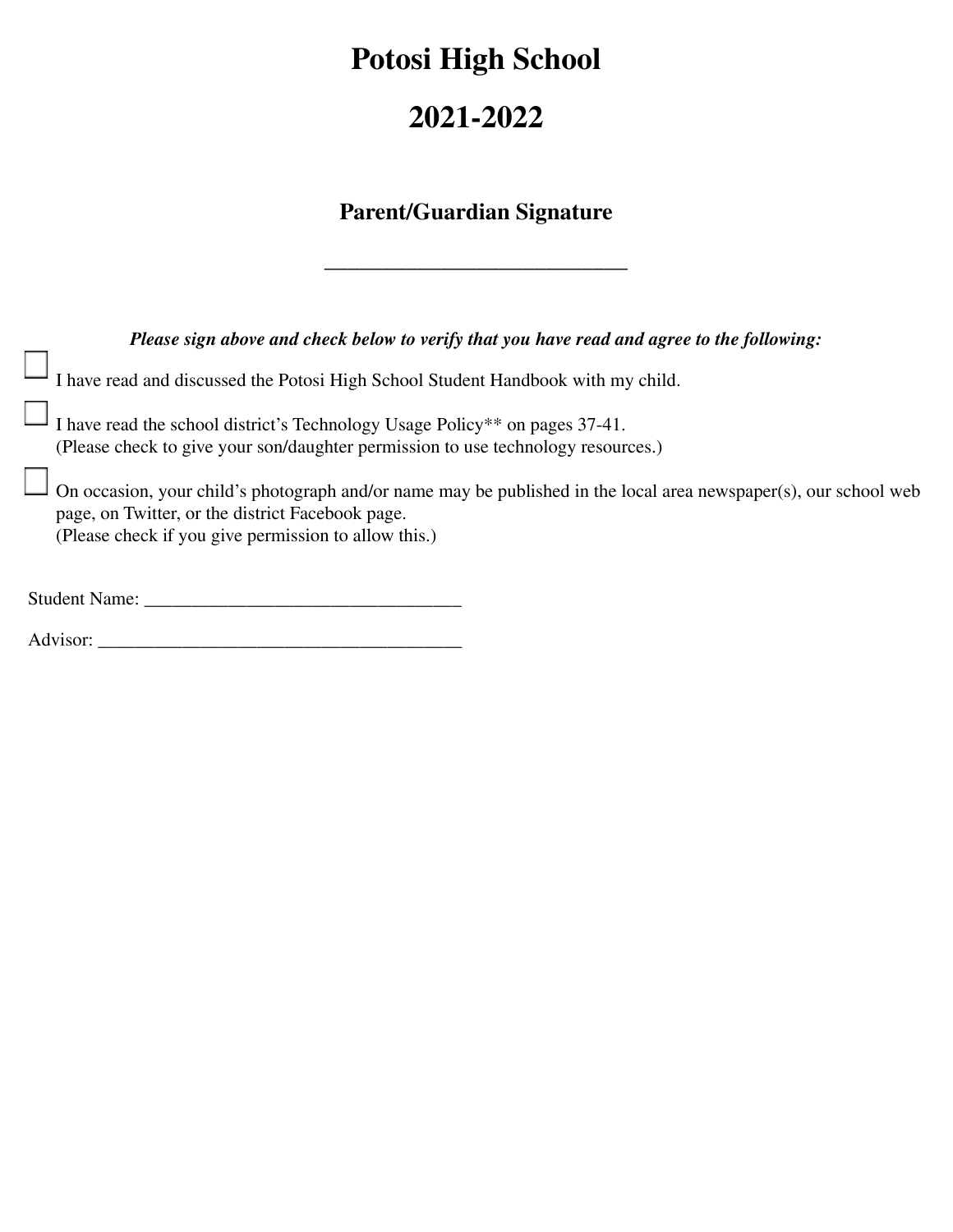# Potosi R-3

# Mission Statement

# Ensuring All Students Reach Their Potential

## Vision

The Potosi R-3 School District will provide for all students a safe environment which will allow them the opportunity to reach their learning potential and prepare them to become responsible citizens through a cooperative effort among home, school, and community.

# Belief Statements

- We believe that each student is important and unique.
- We believe all students are 21st century learners and will be college or career ready.
- We believe that parental, family, school and community relationships are essential to foster ethical and moral character.
- We believe that providing a safe and nurturing atmosphere will foster a life-long love of learning.
- We believe all staff will inspire all students to achieve success and compete at a high level.
- We believe that all students will increase understanding, tolerance, and acceptance of people from varied cultural, economic and racial backgrounds.

# **Potosi High School**

# **Preparing every student for success!**

# Students:

Welcome to Potosi Senior High School. We are pleased to have you as a student. You will be challenged with opportunities whether you are a freshman or a senior. You are beginning a new year, a year unlike those that came before or those yet to be.

You will spend a year in a school that represents pride, tradition, and excellence. The Potosi Staff is here to help you fulfill your aspirations. We encourage you to participate in extracurricular programs. We have a caring and talented staff. This is your school and the memories you will have of it will reflect what you do here as a student.

Potosi High School wishes you an enjoyable and rewarding school year.

Sincerely, Professional Staff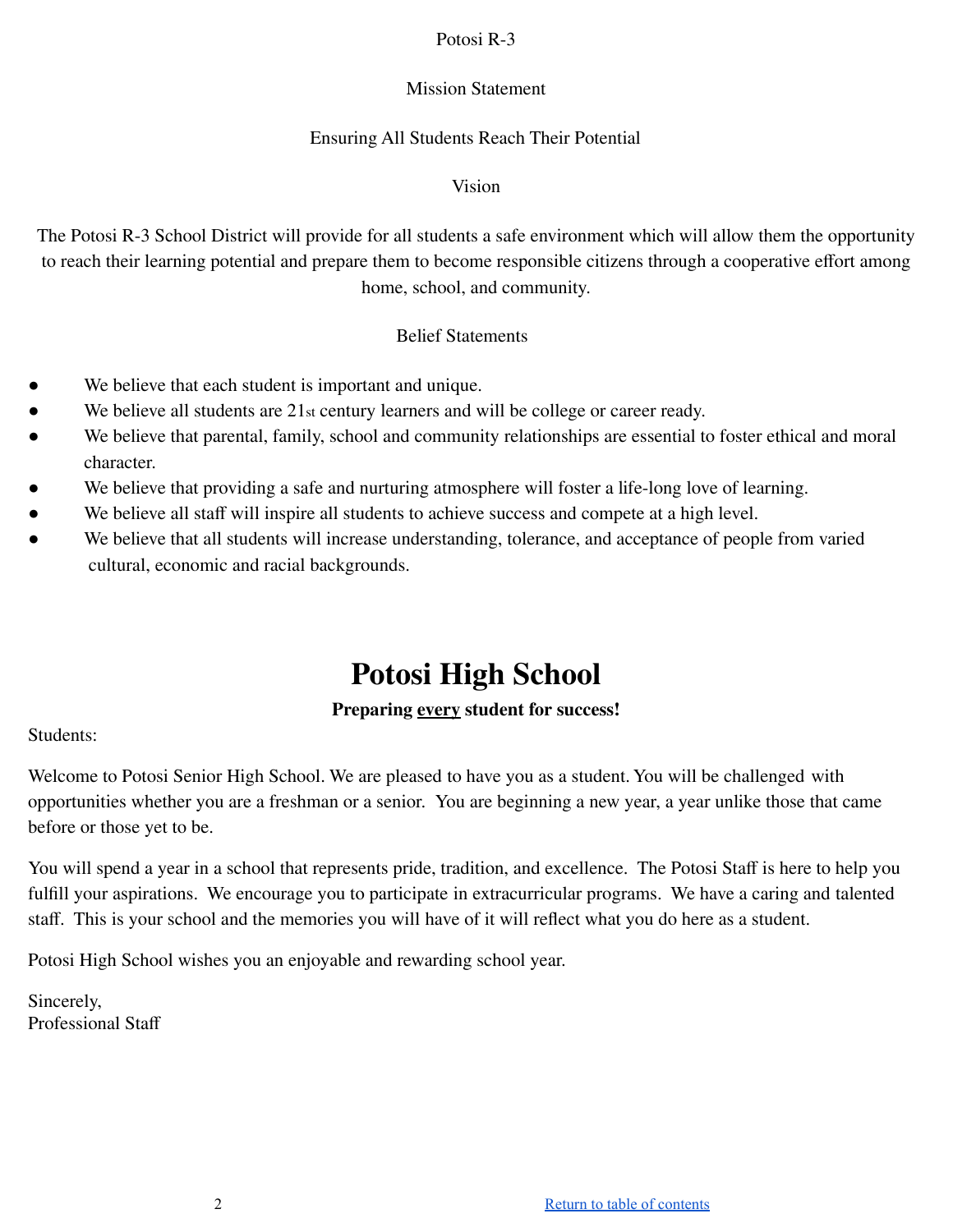#### **School Calendar at a Glance**

| August 23:   | <b>Students' First Day</b>   | December 20: | <b>Christmas Break Begins</b>   |
|--------------|------------------------------|--------------|---------------------------------|
| September 6: | Labor Day (No School)        | January 4:   | <b>School Resumes</b>           |
| October 11:  | Teacher PD (No School)       | January 17:  | Martin Luther King (No School)  |
| October 15:  | <b>First Quarter Ends</b>    | February 18: | Teacher PD (No School)          |
| October 21:  | $P/T$ Conf. $(1:00$ Dismiss) | February 21: | Pres. Day (No School)           |
| October 22:  | P/T Conf. (No School)        | March 11:    | <b>Third Quarter Ends</b>       |
| November 12: | Teacher PD (No School)       | April 14:    | Easter Break (No School)        |
| November 24: | Thanksgiving (No School)     | April 15:    | Easter Break (No School)        |
| November 25: | Thanksgiving (No School)     | April 18:    | Easter Break (No School)        |
| November 26: | Thanksgiving (No School)     | May 20:      | Students' Last Day (1:00 Dism.) |
|              |                              |              |                                 |

December 17: Second Quarter Ends

# **Potosi High School**

#1 Trojan Drive Potosi, MO 63664

(573)438-2156 - (573)438-2157 - (573)438-2158

FAX: (573)-438-2269

Office Hours: 7:30 a.m. to 3:30 p.m.

[www.potosir3.org](http://www.potosir3.org)



Potosi R-III School District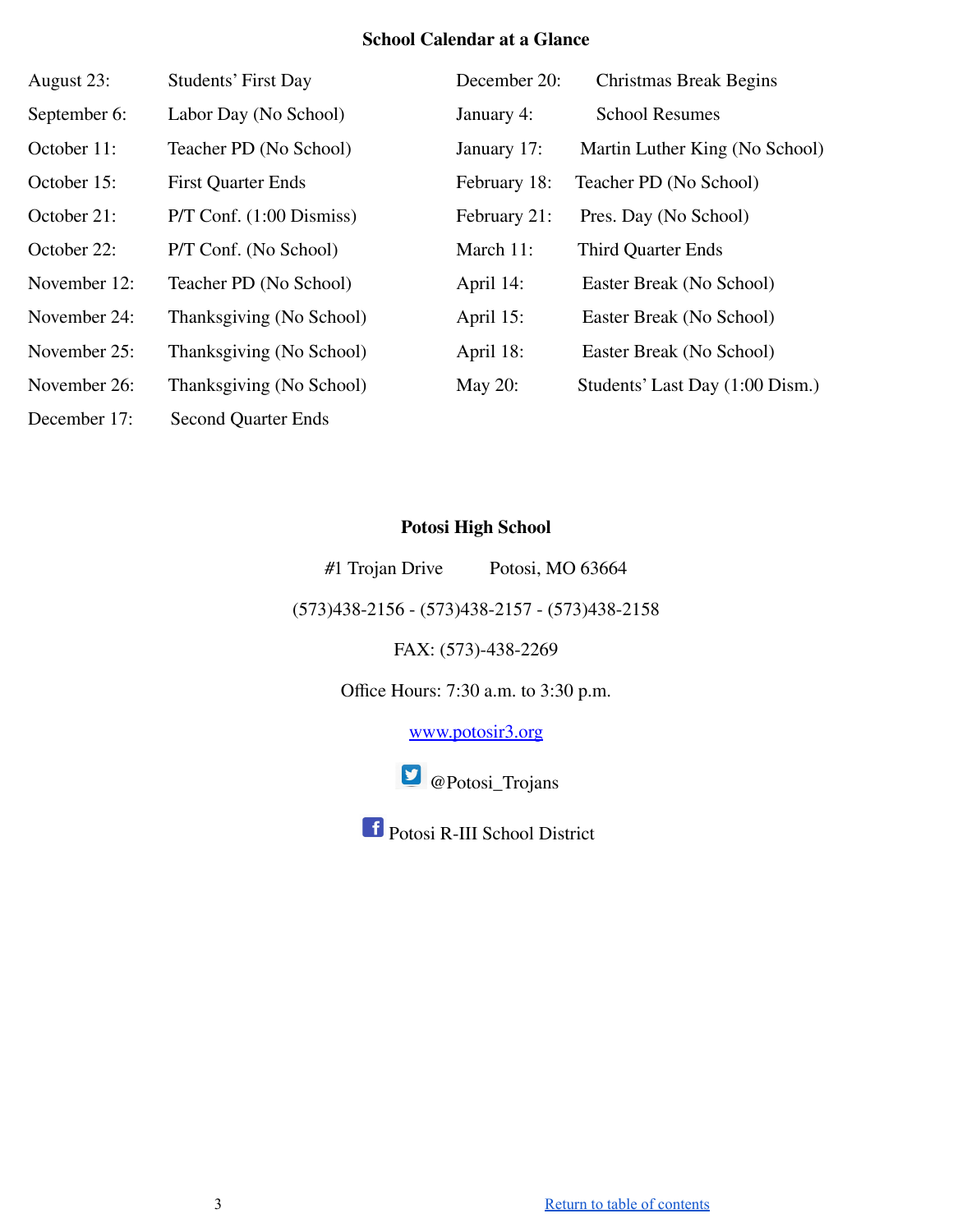| Principal:                                                     | Mr. Matt Bradley                                                                        |
|----------------------------------------------------------------|-----------------------------------------------------------------------------------------|
| <b>Assistant Principal:</b>                                    | Mr. Jeffrey Gibson, Jr.                                                                 |
| <b>Athletic Director:</b>                                      | Mr. Steven McCoy                                                                        |
| Counselor $A-F/A+$ Coordinator                                 | Mrs. Heather Merseal                                                                    |
| Counselor G-M                                                  | Mr. Kelly Bouse                                                                         |
| Counselor N-Z                                                  | Mrs. Kristie Gray                                                                       |
| <b>Safety Resource Officer</b>                                 | Mr. Aaron Harvey                                                                        |
| Social Worker                                                  | Mrs. Marty Portell                                                                      |
| Secretaries:                                                   | Mrs. Stacy Coleman<br>Mrs. Lindsey Jarvis<br>Mrs. Lindsey Thebeau<br>Mrs. Sherry Walter |
| Nurse:                                                         | Mrs. Annette Rousan                                                                     |
|                                                                | <b>Potosi R-3 School District</b>                                                       |
| Superintendent of Schools:<br><b>Assistant Superintendent:</b> | Mr. Alex McCaul<br>Mr. Bryce Wilson                                                     |

Director of Special Services: Mrs. Kim Hartley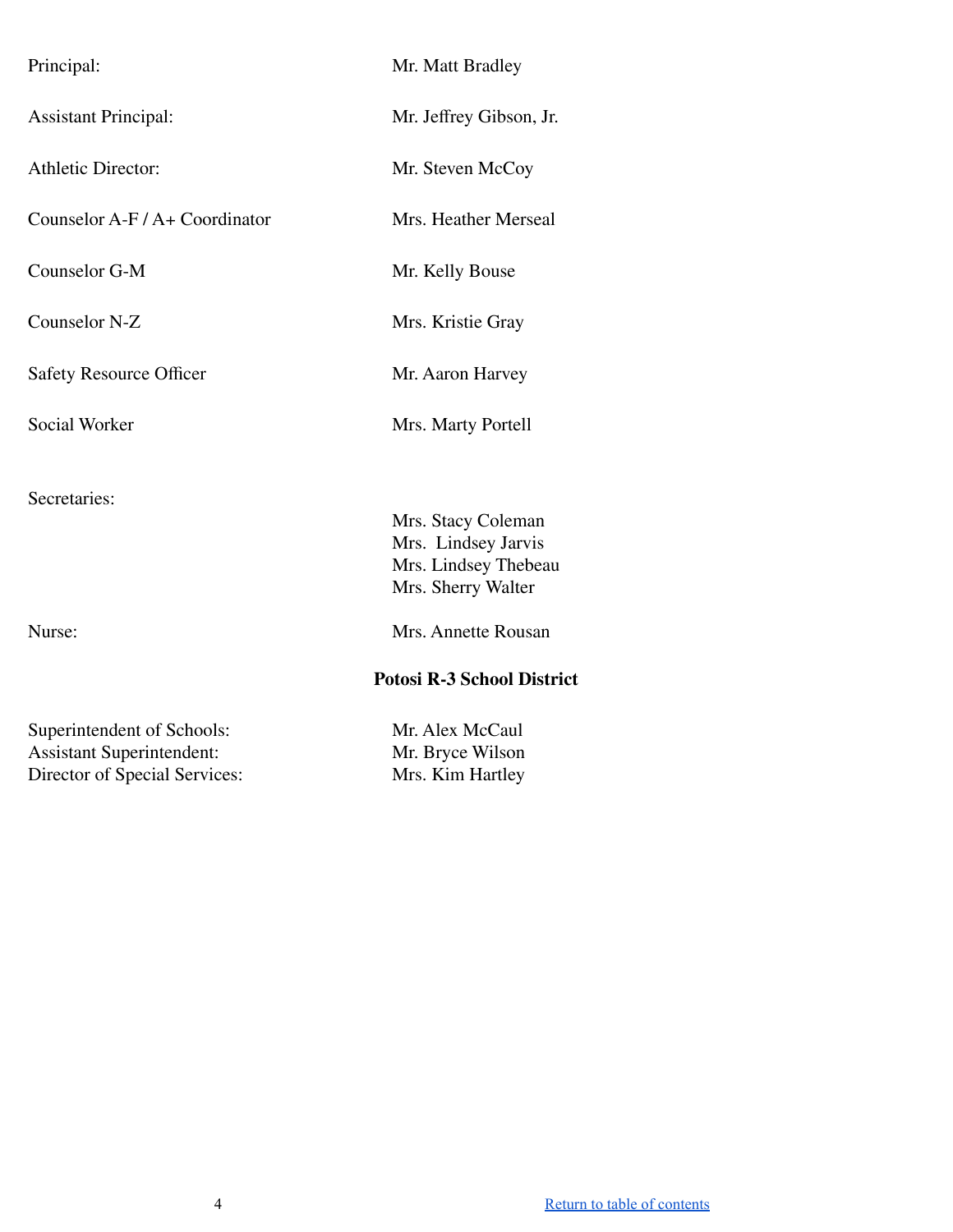# <span id="page-4-0"></span>[Policy of the Board of Education](#page-6-0)

| <b>Allergies</b><br><u> 1989 - Johann Stein, marwolaethau a bhann an t-Albann an t-Albann an t-Albann an t-Albann an t-Albann an t-Al</u>                                                                                           | 12  |
|-------------------------------------------------------------------------------------------------------------------------------------------------------------------------------------------------------------------------------------|-----|
| Asbestos Regulations <b>Example 2018</b>                                                                                                                                                                                            | -11 |
| <b>Boy Scouts of America Equal Access Act</b> 7                                                                                                                                                                                     |     |
| ESEA Complaint Procedures 8                                                                                                                                                                                                         |     |
| <b>Every Student Succeeds Act/No Child Left Behind</b>                                                                                                                                                                              | 7   |
| FERPA, EXPLORE AND THE CONTROL CONTROL CONTROL CONTROL CONTROL CONTROL CONTROL CONTROL CONTROL CONTROL CONTROL CONTROL CONTROL CONTROL CONTROL CONTROL CONTROL CONTROL CONTROL CONTROL CONTROL CONTROL CONTROL CONTROL CONTROL      | 7   |
| <u> 1980 - Jan James James Barbara, martxa a filosofoar a filosofoar a filosofoar a filosofoar a filosofoar a fil</u><br><b>Grievance Procedure</b>                                                                                 | 10  |
| Information Released to US Military                                                                                                                                                                                                 | 7   |
| Public Complaints 10                                                                                                                                                                                                                |     |
| Public Notice Public Notice                                                                                                                                                                                                         | 10  |
| Teaching About Human Sexuality 11                                                                                                                                                                                                   |     |
| Virtual Courses <b>Executive Services Courses</b>                                                                                                                                                                                   | 12  |
| <b>School Policies</b>                                                                                                                                                                                                              |     |
| <u>Philosophy</u>                                                                                                                                                                                                                   | 13  |
| <b>Student Responsibilities Example 2014</b>                                                                                                                                                                                        | 13  |
| <b>Student Guidelines</b>                                                                                                                                                                                                           |     |
| A + Schools Program                                                                                                                                                                                                                 | 30  |
| <b>ACT Test Dates <i>ACT Test Dates</i></b>                                                                                                                                                                                         | 26  |
| Alternative Education Options 28                                                                                                                                                                                                    |     |
| Attendance 14                                                                                                                                                                                                                       |     |
| <b>Career Pathways Career Pathways</b>                                                                                                                                                                                              | 32  |
| <u>CHARACTERplus</u>                                                                                                                                                                                                                | 31  |
| <b>Class Rank Calculation/Academic honors</b>                                                                                                                                                                                       | 29  |
| College and Career Readiness Assessments 32                                                                                                                                                                                         |     |
| <b>College Preparation and Admission Recommendations 28</b>                                                                                                                                                                         |     |
| <b>Community Service</b> Community Service                                                                                                                                                                                          | 18  |
| Detention: Morning/After School                                                                                                                                                                                                     | 17  |
| Disciplinary Offenses and Consequences                                                                                                                                                                                              | 18  |
| Discipline Policy <b>Discipline Policy</b>                                                                                                                                                                                          | 16  |
| <b>Dual Credit/Dual Enrollment Courses</b>                                                                                                                                                                                          | 27  |
| <b>TMAP</b> (Trojan Missing Assignment Program)                                                                                                                                                                                     | 24  |
| Grading Procedures <b>Constanting Constanting Procedures</b>                                                                                                                                                                        | 27  |
| <b>Grading Scale</b><br>the control of the control of the control of the control of the control of the control of                                                                                                                   | 23  |
| <u>In-School Suspension (ISS)</u> 17                                                                                                                                                                                                |     |
| <b>Missouri Connections</b><br><u> 1980 - Johann Stoff, fransk politik (d. 1980)</u>                                                                                                                                                | 34  |
| <b>Missouri Statewide Assessment</b> Missouri Statewide Assessment                                                                                                                                                                  | 26  |
| <b>National Collegiate Athletic Association (NCAA)</b>                                                                                                                                                                              | 47  |
| <b>National Honor Society</b> Material Accords 2014 12:00 Material Accords 2014 12:00 Material Accords 2014 12:00 Material Accords 2014 12:00 Material Accords 2014 12:00 Material Accords 2014 12:00 Material Accords 2014 12:00 M | 29  |
| Parent/Student Portal                                                                                                                                                                                                               | 24  |
| <b>PHS Graduation Requirements <i>CHS</i> CONS CONS CONS CONS CONS CONS CONS CONS CONS CONS CONS CONS CONS CONS CONS CONS CONS CONS CONS CONS CONS CONS CONS CONS CONS CONS C</b>                                                   | 25  |
| <b>Progress Reports</b><br><u> 1989 - Johann Barbara, martxa alemaniar a</u>                                                                                                                                                        | 23  |
| Promotion Guidelines <b>Promotion</b>                                                                                                                                                                                               | 25  |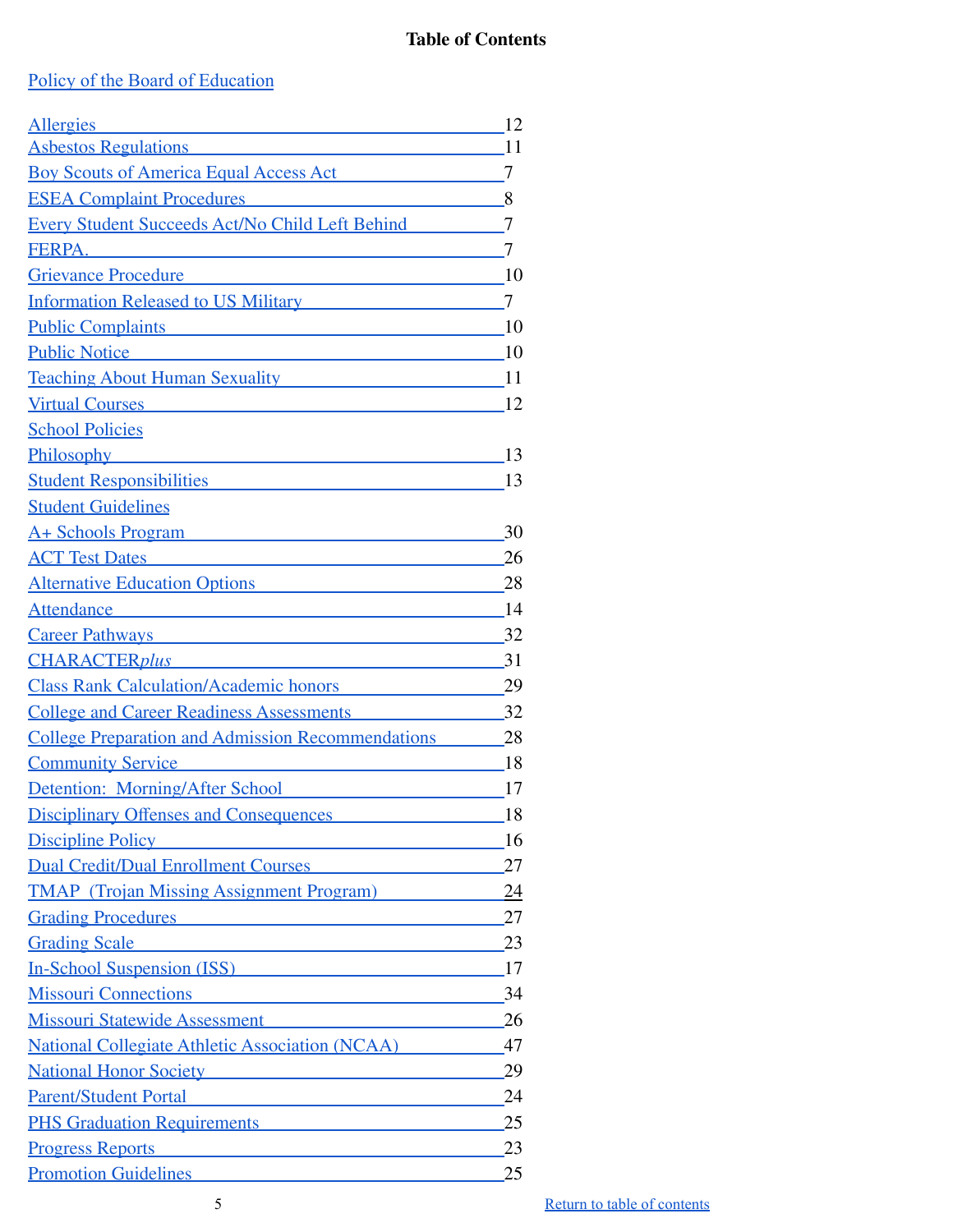| Saturday School Saturday School                                                                                                                                                                                                                       | -16 |
|-------------------------------------------------------------------------------------------------------------------------------------------------------------------------------------------------------------------------------------------------------|-----|
|                                                                                                                                                                                                                                                       | 25  |
| <u>Tutoring and Re-testing Program Tutoring and Re-testing Program</u>                                                                                                                                                                                | 24  |
| <b>General Information</b>                                                                                                                                                                                                                            |     |
| Advisory: Trojan Time                                                                                                                                                                                                                                 | 33  |
| Assemblies and the second contract of the second second second second second second second second second second second second second second second second second second second second second second second second second secon                        | 32  |
| Bell Schedule <b>Executive Executive Contract Contract Contract Contract Contract Contract Contract Contract Contract Contract Contract Contract Contract Contract Contract Contract Contract Contract Contract Contract Contrac</b>                  | 32  |
| $\overline{a}$ 42<br><b>Dress Code</b>                                                                                                                                                                                                                |     |
| Earthquake Safety for Missouri Schools 37                                                                                                                                                                                                             |     |
| <u>Emergency Procedures</u>                                                                                                                                                                                                                           | 33  |
| Hall Passes 33                                                                                                                                                                                                                                        |     |
| Hall Sweeps 33                                                                                                                                                                                                                                        |     |
| Lockers 39                                                                                                                                                                                                                                            |     |
| Notice Regarding Searches 40                                                                                                                                                                                                                          |     |
| Parental Notification System<br>The System<br>The System<br>The System<br>The System<br>The System<br>The System<br>The System<br>The System<br>The System<br>The System System<br>The System System<br>The System System System System System System | 41  |
| Parking 40                                                                                                                                                                                                                                            |     |
| Phones 41                                                                                                                                                                                                                                             |     |
| Student Accident Insurance                                                                                                                                                                                                                            | 41  |
| <u>Surveys</u> 39                                                                                                                                                                                                                                     |     |
| <b>Technology Usage Policy Example 2016</b>                                                                                                                                                                                                           | 34  |
| Textbooks 41                                                                                                                                                                                                                                          |     |
| Use of Controlled Substance 41                                                                                                                                                                                                                        |     |
| Use of Tobacco                                                                                                                                                                                                                                        | 42  |
| Visitors 41                                                                                                                                                                                                                                           |     |
| <u>Weather Days</u> 40                                                                                                                                                                                                                                |     |
| <b>Websites Websites</b>                                                                                                                                                                                                                              | 51  |
| <b>Student Services</b>                                                                                                                                                                                                                               |     |
| Breakfast/Lunch Cards and the contract of the set of the set of the set of the set of the set of the set of the                                                                                                                                       | 44  |
| <b>Bus Transportation</b>                                                                                                                                                                                                                             | 43  |
| Cafeteria et al. 2003 a contra la contra del contra la contra del contra la contra del contra la contra del co                                                                                                                                        | 43  |
| Health Services <b>Exercises Exercises Exercises Exercises Exercises</b>                                                                                                                                                                              | 44  |
| Library Library and the contract of the contract of the contract of the contract of the contract of the contract of the contract of the contract of the contract of the contract of the contract of the contract of the contra                        | 46  |
| <b>Extra-Curricular Activities</b>                                                                                                                                                                                                                    |     |
| Athletic Participation <b>Athletic Participation</b>                                                                                                                                                                                                  | 47  |
| Clubs and Activities                                                                                                                                                                                                                                  | 49  |
| Dances <u>and the community of the community of the community of the community of the community of the community of the community of the community of the community of the community of the community of the community of the co</u>                  | 50  |
| Random Drug Testing Policy 47                                                                                                                                                                                                                         |     |
| Suicide Awareness <b>Constantine Awareness Constantine Awareness</b>                                                                                                                                                                                  | 46  |
| <b>Literacy</b>                                                                                                                                                                                                                                       |     |
| <b>Common Paper Format Common Paper</b> Format                                                                                                                                                                                                        | 51  |
| "ACE" Constructed Response Scoring Guide                                                                                                                                                                                                              | 52  |
| <b>Common Scoring Guide for Writing Common Scoring Guide for Writing</b>                                                                                                                                                                              | 53  |
| <b>Norms for Silent Sustained Reading Manual Property Assembly</b>                                                                                                                                                                                    | 58  |
| Potosi High School Reading Log Notes and The Potosi High School Reading Log                                                                                                                                                                           | 59  |
| <b>Reading Requirements by Quarter</b> Reading Requirements by Quarter                                                                                                                                                                                | 58  |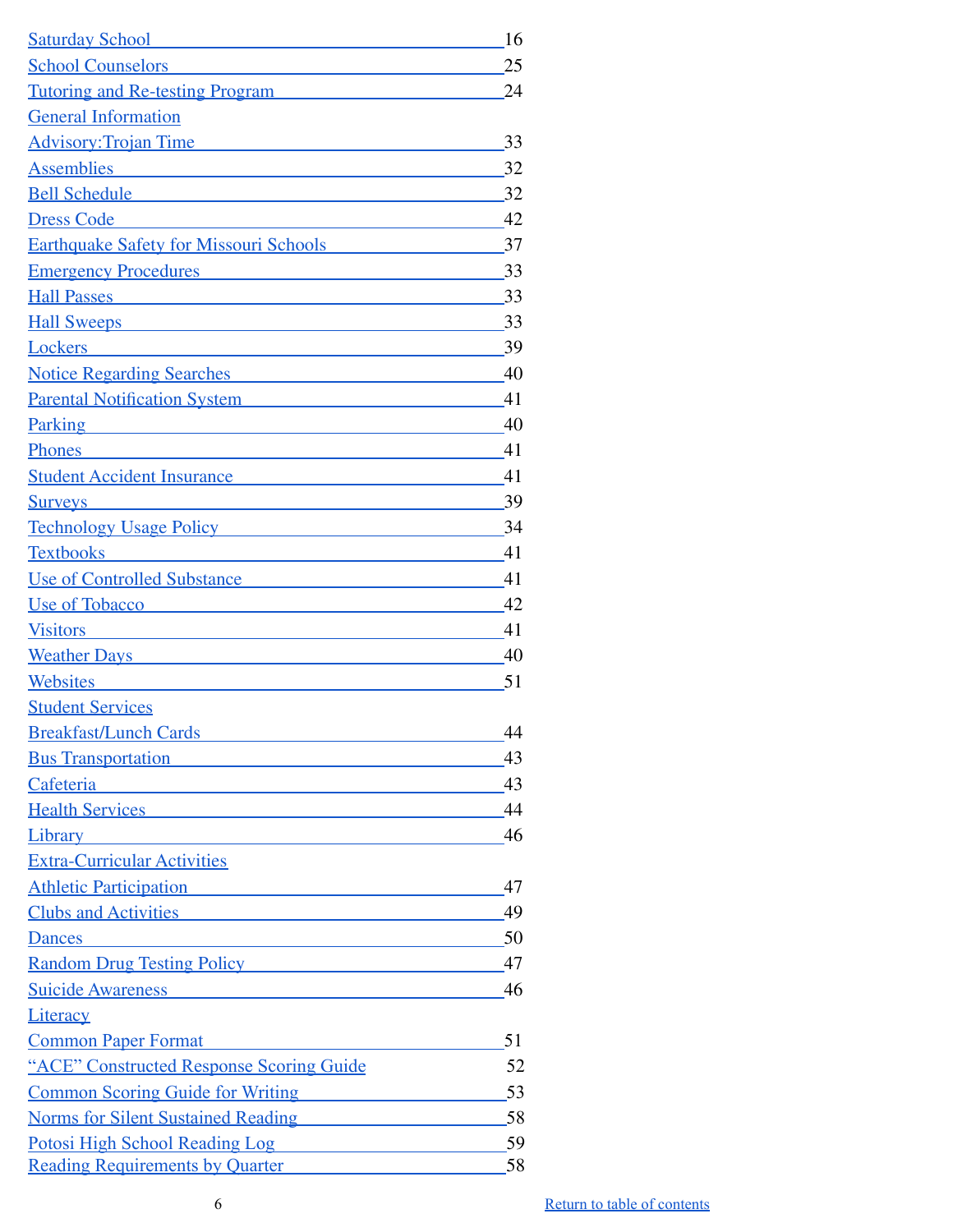# **Policy of the Board of Education (School Board Policy is located at [www.potosir3.org](http://www.potosir3.org))**

<span id="page-6-0"></span>It is the policy of the Board of Education to accord equal consideration and impartial treatment regardless of race, color, national origin, ancestry, religion, socio-economic status, ferpapppmarital status, sex, age, handicapping conditions or organizational memberships. In keeping with the requirements of federal and state law, this school district strives to remove any vestige of discrimination in employment, assignment, and promotion of personnel, in educational programs, offerings, services, and vocational opportunities offered to students, in the discipline, and in the location and use of facilities and educational materials. All interested persons are further notified that R-3 Administrators designated to coordinate its compliance activities in these areas include (Section 504, Title IX, AC, IGBA): Title IX:

Bryce Wilson, Assistant Superintendent

Section 504 and the Americans with Disabilities Act: Mrs. Kim Hartley, Special Ed. Director.

# **FERPA - Family Education Rights and Privacy Act**

<span id="page-6-3"></span>Under FERPA, this is a required notice to let parents know some types of student information may be released publicly. This type of student information, commonly referred to as "directory information," includes such items as names, addresses, and telephone numbers and is information generally not considered harmful or an invasion of privacy if disclosed. As a parent you have the right to request that the information not be disclosed without prior written consent. Additionally, under § 9528 this is a required notice to parents that the school routinely discloses names, addresses, and telephone numbers to military recruiters or institutions of higher education upon request, subject to a parent's request not to disclose such information without written consent. A single notice provided through a mailing, student handbook, or other method that is reasonably calculated to inform parents of the above information is sufficient to satisfy the parental notification requirements of both FERPA and § 9528. The notification must advise the parent of how to opt out of the public, nonconsensual disclosure of directory information and the method and timeline within which to do so. (Policy JO). To opt out of the public, nonconsensual disclosure of directory information, a PHS student's parent/guardian should contact the student's counselor by September 1st of the current school year.

# **Boy Scouts of America Equal Access Act**

<span id="page-6-1"></span>As required by law, the district will provide equal access to district facilities and related benefits and services and will not discriminate against any group officially affiliated with the Boy Scouts of America, the Girl Scouts of the United States of America or any other youth group designated in applicable federal law. (Policy AC-AF1)

# **Information Released to United States Military**

<span id="page-6-4"></span>Parents/Guardians, please be aware that the United States Military may request, under Public Law 106-398, a current list of all juniors and seniors including full name, home address/location, and telephone numbers. Under this law, a secondary student or the parent of the student may request that the information not be released. Please call your son's/daughter's counselor by September  $1<sup>st</sup>$  of each school year if you want their name removed from this list. Unless notified by September  $1<sup>st</sup>$ , Potosi High School will comply with the Public Law 106-398 and release this information to the United States Military branches.

# **Every Student Succeeds Act (ESEA)**

<span id="page-6-2"></span>Upon your request, our district is required to provide to you in a timely manner, the following information:

- Whether the teacher has met state qualification and licensing criteria for the grade levels and subject areas in which the teacher provides instruction.
- Whether the teacher is teaching under emergency or other provisional status through which state qualification or licensing criteria have been waived.
- Whether your child is provided services by paraprofessionals and their qualifications.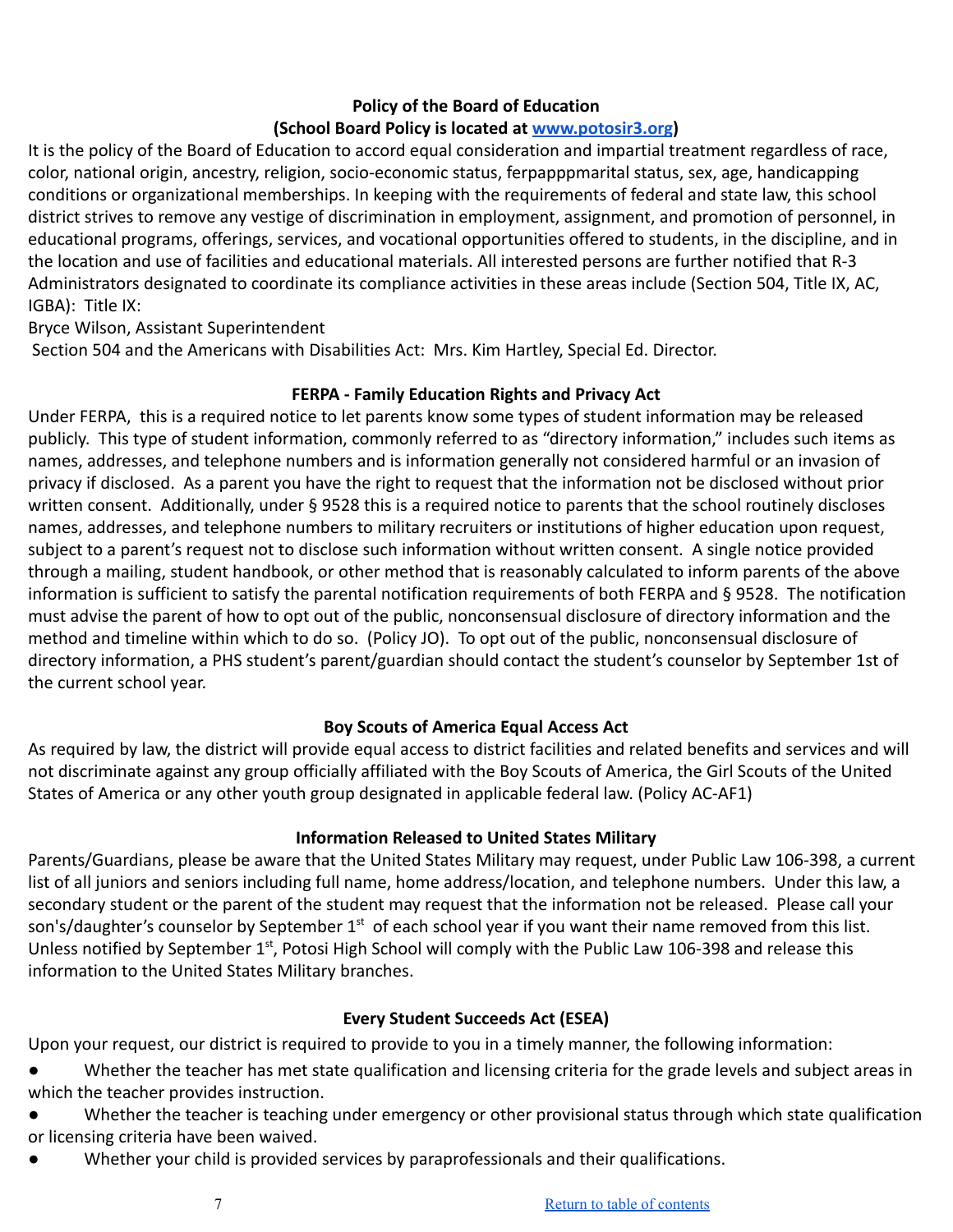What baccalaureate degree major the teacher has and any other graduate certification or degree held by the teacher, and the field of discipline of the certification.

In addition to the information that parents may request, districts must provide to each parent:

- Information on the achievement level of the parent's child in each of the state academic assessments as required under this part and
- Timely notice that the parent's child has been assigned or has been taught for four or more consecutive weeks by a teacher who is not highly qualified.

# **Missouri Department of Elementary & Secondary Education Every Student Succeeds Act (ESEA)**

# **COMPLAINT PROCEDURES**

<span id="page-7-0"></span>This guide explains how to file a complaint about any of the programs that are administered by the Missouri Department of Elementary and Secondary Education (the Department) under the Every Student Succeeds Act ESEA) former No Child Left Behind Act of  $2001$  (NCLB)<sup>2</sup>.

| <b>Missouri Department of Elementary and Secondary Education</b>            |  |  |  |
|-----------------------------------------------------------------------------|--|--|--|
| <b>Complaint Procedures for ESEA Programs</b>                               |  |  |  |
| <b>Table of Contents</b>                                                    |  |  |  |
| <b>General Information</b>                                                  |  |  |  |
| 1. What is a complaint under ESEA/NCLB?                                     |  |  |  |
| 2. Who may file a complaint?                                                |  |  |  |
| How can a complaint be filed?<br>3.                                         |  |  |  |
| <b>Complaints filed with LEA</b>                                            |  |  |  |
| How will a complaint filed with the LEA be investigated?<br>4.              |  |  |  |
| What happens if a complaint is not resolved at the local level (LEA)?<br>5. |  |  |  |
| <b>Complaints filed with the Department</b>                                 |  |  |  |
| How can a complaint be filed with the Department?<br>6.                     |  |  |  |
| How will a complaint filed with the Department be investigated?<br>7.       |  |  |  |
| How are complaints related to equitable services to private school<br>8.    |  |  |  |
| children handled differently?                                               |  |  |  |
| <b>Appeals</b>                                                              |  |  |  |
| 9. How will appeals to the Department be investigated?                      |  |  |  |
| 10. What happens if the complaint is not resolved at the state level (the   |  |  |  |
| Department)?                                                                |  |  |  |
|                                                                             |  |  |  |
|                                                                             |  |  |  |

<sup>1</sup>*Programs include Title I - A, B, C, D; Title II ;Title III - A.2; Title IV – A; Title V; Title VII - C* Revised 7/15 <sup>2</sup> *In compliance with ESEA/ NCLB Title IX Part C. Sec. 9304(a)(3)(C)*

Local education agencies are required to disseminate, free of charge, this information regarding NCLB complaint procedures to parents of students and appropriate private school officials or representatives.

# **1. What is a complaint under ESEA?**

For these purposes, a complaint is an allegation that a local education agency (LEA) or the Missouri Department of Elementary and Secondary Education (the Department) has violated a federal statute or regulation that applies to a program under NCLB.

# **2. Who may file a complaint?**

Any individual or organization may file a complaint.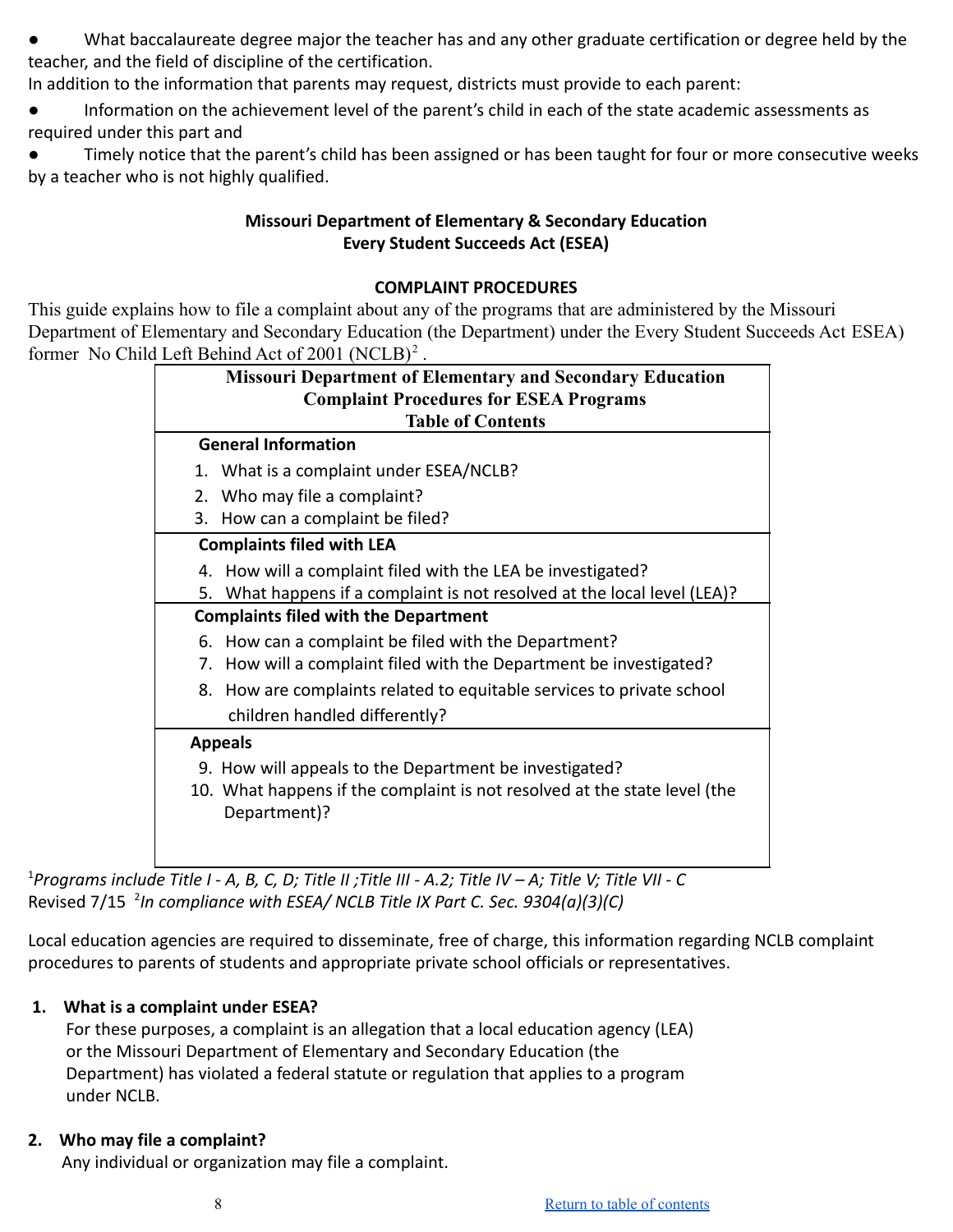## **3. How can a complaint be filed?**

Complaints can be filed with the LEA or with the Department.

## **4. How will a complaint filed with the LEA be investigated?**

Complaints filed with the LEA are to be investigated and attempted to be resolved according to locally developed and adopted procedures.

#### **5. What happens if a complaint is not resolved at the local level (LEA)?**

A complaint not resolved at the local level may be appealed to the Department.

## **6. How can a complaint be filed with the Department?**

A complaint filed with the Department must be a written, signed statement that includes:

- A. A statement that a requirement that applies to an NCLB program has been violated by the LEA or the Department , and
- B. The facts on which the statement is based and the specific requirement allegedly violated.

# **7. How will a complaint filed with the Department be investigated?**

The investigation and complaint resolution proceedings will be completed within a time limit of forty calendar days. That time limit can be extended by the agreement of all parties.

The following activities will occur in the investigation:

- A. **Record -** A written record of the investigation will be kept.
- B. **Notification of LEA** The LEA will be notified of the complaint within ten days of the complaint being filed.
- C. **Resolution at LEA -** The LEA will then initiate its local complaint procedures in an effort to first resolve the complaint at the local level.
- D. **Report by LEA** Within thirty days of the complaint being filed, the LEA, will submit a written summary of the LEA investigation and complaint resolution. This report is considered public record and may be made available to parents, teachers, and other members of the general public.
- E. **Verification** Within ten days of receiving the written summary of a complaint resolution, the Department will verify the resolution of the complaint through an on-site visit, letter, and/or telephone call(s).
- F. **Appeal** The complainant or the LEA may appeal the decision of the Department to the U.S. Department of Education.

# **8. How are complaints related to equitable services to private school children handled differently?**

If the complaint is an LEA is not providing equitable services for private school children, in addition to the procedures listed in number 7 above, the complaint will also be filed with the U.S. Department of Education, and they will receive all information related to the Investigation and resolution of the complaint. Also, appeals to the United States Department of Education must be filed no longer than thirty days following the Departments' resolution of the complaint (or its failure to resolve the complaint).

# **9. How will appeals to the Department be investigated?**

The Department will initiate an investigation within ten days, which will be concluded within thirty days from the day of the appeal. An independent on-site investigation may be conducted if the Department determines that it is necessary. The investigation may be continued beyond the thirty day limit at the discretion of the Department. At the conclusion of the investigation, the Department will communicate the decision and reasons for the decision to the complainant and the LEA. Recommendations and details of the decision are to be implemented within fifteen days of the decision being delivered to the LEA.

# **10. What happens if a complaint is not resolved at the state level (the Department)?**

The complainant or the LEA may appeal the decision of the Department to the United States Department of Education.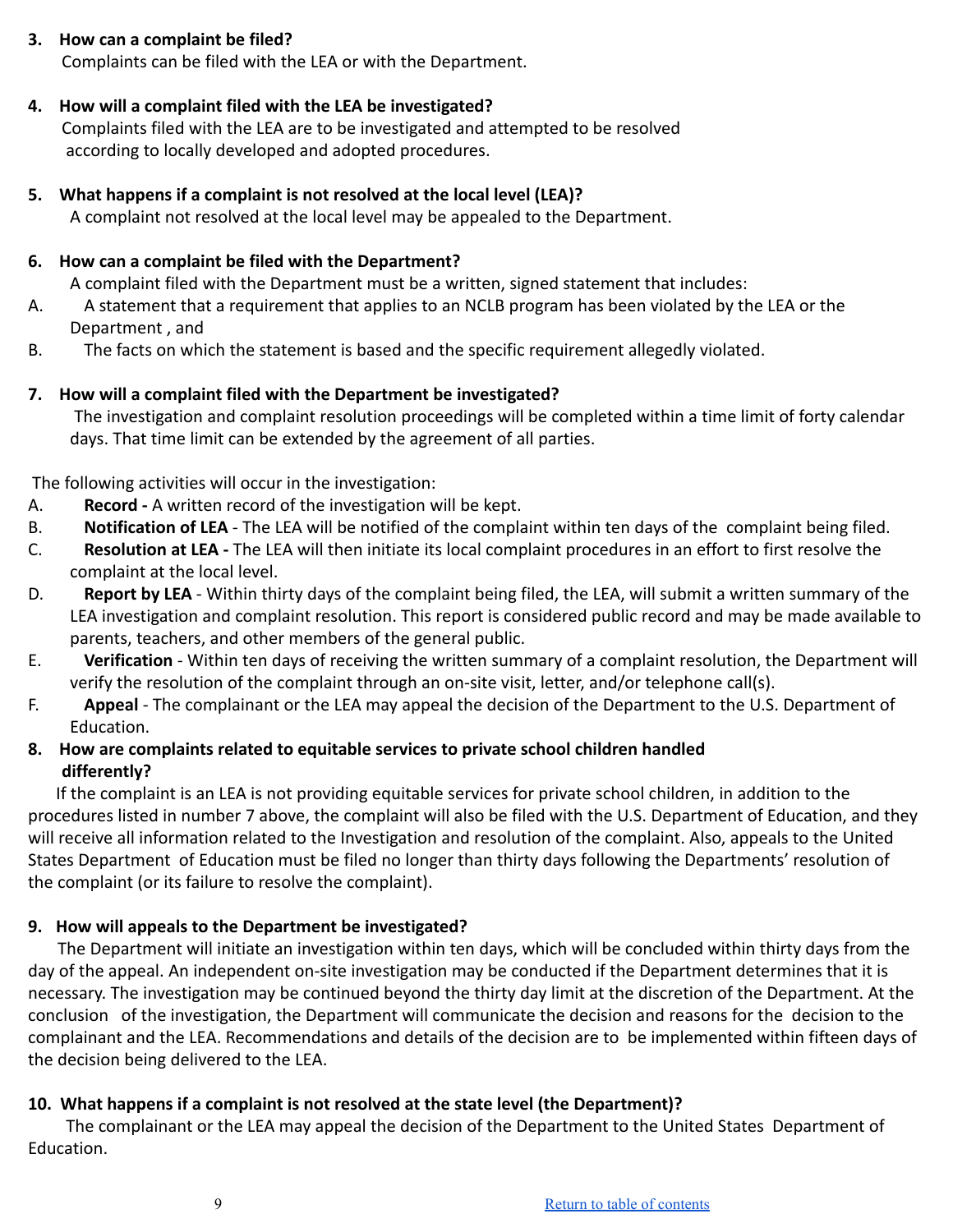#### **Grievance Procedure**

<span id="page-9-0"></span>Students, parents of students or employees have the right to file a formal complaint alleging noncompliance with regulations outlined in Title VI of the 1964 Civil Rights Act, Title IX of the Education Amendments of 1972 and section 504 of the Rehabilitation Act of 1973.

**Level One:** Principal or Immediate Supervisor (Informal and Optional – may be bypassed by the grievant) – Employees with a grievance of nondiscrimination on the basis of sex, race, national origin, or disability may first discuss it with their principal or immediate supervisor with the objective of resolving the matter informally. A student or parent with a complaint of discrimination on the basis of sex, race, national origin or disability may discuss it with the teacher, counselor, or building administrator involved.

**Level Two:** Title IX and sections 504 Coordinator(s) – If the grievance is not resolved at level one and the grievants wish to pursue the grievance, they may formalize it by filing a written complaint on a Compliance Violation Form which may be obtained from the Title IX and Section 504 Coordinator. The complaint shall state the nature of the grievance and the remedy requested. The filing of the formal written complaint at level two must be within fifteen (15) working days from the date the event giving rise to the grievance or from the date grievants could reasonably become aware of such occurrence. The grievants may request that a meeting concerning the complaint be held with the Title IX and Section 504 Coordinator, A minor student may be accompanied by a parent or guardian. The Title IX and Section 504 Coordinator shall investigate the complaint and attempt to resolve it. A written report from the Compliance Officer regarding action taken will be sent within fifteen (15) working days after receipt of the complaint.

**Level Three:** Superintendent – If the complaint is not resolved at level two, the grievant may proceed to level three by presenting a written appeal to the Superintendent within ten (10) working days after the grievant receive the report from the Title IX and Sections 504 Coordinator. The grievant may request a meeting with the Superintendent or his/her designee. The Superintendent or his/her designee has the option of meeting with the grievant to discuss the appeal. A decision will be rendered by the Superintendent or his/her designee within ten (10) working days after receiving the written appeal.

# **Public Complaints**

<span id="page-9-1"></span>The board recognizes that situations of concern to parents/guardians or the public may arise in the operation of the District. Such concerns are best resolved through communications with the appropriate staff members and officers of the school district, such as the faculty, the principals, and the superintendent of the Board.

The following steps are proper procedures to be followed by persons with questions or complaints regarding the operation of the school district:

- 1. Complaints on behalf of individual students should first be addressed to the teacher.
- 2. Unsettled matters from (1) above or problems and questions concerning individual schools should be directed to the principal of the school.
- 3. Unsettled matters from (1) above or problems and questions concerning the school district should be directed to the superintendent.

# **Public Notice**

<span id="page-9-2"></span>Missouri school districts are responsible for meeting the educational needs of an increasingly diverse student population by providing a wide range of resources and support to ensure that all students have the opportunity to succeed and be college prepared and career ready. Our school district has programs designed to help meet the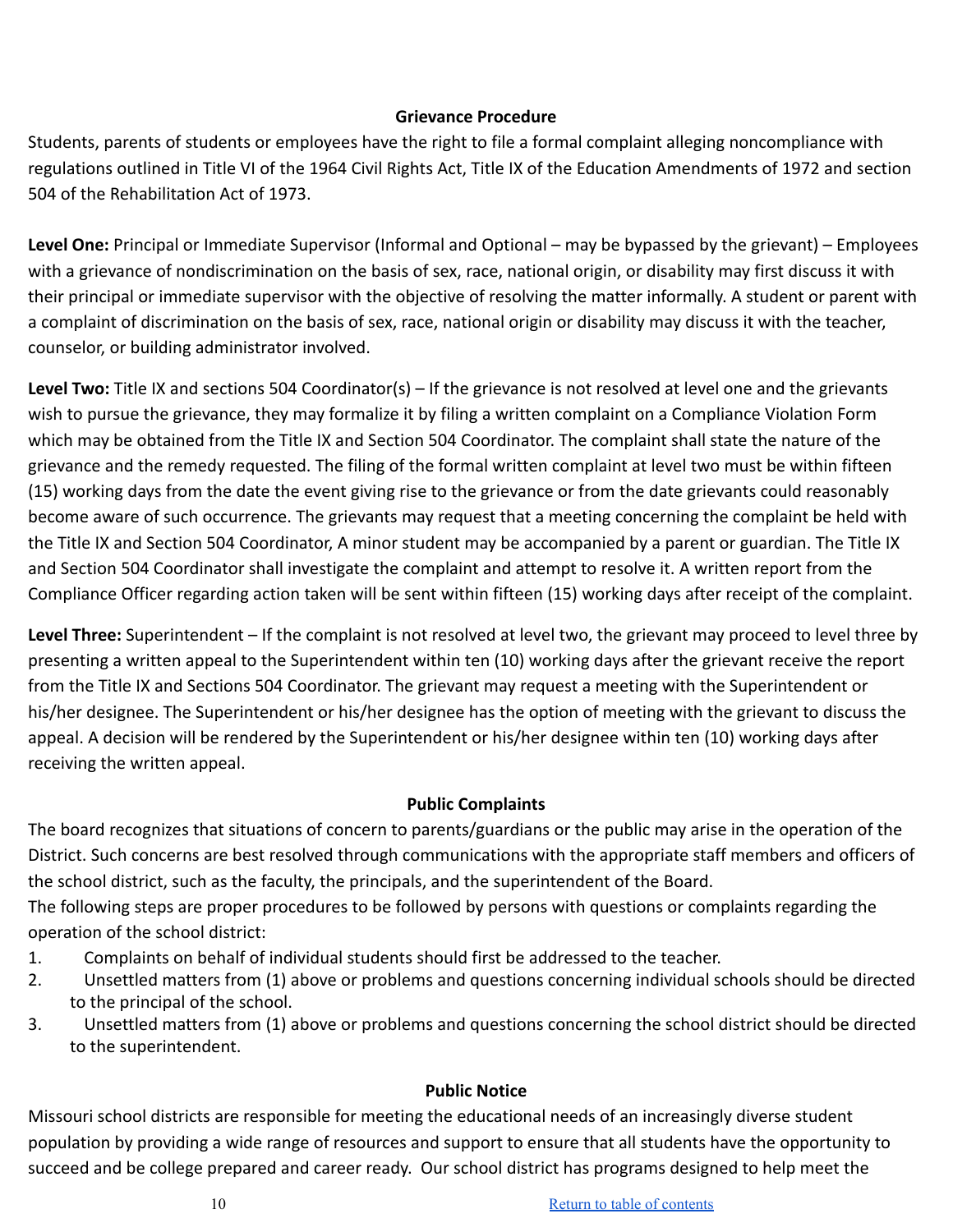unique educational needs of children working to learn the English language, students who are advanced learners, students with disabilities, homeless students, the children of migrant workers, and neglected or delinquent students. For more information, contact the Assistant Superintendent 573-438-5485.

The Potosi R-III School District assures that it will provide a free and appropriate public education (FAPE) to all eligible children with disabilities between the ages of 3 and 21 under its jurisdiction. (Policy IGBA) Disabilities include autism, being deaf/blind, emotional disorders, hearing impairments, specific learning disabilities, speech or language impairment, traumatic brain injury, visual impairment/blindness, and young child with a developmental delay.

The Potosi R-III School District assures that it will provide information and referral services necessary to assist the State in the implementation of early intervention services for infants and toddlers eligible for the Missouri First Steps program.

The Potosi R-III School District assures that personally identifiable information collected, used, or maintained by the agency for the purposes of identification, evaluation, placement or provision of FAPE of children with disabilities may be inspected and/or reviewed by their parents/guardians. Parents/Guardians may request amendment to the educational record if the parent/guardian believes the record is inaccurate, misleading, or violates the privacy or other rights of their child. Parents have the right to file complaints with the U. S. Department of Education or the Missouri Department of Elementary and Secondary Education concerning alleged failures by the district to meet the requirements of the Family Educational Rights and Privacy Act (FERPA).

The Potosi R-III School District has developed a Local Compliance Plan for the implementation of State Regulations for the Individuals with Disabilities Education Act (IDEA). This plan contains the agency's policies and procedures regarding storage, disclosure to third parties, retention and destruction of personally identifiable information and the agency's assurances that services are provided in compliance with the General Education Provision Act (GEPA). This plan may be reviewed at the office of the Director of Special Education, 400 North Mine Street, Potosi, Missouri from 8:00 a.m. to 3:30 p.m., Monday through Friday.

Local school districts in the State of Missouri are required to conduct an annual census of all children with disabilities or suspected disabilities from birth to age twenty-one (21) that reside in the district. This census must be compiled by December 1 of each year. This information is treated as confidential and must include; name of child; parent's or legal guardian's name/address; birth date and age of the child; the child's disability; and the services provided to the child. If you have a child with a disability or know of a child with a disability who is not attending the public school, please contact the Director of Special Services, Potosi R-III School District at 438-2315.

District and Building accountability report cards can be found at www.dese.mo.gov

# **Public Notice: Asbestos Regulations Open to the Public**

<span id="page-10-0"></span>Federal regulations under the Asbestos Hazard Emergency Response Act (AHERA) require public notice to parents, guardians, and employees of the availability of an updated Asbestos Management Plan. The superintendent, who is in charge of compliance for the district, has announced that in compliance with regulations, the approved plans of Potosi R-III Schools are available from each building administrator and at the superintendent's office.

# **Teaching About Human Sexuality**

<span id="page-10-1"></span>The Board recognizes that parents/guardians are the primary source of sexuality education for their children. The Board also recognizes that effective sexuality education, taught in concert with parents/guardians, helps students avoid risks to their health and academic success and sexual prepares them to make informed decisions as adults.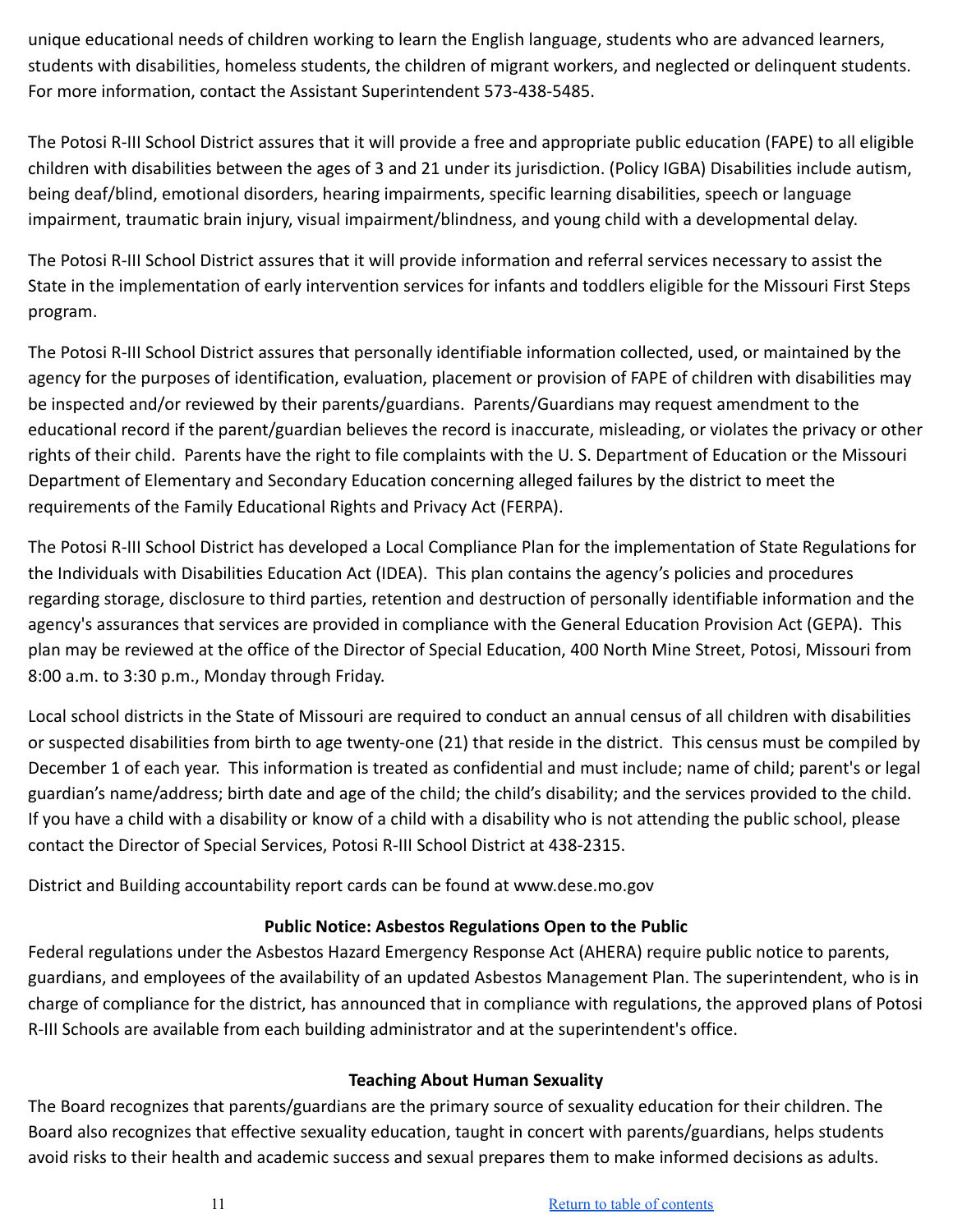Therefore, pursuant to requirements of state law, if the district chooses to use any course materials and instruction relating to human sexuality, sexually transmitted diseases, and sexual predators, the faculty will follow the guidelines of Board policy IGAEB. In addition, also guided by policy IGAEB, students are taught about the characteristics of and ways to identify sexual predators; how to safely and responsibly use the Internet (including the dangers of online sexual predators, when using electronic communication methods such as the Internet, mobile phones, text messages, chat rooms, social media, e-mail and instant messaging); the importance of having open communication with responsible adult;, to report any inappropriate situation, activity or abuse to a responsible adult and, depending on intent and content, to local law enforcement, the Federal Bureau of Investigation (FBI) or the National Center for Missing and Exploited Children's "CyberTipline;" and taught the potential consequences, both personal and legal, of inappropriate text messaging and sexting, even among friends.

The parent/guardian has the right to remove the student from any part of the district's human sexuality instruction.

#### **Virtual Courses**

<span id="page-11-1"></span>Because virtual instruction can be an effective education option for some students, the district may offer virtual courses to students through district staff or by contracting for those services as part of the district-sponsored curriculum. In addition, eligible students may enroll in virtual courses offered through the Missouri Course Access Program (MOCAP). The district will accept all grades and credits earned through district-sponsored virtual instruction and MOCAP.

The district will pay the costs of a virtual course only if the district has first approved the student's enrollment in the course as described in this policy. Even if a student or his or her parents/guardians pay the costs for a virtual course, the student or parents/guardians should meet with the principal or designee prior to enrollment to ensure that the course is consistent with the student's academic and personal goals.

The district is not required to provide students access to or pay for courses beyond the equivalent of full-time enrollment. The district will provide supervision for students who take virtual courses in district facilities but will not provide supervision for students taking virtual courses offsite.

Students taking courses virtually are subject to district policies, procedures and rules applicable to students enrolled in traditional courses including, but not limited to, the district's discipline code and prohibitions on academic dishonesty, discrimination, harassment, bullying and cyberbullying. (see Policy IGCD)

Open enrollment for virtual instruction is five school days after the beginning of each semester.

#### **Allergies**

<span id="page-11-0"></span>Potosi R-3 School District will attempt to identify students with life-threatening allergies, including food allergies. An allergic reaction is an immune system response to a substance that itself is not harmful, but that the body interprets as being harmful. Allergic reactions can range from mild to severe and can even be life-threatening. At enrollment, the person enrolling the student will be asked to provide information on any allergies the student may have. There are many products, including some school supplies, that contain latex. These supplies may include markers, glue sticks, erasers, and rubber bands. Please purchase only labeled latex-free school supplies for your child.

Please do not allow your child to bring balloons or any other toys that may contain latex to the classroom. If you would order a florist delivery for your child, please remind the florist to not include regular latex balloons with the order. Latex allergies can be life-threatening for some individuals.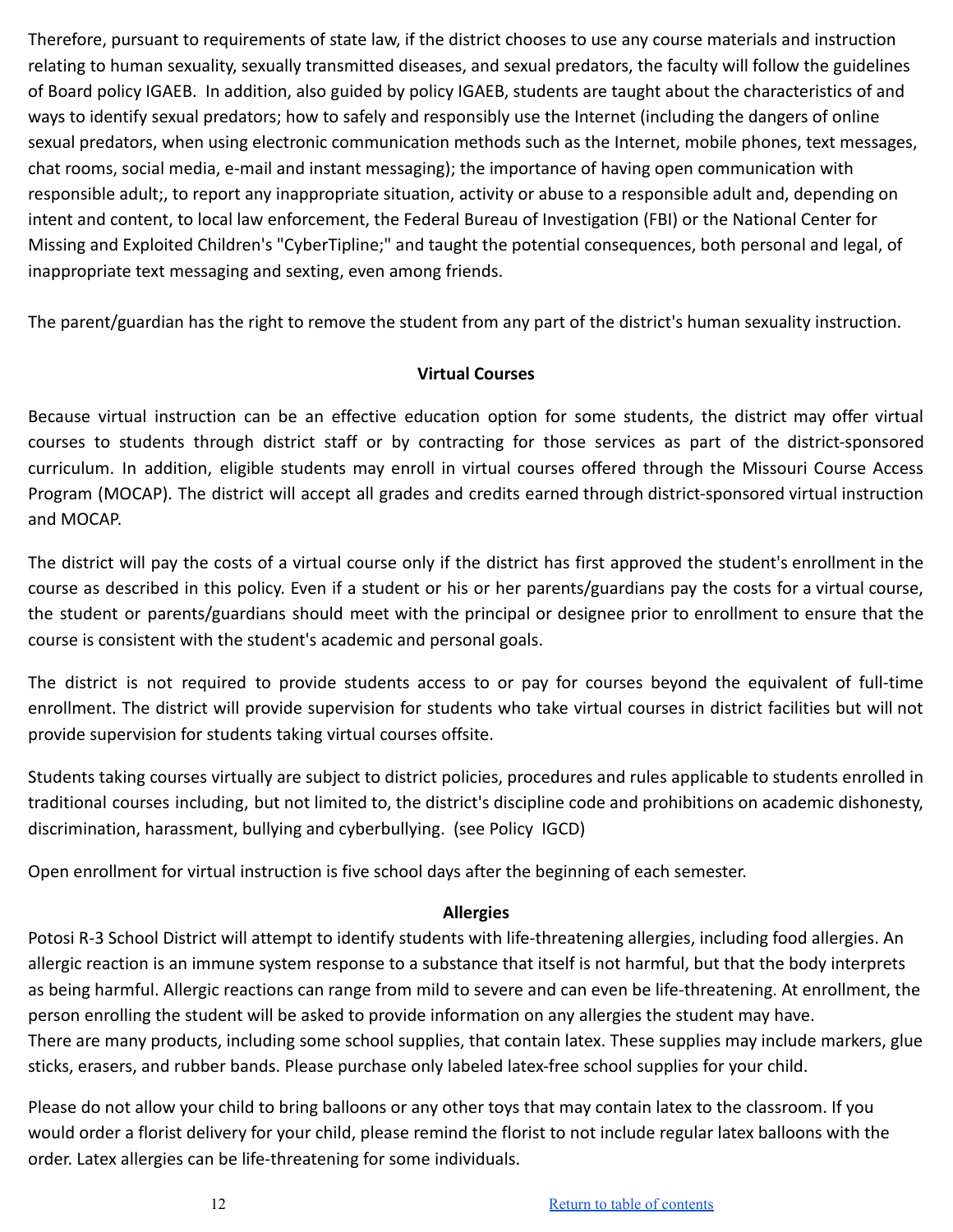# **School Policies**

# **Student Responsibilities**

<span id="page-12-2"></span><span id="page-12-0"></span>Every student is responsible for knowing the procedures, policies, and requirements of the school. This means that it is each student's duty to familiarize himself/herself with the knowledge of graduation and academic requirements: guidance services, discipline policy, attendance, and the other items in this handbook and handouts provided. Seniors are reminded that all obligations (examples: fines, fees, textbooks returned, etc.) must be met before diplomas will be issued.

The policies and procedures contained in this handbook have been carefully prepared and presented so that it will be of great value in helping you to adjust to our school and to become an integral part of it.

The ultimate purpose of education is to help each student become an effective citizen in a democracy. To develop and accept the responsibilities and obligations of good citizenship will help us to participate in the world of tomorrow. We hope that you will participate in our varied activities and find those things within our school which will prepare you to live a better life and finally take your place in this complex society. Remember that your success at Potosi High School will be directly proportional to your efforts.

Our school welcomes you to its ranks and we hope that you will always be conscious of its traditions and requirements. This school will be whatever you make it. Let us always have the spirit to do the things which will make it outstanding.

# **Philosophy of the Potosi School District**

<span id="page-12-1"></span>We, of the Potosi High School, realize that the perpetuation of our society depends on the progress of the individual. Continued progress and growth of the individual is the aim of education in our school.

We, of the Potosi High School, knowing full well the responsibility entrusted to us by our complex society, are dedicated to these goals:

- A. To develop in each of our pupils the responsibility of the personal dignity of man.
- B. To cultivate intellectual curiosity in each pupil.
- C. To equip each pupil to live a responsible and profitable life as a citizen of the community, nation, and world.
- D. To aid each pupil in acquiring and developing desirable traits of character.
- E. To develop and teach the fundamental skills, effective study habits and work habits.

To fulfill these goals, we of the Potosi High School, must to the best of our ability:

- A. Recognize the individuality of each student and develop this individuality through guidance and encouragement.
- B. Organize and operate the program of education to develop the total individual.
- C. Instill in each student an appreciation for and loyalty to, his/her country.

In the Potosi High School, the child is the center of all efforts. This principle of education should direct our efforts toward a practical, as well as theoretical, philosophy. Acceptance of this philosophy is the first step. Cooperation of parents, teachers, and administrators is essential in establishing and maintaining high educational standards for our school.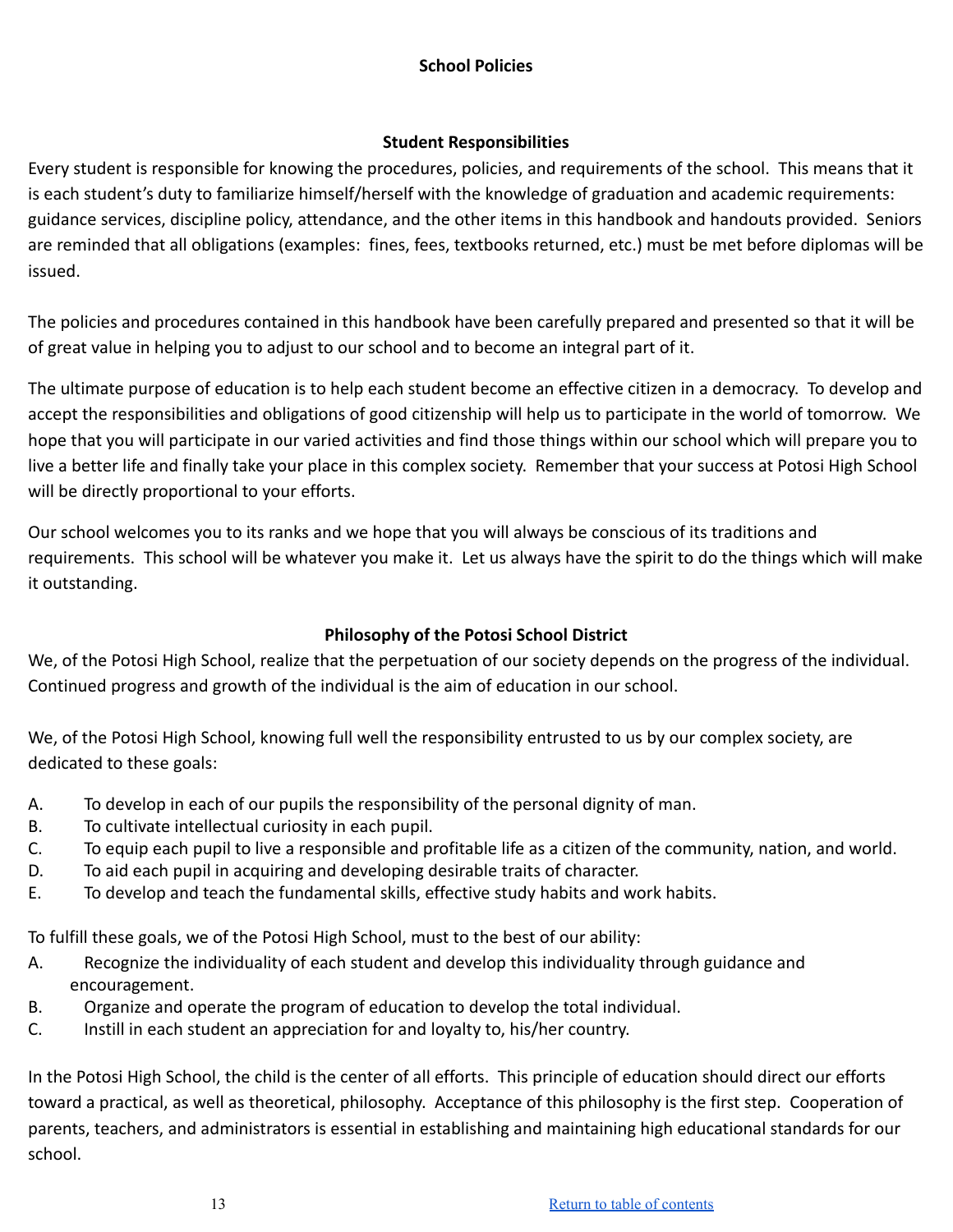# **Objectives**

- 1. To provide experience which will further the maximum intellectual development of each individual according to their interests, needs, and abilities.
- 2. To promote the development of desirable character and personality traits.
- 3. To develop useful knowledge of the fundamental tools of learning.
- 4. To develop a disciplined mind providing training in recognition of and possible methods of attack upon real problems.
- 5. To develop an intelligent understanding of the institutions and organized society.
- 6. To develop skills, habits, and proper attitudes necessary to perform fundamental civic, economic, and social activities conducive to good citizenship.
- 7. To acquaint individuals with some of the varied forms of culture that has and does exist in society.
- 8. To develop an understanding of the means necessary for healthful living commensurate with the individual's ability and physical environment.
- 9. To create an appreciation for a clean, attractive environment and a respect for the property rights of others.
- 10. To instill an attitude of tolerance for religion, race, sex, and individual differences in others.
- 11. To encourage all parents and citizens of the community to participate and cooperate in matters of educational interest.
- 12. To provide incentives and opportunities for professional growth on the part of the faculty.
- 13. To help individuals become more free and more responsible in a democratic society.
- 14. To instill in each individual both a love of learning and practical training in how to learn.
- 15. To inform parents of the progress in the education of their child.
- <span id="page-13-0"></span>16. To make available assistance to parents in identifying, understanding, and meeting the needs of their children.

# **Student Guidelines**

# **Attendance Policy**

<span id="page-13-1"></span>Parents should call 438-2156 on the day of their student's absence between 7:15 a.m.-3:00 p.m. or leave it on the attendance secretary's voicemail. Calling verifies an absence, ensuring the student will not be counted truant.

Students should not be out of class without the student handbook and are not allowed off school grounds without parental permission.

# **IMPORTANT: Students are required to have 93% attendance, excused and unexcused, to attend non-academic field**

**trips.** \*Freshmen and Sophomores (including PHS freshmen and sophomores which are considered outside guests) must have 93% attendance to attend the Junior/Senior Prom. **(**Any student that is in ISS or OSS may not attend field trips at the time they are in ISS or OSS. ISS or OSS assignment dates will not be moved to accommodate trips or activities.)

Attendance is extremely important to the academic success of a student. By law, any child under the age of 17 must attend school. Section **[167.031](http://revisor.mo.gov/main/OneSection.aspx?section=167.031&bid=8299&hl=)**, RSMo, states that any parent, guardian or other person having custody or control of a child between the ages of seven (7) and the compulsory attendance age for the district, must ensure that the child is enrolled in and regularly attends public, private, parochial, home school or a combination of schools for the full term of the school year. The attendance policy at Potosi High School permits students to be absent from school for a period of not more than 6 days per class, per semester. Students are given six days per semester for doctor/dentist appointments or other unexpected emergencies. Students and their parents can schedule a meeting with Mr. Gibson by calling 573-438-2156 to review a student's attendance and this policy.

» Students who are absent from school for a period of three (3) days in a semester shall receive written notification from the office following their third (3) day of absence.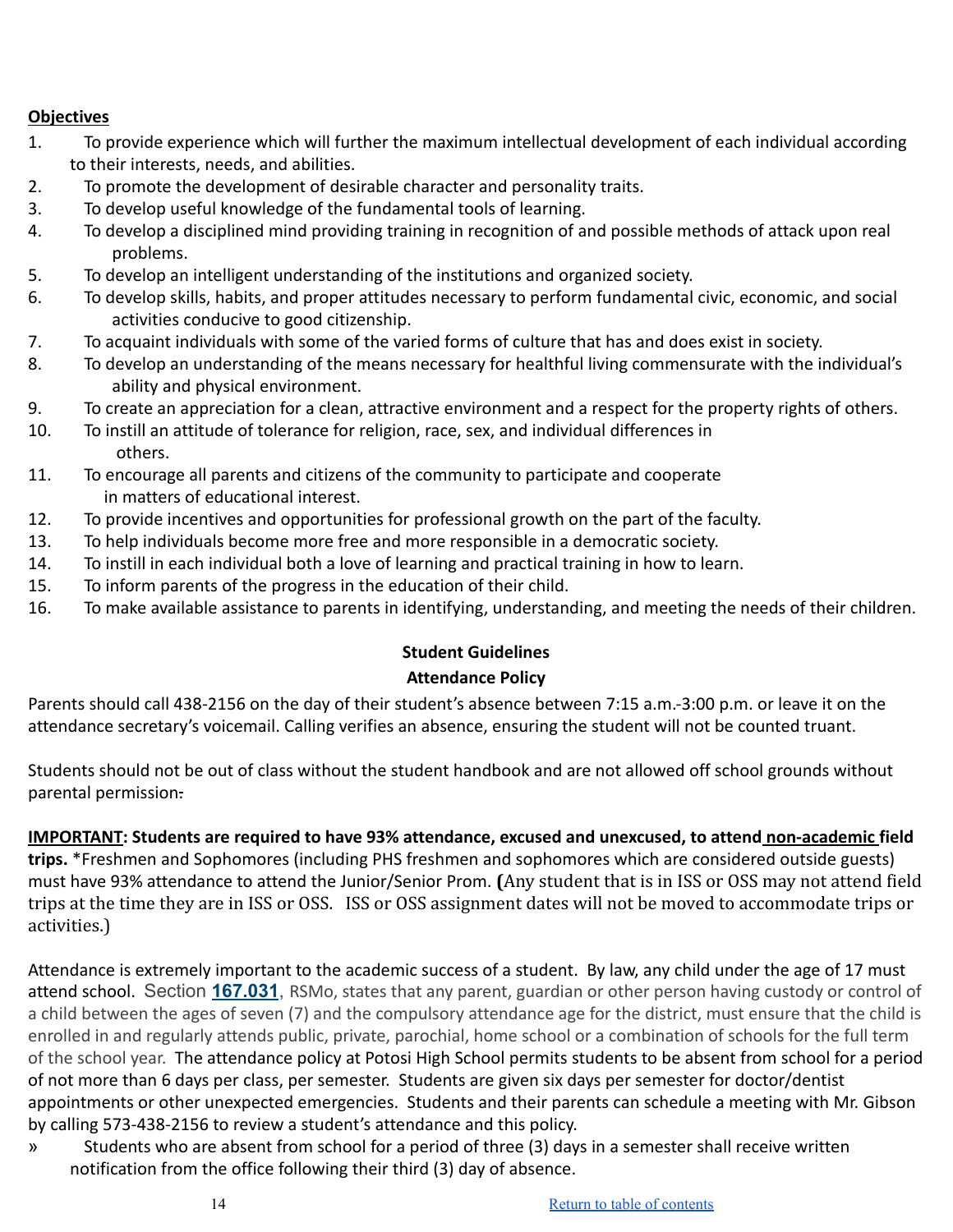- » Following the sixth (6<sup>th</sup>) absence during a semester, students and parents will again receive written notification and school officials shall make themselves available for a conference with the student's parents.
- » Students who are absent for more than SIX DAYS IN A CLASS, EVEN WITH EXCUSES MAY NOT RECEIVE CREDIT FOR THAT CLASS. Students who are absent from school for a period of more than six (6) days per semester are considered to be in violation of the attendance policy.
- » All students who miss more than six days and/or six hours of a class, even with excuses, will be required to make up the days/hours in after school credit recovery, Saturday school, or summer school.
- » Twelve (12) hours in any one class will be considered excessive. An excessive absence to a class will result in the student being truant and will result in the appropriate disciplinary action which could include being assigned to ISS or the Alternative School. Excessive absences may lead to a student being assigned to the Alternative School to assist the student in retaining and gaining credit.
- » At the end of the school day, a student who leaves before 2:45 p.m. will be considered absent to 7th period.
- » A student assigned to Out-of-School Suspension (OSS) will not have that number of days charged against his or her total. However, if a student is assigned OSS due to behavior incompatible with good order in In-School Suspension (ISS), those days will count towards his/her absences.
- » Students will receive an "I" or incomplete on the report card until the days/hours are made up. Failure to make up the days/hours before the end of January for first semester credit or the end of Summer School for second semester credit will result in a grade change from "I" to "F".
- » Absences caused by significant and/or potentially life-threatening illnesses can be appealed to the administrator with appropriate medical documentation. In order to be considered, an appeal must be made during the semester the absence occurred.
- » Students who are out of school and under a doctor's care can be considered for homebound instruction. Homebound absences do not count against the attendance policy or the A+ attendance requirement.
- » Any student working toward A+ Schools Scholarship eligibility is encouraged to keep a cumulative doctor's excuse file to be used if a medical A+ Appeal is needed.
- » Participation in extracurricular activities: Students must be present during the school day in order for a student to participate in any extracurricular activities (spectatorship, participation, practice, or performance) during that day or evening unless granted prior permission by administration. This applies to all activities including athletics, music, drama, speech, dances, etc. In addition, in order for students to be eligible to participate in weekend school-related activities, students must be in attendance at school on the prior Friday (or last day attended in a week). The student is responsible to make sure that this requirement is met. Failure to follow this attendance requirement could result in loss of privilege to participate in future school activities.

Students who have maintained perfect attendance for each quarter and the entire school year will be awarded with a school activity. Note: Perfect Attendance is defined as not having been absent for any day or period(s) of a day. There are no excused absences considered.

Any student who is absent from school without parents' knowledge or permission will be considered truant and dealt with accordingly. *This includes a student who leaves without informing the office and signing out.*

# **Leaving school:**

- A. No student may leave school during the day except by permission of an administrator.
- B. Students who have doctor's appointments, etc. that cannot be scheduled outside the school day should have their parents call the school indicating the nature of the appointment and the time that the student must leave. All professional appointments should be scheduled outside the school day as often as possible.
- C. No student will leave the building without signing out in the office after receiving a pink slip. When a student returns to the building, he/she will sign in at the office before returning to class.
- D. Any student becoming ill or injured during the day should report to the school nurse or, if she is not in the building, to the office. Students are not to leave unless he/she is properly checked out through the office.

# **Student dismissals must adhere to the following rules:**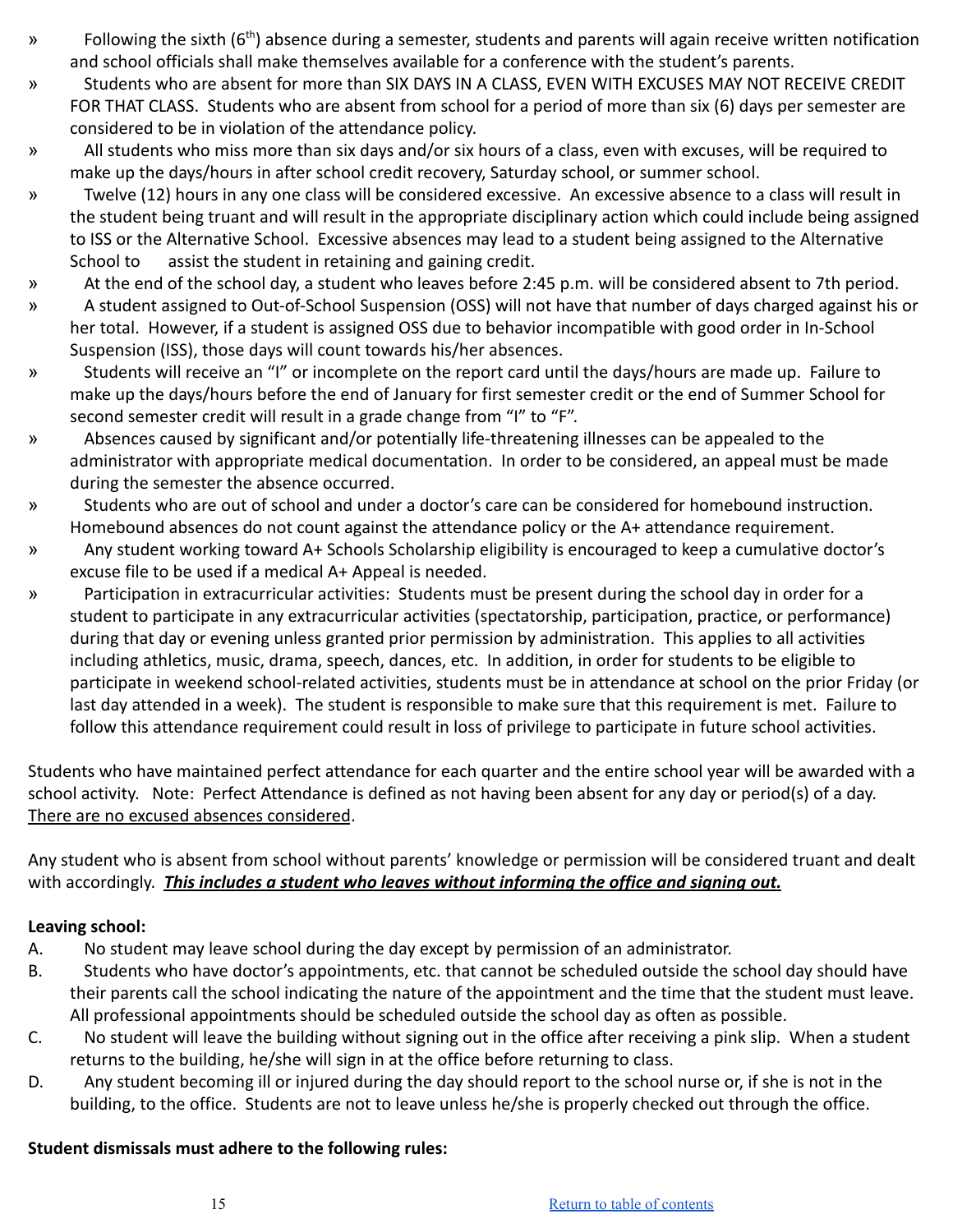Students will only be released to the parent, guardian or designee of the parent or guardian or to other individuals or agencies as permitted or required by law.

► The district will release a student to either parent unless the district has a valid court order directing otherwise or unless the parent requesting release is only entitled to supervised visitation. If district staff have concerns about releasing the student to a parent, the student may be held while additional precautions are taken, including, but not limited to, verifying custody orders, contacting the other parent or contacting appropriate authorities.

► Students who are 17 years old and living independently and students 18 or older must validate their own attendance and dismissal.

► Telephone requests for early dismissal of a student shall be honored only if the caller can be positively identified as the student's parent or guardian.

Any person requesting release of a student must present proper identification prior to release of the student.

For the purposes of this policy, a parent is defined as a biological or adoptive parent, including parents who are unmarried; a guardian; or an individual acting as a parent in the absence of the parent or guardian.

# **Saturday School Program**

<span id="page-15-1"></span>Saturday School Program (SSP) is an opportunity for a student who is absent more than 6 hours of any given class or 6 days in a semester to make up missed educational opportunities involving classroom learning time to POSSIBLY prevent the failure to earn credit due to absences. Please note that absences are cumulative. Absences made up are not removed from the student's total number of absences. Saturday School will be held on Saturdays from 8:00 a.m. to 1:00 p.m. SSP is supervised by staff members and they are responsible for following the procedure and making referrals for those students who violate the guidelines.

Procedure:

- 1. Saturday School assignment is made by an administrator. The rules of Saturday School and available dates are shared with the student. Parents are contacted by letter to notify them of the dates available for the SSP.
- 2. The student must report to the Commons Area by 8:00 a.m. on the assigned date. The building will be open at 7:45 a.m. **No student will be allowed to enter after 8:00** a.m.
- 3. Students assigned to Saturday School are required to bring work in an effort to improve student achievement.

Only the main entrance to the Commons Area will be open for students to enter the building for Saturday School.

# **Discipline Policy**

<span id="page-15-0"></span>Although the majority of students in the school district follow the rules of the district, it is likely that some students will violate these rules. When a violation occurs, the imposition of sanctions should be expected and because we should realize individual differences for our students, the administration of penalties needs to be guided by the premise that if a particular individual can best be handled and/or the situation best controlled by a means other than the set standards, then that method should be employed. (Policy JG-R3)

\*\*For the purposes of this policy, corporal punishment is the use of physical force as a method of correcting student behavior. No person employed by or volunteering on behalf of the Potosi R-III School District shall administer corporal punishment or cause corporal punishment to be administered upon a student attending district schools.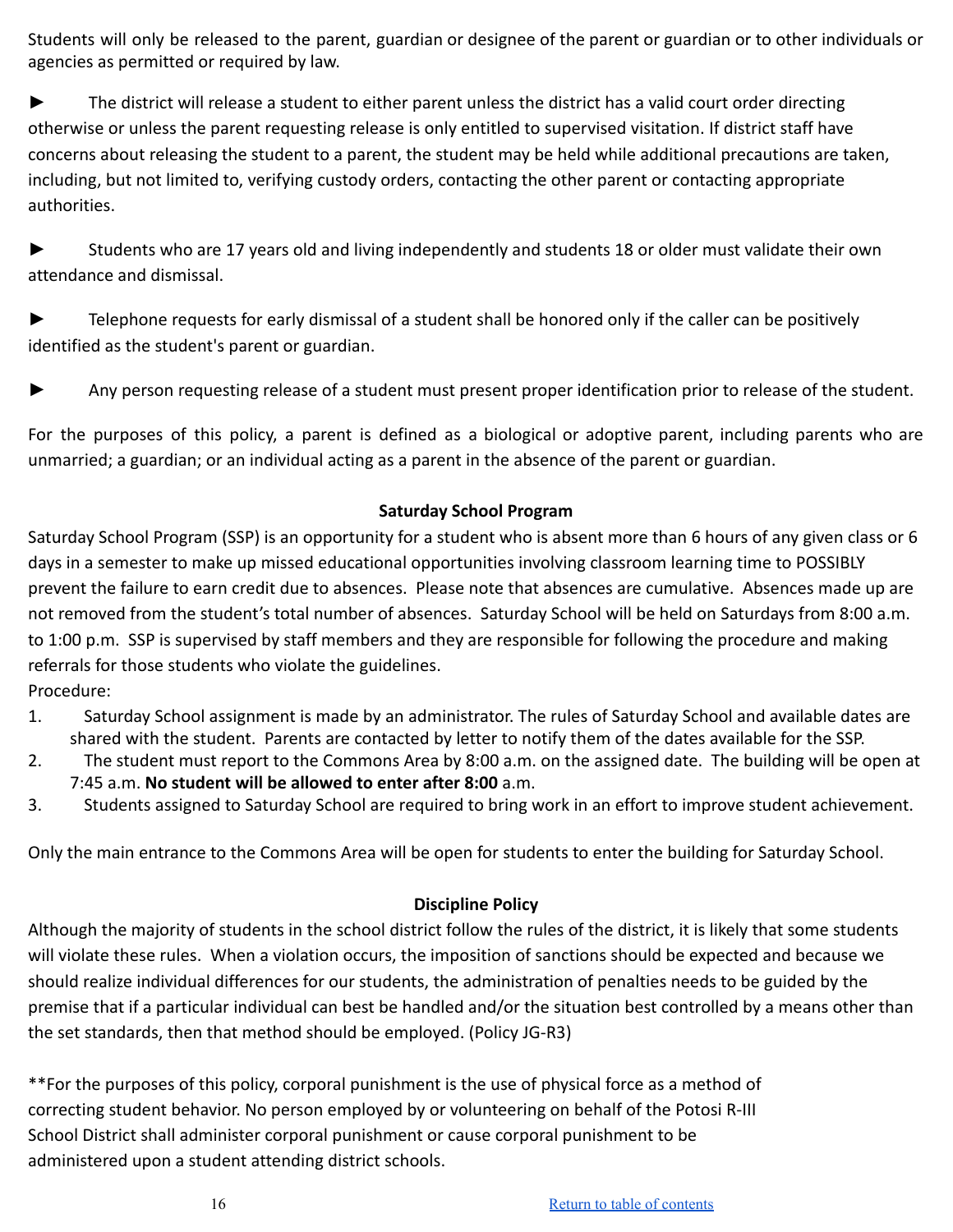A staff member may, however, use reasonable physical force for the protection of the student or other persons or to protect property. Restraint of students in accordance with the district's policy on student seclusion, isolation and restraint is not a violation of this policy. (Policy JGA-1)

Students with disabilities will abide by the same discipline guidelines as their non-disabled peers. Any exceptions will be noted in the student's IEP (Individual Education Plan). The rights of all disabled children will be protected under the provision of the IDEA Amendments of 1997. Students who have maintained perfect discipline for each quarter and the entire school year will be awarded with a school activity.

The student Code of Conduct is designed to foster student responsibility, respect for the rights of others, and to ensure the orderly operation of the school. No code can be expected to list each and every offense that may result in the use of disciplinary action. However, it is the purpose of this code to list certain offenses that, if committed by a student, will result in the imposition of a certain disciplinary action. Any conduct not included herein, or an aggravated circumstance of any offense or an action involving a combination of offenses, may result in disciplinary consequences that extend beyond this code of conduct as determined by the principal, superintendent, and/or Board of Education. The list of offenses is not exhaustive and the district can discipline a student for any action that is disruptive to the school environment, whether it occurs on or off school property. Consequences may be increased or decreased depending on the circumstances.

It is the policy of the Potosi R-3 School District to report all crimes occurring on district property to law enforcement, including, but not limited to, the crimes the district is required to report in accordance with law. A list of crimes the district is required to report is included in Policy JGF. Trauma-Informed Schools Initiative to parents/guardians may be found at (161.1050, RSMo) <https://dese.mo.gov/traumainformed>

# **In-School Suspension (ISS)**

<span id="page-16-1"></span>Students assigned to ISS will not have the option of substituting OSS for ISS. Students will not be permitted to return to regular class until they satisfactorily complete the ISS assignments.

- 1. Students who are assigned to ISS may not participate in or attend any extra- or co-curricular activities during the time of their suspension until the days of suspension are completed.
- 2. If students are absent from school during their assignment to ISS, they must have a note from a doctor or parent contact with the principal before the ISS assigned days can be completed.
- 3. Failure to comply with the ISS rules and procedures may result in additional days assigned in ISS or Out-of-School Suspension (OSS).
- 4. Students in ISS will report to the ISS room upon arriving at school with paper, pencils, and textbooks. Cell phones should not be brought to ISS. If a cell phone is brought, the student will turn off the phone and place the cell phone in a sealed envelope on his/her desk.
- 5. After three assignments to ISS for the same or similar infraction, a student may be assigned to Alternative School.

# **Detention: Morning or After School**

<span id="page-16-0"></span>1. Students are to report to the main office for Morning Detention and Room 1 for Afternoon Detention immediately after school to serve Detention. It is held from 3:00 to 4:00 p.m. on Monday, Tuesday, Wednesday, and Thursday as needed. Morning detention is every morning from 7:15-8:45 (2 morning detentions equal 1 afternoon detention) Detention will be issued by hours needed.

- 2. Students must be seated by 3:05 to be allowed to stay for Detention.
- 3. Students must bring materials necessary to do homework or other school work.
- 4. Talking will not be permitted during Detention unless permission is granted by the teacher monitoring Detention.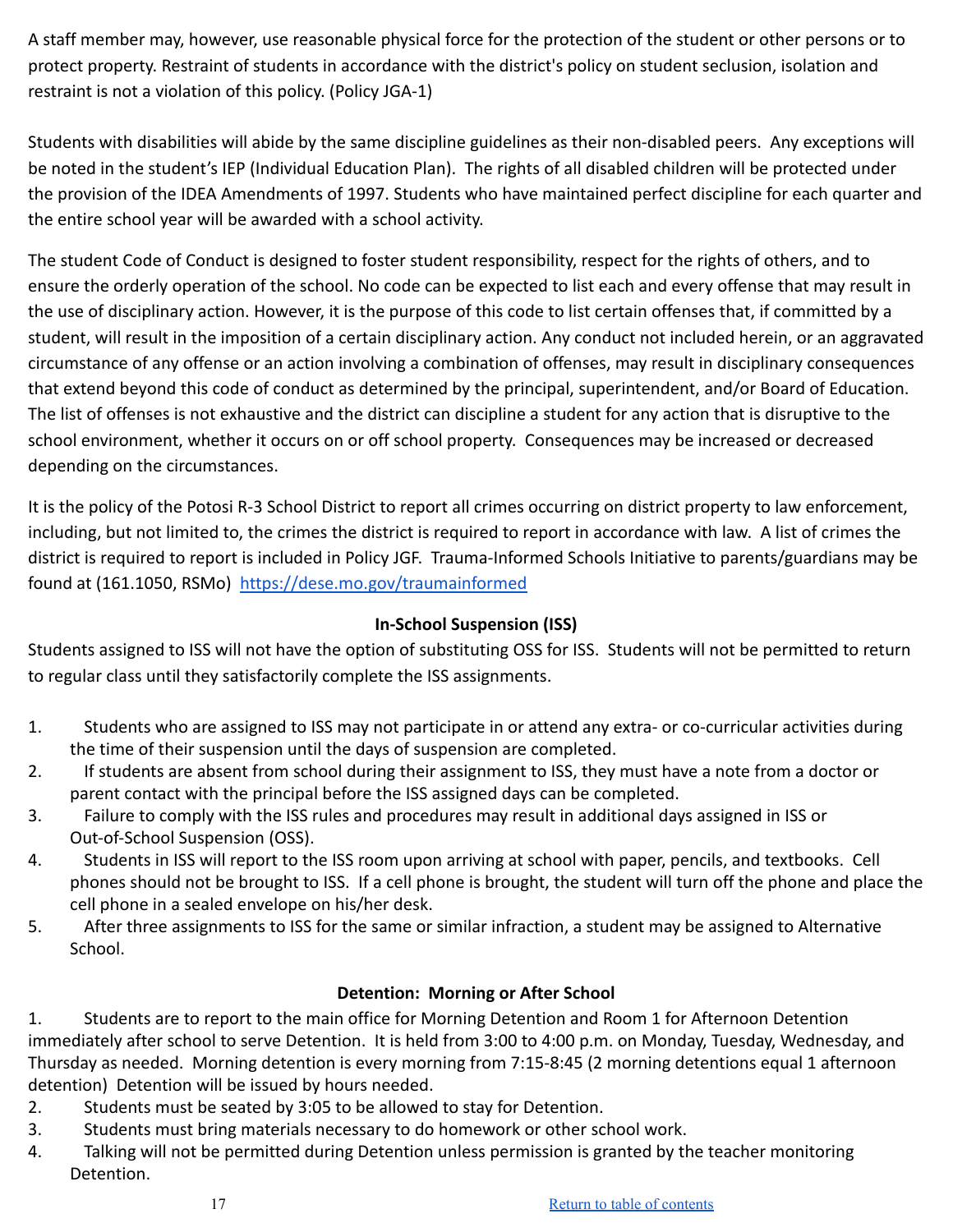- 5. Sleeping will not be allowed. Students are expected to work while in Detention.
- 6. No food or drinks are allowed.
- 7. Students may not leave their assigned seats without permission.
- 8. Students who do not serve their Detention on the day that it is assigned will automatically be assigned a second Detention unless arrangements are made prior to the scheduled date.
- 9. Failure to comply with these guidelines may result in days assigned to ISS.

# **Community Service**

<span id="page-17-0"></span>With parent permission, students can be assigned Community Service as an alternative to After School Detention. Students will report to the library after school from 3:00 to 4:00 p.m. and will be assigned to a particular area.

# **Disciplinary Offenses and Consequences**

- <span id="page-17-1"></span>1. **Academic Dishonesty:** Cheating on tests, assignments, projects or similar activities; plagiarism; claiming credit for another person's work; fabrication of facts, sources, or other supporting material; unauthorized collaboration; facilitating academic dishonesty; and other misconduct related to academics.
- First Offense: No credit for the work, grade reduction, replacement of assignment.
- Subsequent Offense: No credit for the work, grade reduction, course failure, or removal from extra-curricular activities.
- 2. **\*Arson:** Starting or attempting to start a fire or causing or attempting to cause an explosion.
- First Offense: Detention, ISS, 1-180 days OSS, or expulsion. Restitution if appropriate.
- Subsequent offense: 1-180 days OSS or expulsion. Restitution if appropriate.

# 3. **\*Assault (an act of violence)**:

- A. Using physical force, such as hitting, striking, or pushing, to cause or attempt to cause physical injury; placing another person in apprehension of immediate physical injury; recklessly engaging in conduct that creates a grave risk of death or serious physical injury; causing physical contact with another person knowing the other person will regard the contact as offensive or provocative; or any other act that constitutes criminal assault in the third degree.
- First Offense: Principal/Student conference, Detention, ISS, or 1-180 days OSS, or expulsion.
- Subsequent Offense: ISS, 1-180 days OSS, or expulsion.
- B. Knowingly causing or attempting to cause serious bodily injury or death to another person, recklessly causing serious bodily injury to another person, or any other act that constitutes assault in the first or second degree.
	- First Offense: 10-180 days OSS or expulsion.
- Subsequent Offense: Expulsion.
- 4. **Automobile/Vehicle Misuse:** Uncourteous or unsafe driving on or around school property, unregistered parking, failure to move vehicle at the request of school officials, failure to follow directions given by school officials, or failure to follow established rules for parking or driving on school property.
- First Offense: Suspension or revocation of parking privileges, Detention, ISS, or 1-10 days OSS.
- Subsequent Offense: Revocation of parking privileges, Detention, ISS, or 1-180 days OSS.
- 5. **Bullying and Cyberbullying:** Repeated and systematic intimidation, or harassment of a student or multiple students perpetuated by individuals or groups. Bullying includes, but is not limited to: physical actions, including violence, gestures, theft, or damaging property; oral or written taunts, including name-calling, put-downs, extortion, or threats; threats of retaliation for reporting such acts; sending or posting harmful or cruel texts or images using the Internet or other digital communication devices; sending or posting materials that threaten or raise concerns about violence against others, suicide, or self-harm. Students will not be disciplined for speech in situations where the speech is protected by law
- First Offense: Detention, ISS, or 1-180 days OSS.
- Subsequent Offense: 1-180 days OSS or expulsion. (see Board policy JFCF)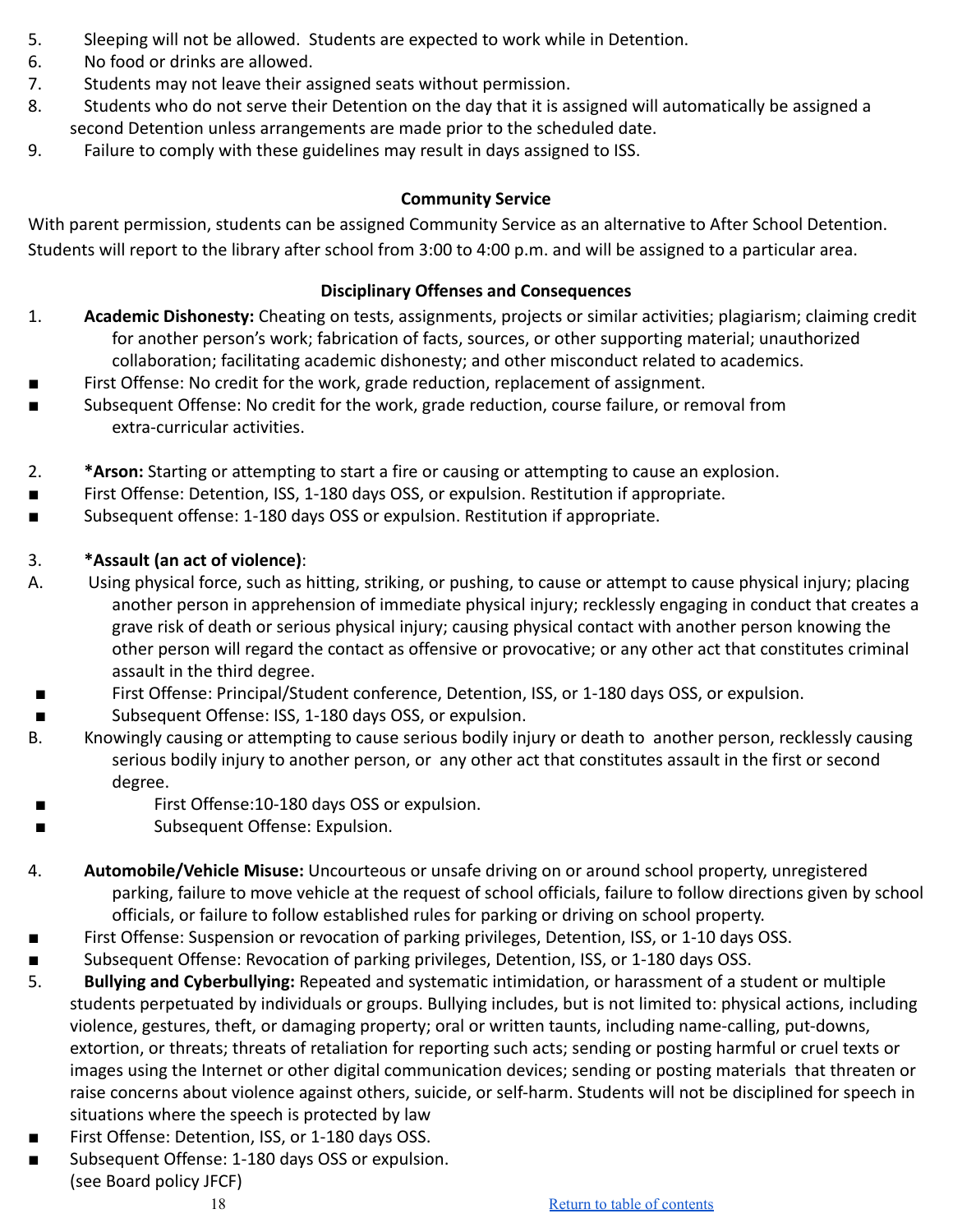- 6. **Bus or Transportation Misconduct:** Any offense committed by a student on transportation provided by or through the district shall be punished in the same manner as if the offense had been committed at the student's assigned school. In addition, transportation privileges may be suspended or revoked.
- 7. **Communications Class:** Refusing to complete speech requirements.
- First Offense: Principal/Student conference, student given another chance with grade reduced.
- Subsequent Offense: Principal/Student conference, 2<sup>nd</sup> offense ISS, 3<sup>rd</sup> offense the student is removed from the class with a failing grade for the semester.
- 8. **Dishonesty:** Any act of lying, whether verbal or written, including forgery.
- First Offense: Nullification of forged document, principal/student conference, Detention, ISS, or 1-10 days OSS.
- Subsequent Offense: Nullification of forged document, Detention, ISS, 1-180 days OSS, or expulsion.
- 9. **Disrespectful or disruptive Conduct or Speech (see Board policy AC if illegal harassment or discrimination is involved):** Verbal, written, pictorial, or symbolic language or gesture that is directed at any person that is in violation of district policy or is otherwise rude, vulgar, defiant, considered inappropriate in educational settings, or that materially and substantially disrupts classroom work, school activities, or school functions. Students will not be disciplined for speech in situations where it is protected by law.
- First Offense: Principal/Student conference, Detention, ISS, or 1-10 days OSS.
- Subsequent Offense: Detention, ISS, 1-180 days OSS, or expulsion.
- 10. **Dress Code Violation:** Students will be expected to follow the dress code published in the student handbook.
- First Offense: Principal/Student conference and student will be requested to change the item which puts them in non-compliance.
- Subsequent Offense: Principal/Student conference, parents contacted, and Detention.
- 11. **\*Drug/Alcohol:**
- A. Possession, sale, purchase or distribution of any over-the-counter drug, herbal preparation, or imitation drug or herbal preparation.
- First Offense: ISS or 1-180 days OSS.
- Subsequent Offense: 1-180 days OSS.
- A. Possession of or attendance while under the influence of or soon after consuming any unauthorized prescription drug, alcohol, narcotic substance, unauthorized inhalants, counterfeit drugs, imitation controlled substances, or drug-related paraphernalia, including controlled substances and illegal drugs defined as substances identified under schedules I, II, III, IV, or V in section 202(c) of the Controlled Substances Act.
- First Offense: ISS or 1-180 days OSS.
- Subsequent Offense: 1-180 days OSS.
- B. Sale, purchase, or distribution of any prescription drug, alcohol, narcotic substance, unauthorized inhalants, counterfeit drugs, imitation controlled substances, or drug-related paraphernalia, including controlled substances and illegal drugs defined as substances identified under schedules I, II, III, IV, or V in section 202(c) of the Controlled Substances Act.
- First Offense: 1-180 days OSS or expulsion.
- Subsequent Offense: 1-180 days OSS or expulsion.
- 12. **Electronic Communication Devices, Possession:** Cell phones and electronic pagers are not to be used and turned off during instructional time (class time). Cell phones and other electronic devices are not to be used to transmit information, including text messages.
- First Offense: Principal/Student conference, device will be held in the office for parents to pick up.
- Second Offense: Principal/Student conference, device held in office for parents to pick up, Detention.
- Subsequent Offense: Principal/Student conference, device held in office for parents to pick up, ISS.
- 13. **Extortion:** Threatening or intimidating any person for the purpose of obtaining money or anything of value.
- First Offense: Principal/Student conference, Detention, ISS, or 1-180 days OSS.
- Subsequent Offense: ISS or 1-180 days OSS.
- 14. **Failure to Meet Conditions of Suspension:** Coming within 1,000 feet of any public school in the district while on suspension for an offense that requires reporting to law enforcement or for an act of school violence or drug-related activity defined by district policy as a serious violation of the district's discipline policy.
- First Offense: Verbal warning, Detention, ISS, 1-180 days OSS, or expulsion.
- Subsequent Offense: Verbal warning, Detention, ISS, 1-180 days OSS, or expulsion.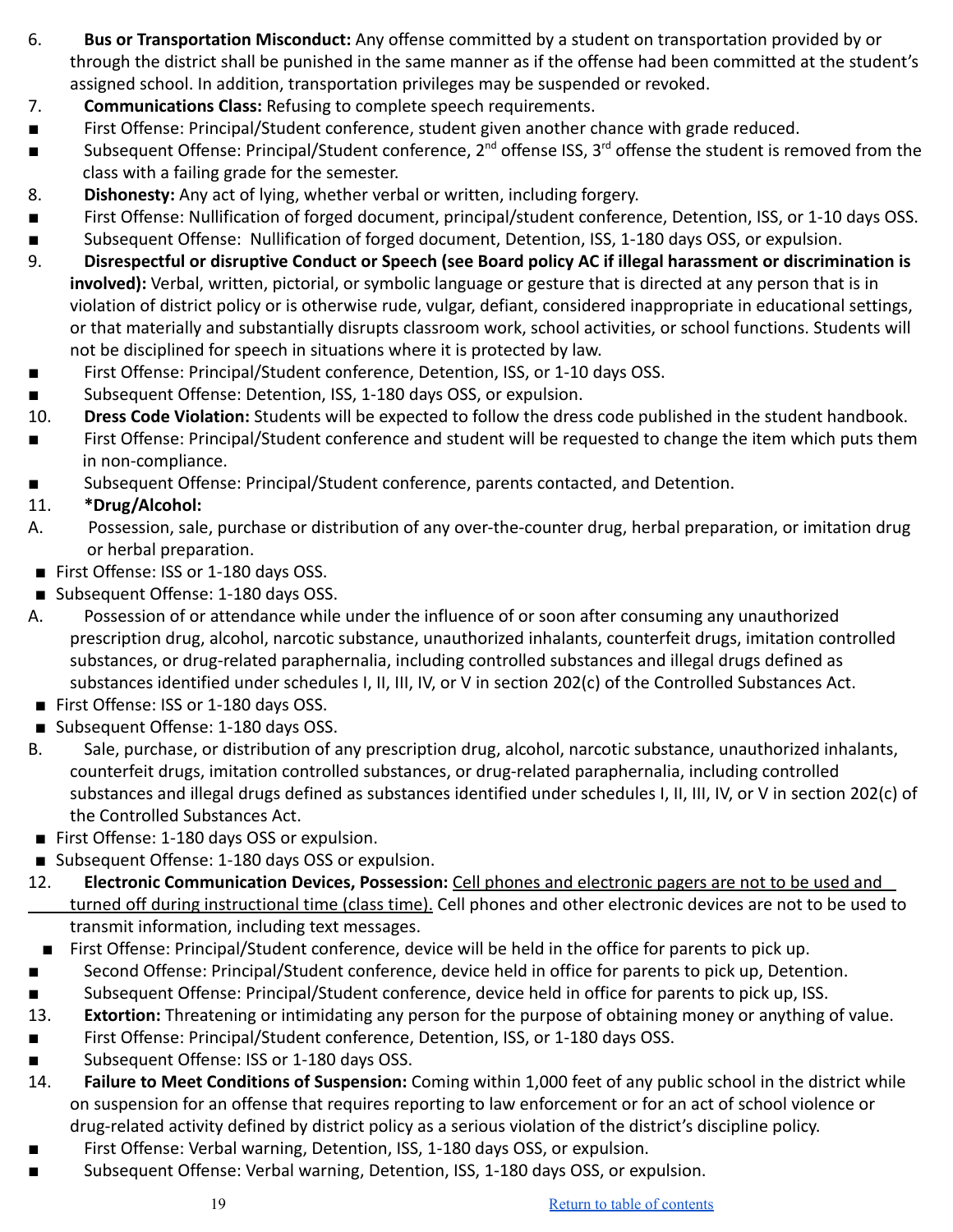- 15. **Failure to Care for or Return District Property:** Loss of, failure to return, or damage to district property including, but not limited to, books, computers, calculators, uniforms, and sporting and instructional equipment.
- First Offense: Restitution. Principal/Student conference, Detention, or ISS.
- Subsequent Offense: Restitution. Detention, or ISS.
- 16. **False Alarms:** Tampering with emergency equipment, setting off false alarms, making false reports, communicating a threat or false report for the purpose of frightening or disturbing people, disrupting the educational environment, or causing the evacuation or closure of school.
- First Offense: Restitution. Principal/Student conference, Detention, ISS, 1-180 days OSS, or expulsion.
- Subsequent Offense: Restitution. ISS, 1-180 days OSS, or expulsion.
- 17. **Fighting (see also "Assault"):** Mutual combat in which both parties have contributed to the conflict either verbally or by physical action.
- First Offense: Principal/Student conference, Detention, ISS, or 1-180 days OSS.
- Subsequent Offense: ISS, 1-180 days OSS, or expulsion.
- 18. **Gambling:** Betting on an uncertain outcome, regardless of the stakes; engaging in any game of chance or activity in which something of real or symbolic value may be won or lost. Gambling includes, but is not limited to, betting on outcomes of activities, assignments, contests and games.
- First Offense: Principal/Student conference, loss of privileges, Detention, or ISS.
- Subsequent Offense: Principal/Student conference, loss of privileges, Detention, ISS, or 1-10 days OSS.

# 19. **Harassment, including Sexual Harassment:**

- A. Use of material of a sexual nature or unwelcome verbal, written, or symbolic language based on gender, race, color, religion, sex, national origin, ancestry, disability, or any other characteristic protected by law. Examples of illegal harassment include, but are not limited to, racial jokes or comments, requests for sexual favors and other unwelcome sexual advances, graffiti, name calling, or threatening, intimidating, or hostile acts based on a protected characteristic.
- First Offense: Principal/Student conference, Detention, ISS, 1-180 days OSS, or expulsion.
- Subsequent Offense: ISS, 1-180 days OSS, or expulsion.
- B. Unwelcome physical contact of a sexual nature or that is based on gender, race, color, religion, sex, national origin, ancestry, disability, or any other characteristic protected by law. Examples include, but are not limited to, touching or fondling of the genital areas, breasts, or undergarments, regardless of whether touching occurred through or under clothing, or pushing or fighting based on protected characteristics.
- First Offense: ISS, 1-180 days OSS, or expulsion.
- Subsequent Offense: 1-180 days OSS, or expulsion.
- 20. **Hazing:** Any activity that a reasonable person believes would negatively impact the mental or physical health or safety of a student or put the student in a ridiculous, humiliating, stressful, or disconcerting position for the purpose of initiation, affiliation, admission, membership or maintenance of membership in any group, class, organization, club or athletic team, including, but not limited to, a grade level, student organization or school-sponsored activity. Hazing may occur even when all students are willing participants.
- First Offense: ISS or 1-180 days OSS.
- Subsequent Offense: 1-180 days OSS or expulsion.
- 21. **Incendiary Devices:** Possessing, displaying or using matches, lighters, or other devices used to start fires unless required as part of an educational exercise and supervised by district staff.
- First Offense: Principal/Student conference and 5 days ISS.
- Subsequent Offense: Principal/Student conference, 10 days ISS, 1-180 days OSS, or expulsion.
- 22. N**uisance Items:** Possession or use of items such as toys, games, and portable media players that are not authorized for educational purposes.
- First Offense: Confiscation. Warning, Principal/Student conference, Detention, or ISS.
- Subsequent Offense: Confiscation. Principal/Student conference, Detention, ISS, or 1-10 days OSS.
- 23. **Leaving School Without Permission:** Students who leave school during the day must sign out in the office before leaving and have a pink slip from the office.
- First Offense: Principal/Student conference, warning, or Detention.
- Subsequent Offense: Principal/Student conference, 3-10 days ISS.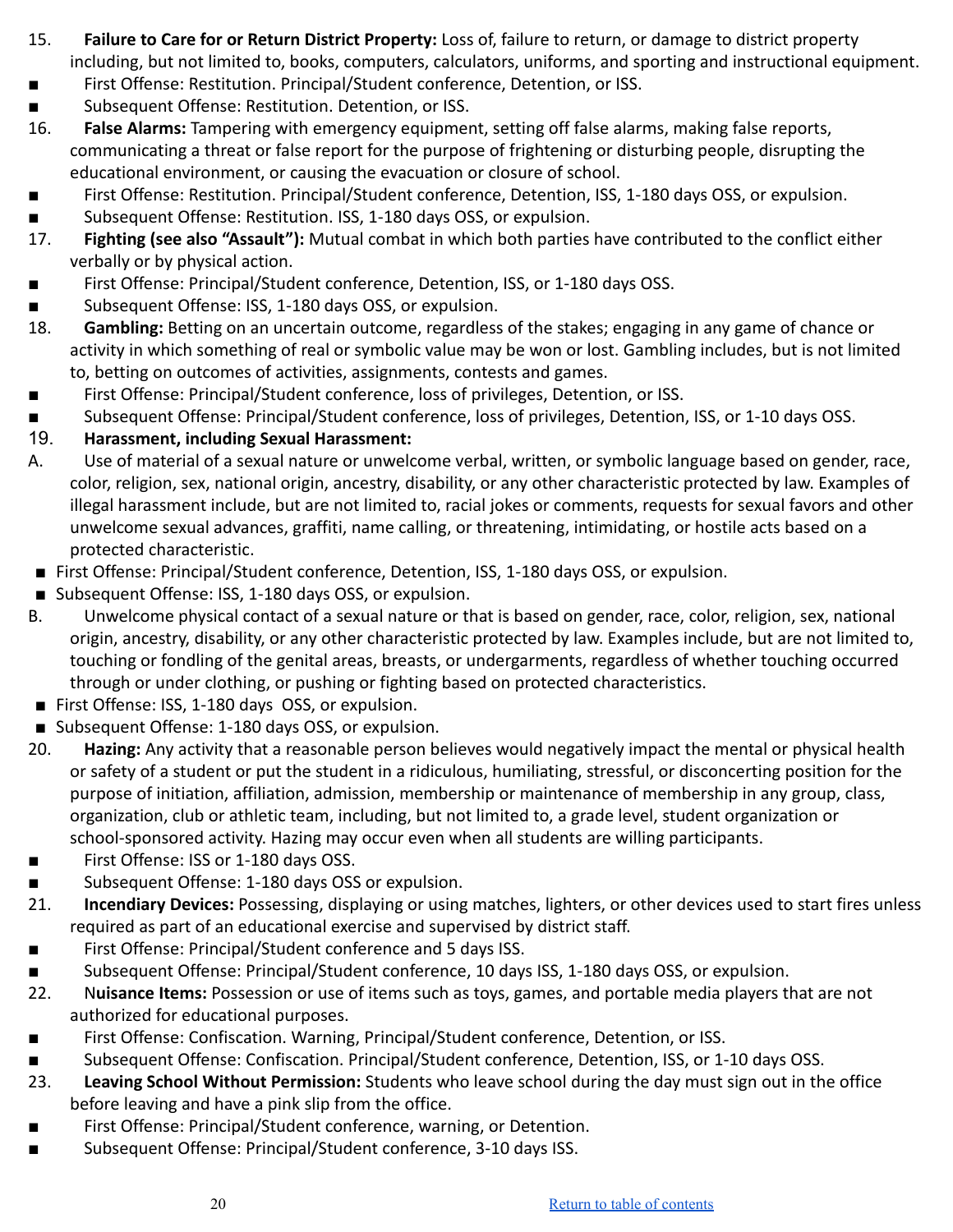- 24. **Physical Education Dress Policy:** All students are expected to wear appropriate attire for participation in the activities of the class. The student receives two no dresses without penalty before the teacher makes a referral to the office.
- First Offense: Principal/Student conference and letter sent to parents explaining dress policy.
- Subsequent Offense: Principal/Student conference; 2<sup>nd</sup> offense student assigned to Detention; 3<sup>rd</sup> offense student removed from the class and a failing grade is received for the semester.
- 25. **Public Display of Affection:** Physical contact that is inappropriate for the school setting, including, but not limited to, kissing and groping.
- First Offense: Principal/Student conference, Detention, ISS, or 1-180 days OSS.
- Subsequent Offense: Detention, ISS, 1-180 days OSS, or expulsion.
- 26. **Sexting and/or Possession of Sexually Explicit, Vulgar, or Violent Material:** Students may not possess or display, electronically or otherwise, sexually explicit, vulgar, or violent material including, but not limited to, pornography or depictions of nudity, violence, or explicit death or injury. This prohibition does not apply to curricular material that has been approved by district staff for its educational value. Students will not be disciplined for speech in situations where it is protected by law.
- First Offense: Confiscation. Principal/Student conference, Detention, or ISS.
- Subsequent Offense: Confiscation. Detention, ISS, 1-180 days OSS, or expulsion.
- 27. **Sexual Activity:** Acts of sex or simulated acts of sex, including, but not limited to, intercourse or oral or manual stimulation.
- First Offense: Principal/Student conference, Detention, ISS, or 1-180 days OSS.
- Subsequent Offense: Detention, ISS, 1-180 days OSS, or expulsion.
- 28. **Tardiness:** Tardiness (arriving to class late) is disruptive to the learning process. Arriving to school late will be included in this policy and will not be treated as separate from a classroom tardy. Tardiness will be marked by a "T" in student records. Tardies will be **kept on a QUARTERLY basis.**

Consequences for Tardiness (Consequences for tardies are cumulative)

- $1<sup>st</sup>$ ,  $2<sup>nd</sup>$ ,  $3<sup>rd</sup>$ : Free
- 4<sup>th</sup>: 1 Detention
- 5<sup>th</sup>: 2 Detentions
- 6<sup>th</sup>: 3 Detentions
- 7<sup>th</sup>: 4 Detentions
- 8<sup>th</sup>: 1 Days ISS
- 9<sup>th</sup>: 1 Days ISS
- 10<sup>th</sup>: Conference with parent and ISS, OSS, or Alternative School Placement

# 29. **Technology Misconduct:**

- A. Attempting, regardless of success, to: gain unauthorized access to a technology system or information; use district technology to connect to other systems in evasion of the physical limitations of the remote system; copy district files without authorization; interfere with the ability of others to utilize district technology; secure a higher level of privilege without authorization; introduce computer viruses, hacking tools, or other disruptive/destructive programs onto or using district technology; or evade or disable a filtering/blocking device.
- First Offense: Restitution. Principal/Student conference, loss of user privileges, Detention, ISS, or 1-180 days OSS.
- Subsequent Offense: Restitution. Loss of user privileges, 1-180 days OSS, or expulsion.
- B. Violation other than those listed in (A).
- First Offense: Restitution. Principal/Student conference, loss of user privileges, Detention, ISS, or 1-180 days OSS.
- Subsequent Offense: Restitution. Loss of user privileges, 1-180 days OSS, or expulsion.
- C. Use of audio or visual recording equipment in violation of Board policy KKB.
- First Offense: Confiscation. Principal/Student conference, Detention, or ISS.
- Subsequent Offense: Confiscation. Principal/Student conference, Detention, ISS, or 1-10 days OSS.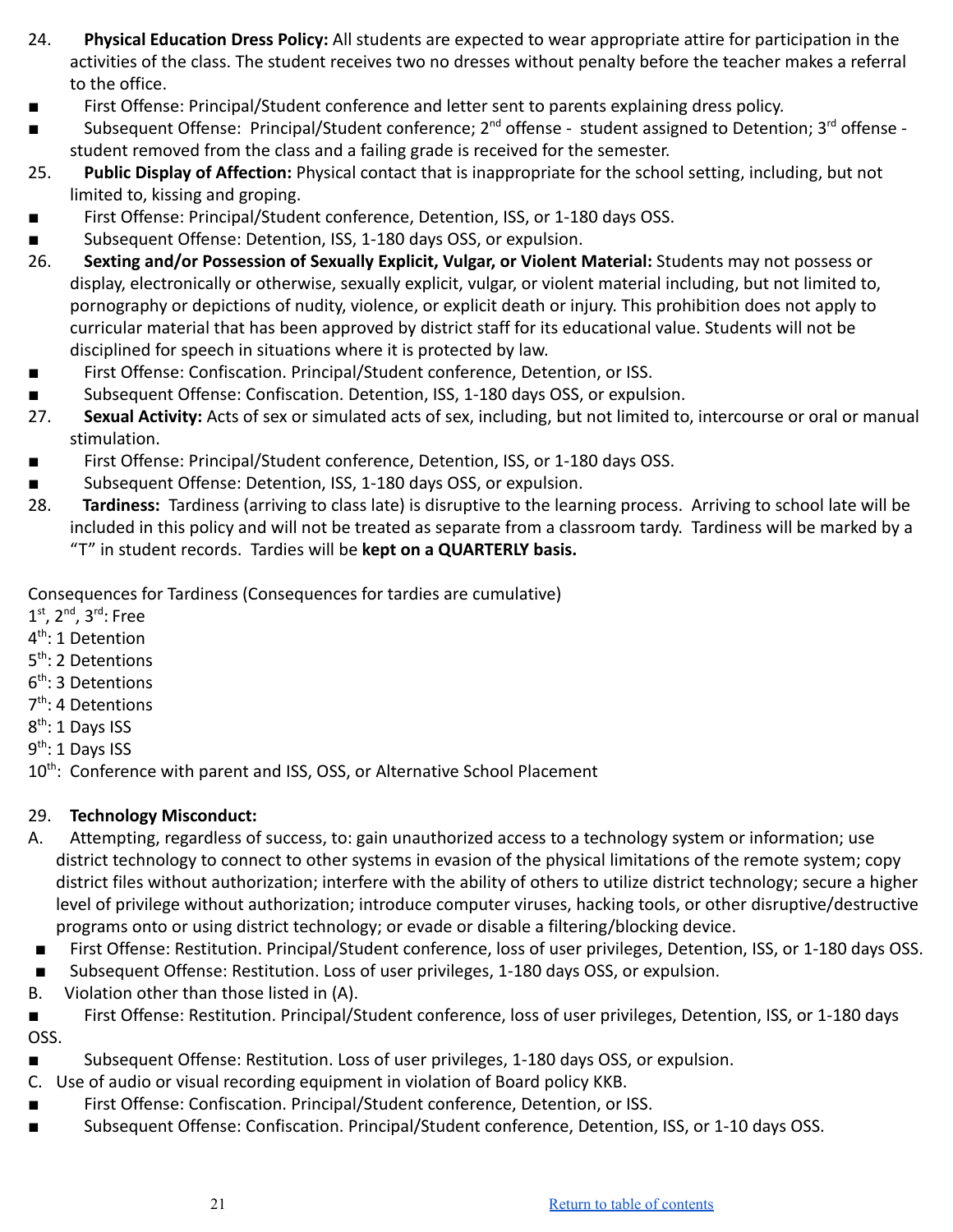# **Recording by Students**

No recording (video or picture) equipment will be used or placed in areas of the building where the occupant would have a reasonable expectation of privacy, such as restroom facilities or locker rooms. If a student possesses electronic pictures or texts, the district will consider it the same as hard-copy possession. (Procedure EHB-AP1)

The Potosi R-III School District prohibits the use of visual or audio recording equipment on district property or at district activities by students except (Policy KKB):

- 1. If required by a district-sponsored class or activity.
- 2. At performances or activities to which the general public is invited, such as athletic competitions, concerts and plays.
- 3. At open meetings of the Board of Education or committees appointed by or at the direction of the Board.
- 4. As otherwise permitted by the building principal.
- 30. **\*Theft:** Theft, attempted theft, or knowing possession of stolen property.
- First Offense: Return of or restitution for property. Principal/Student conference, Detention, ISS, or 1-180 days OSS.
- Subsequent Offense: Return of or restitution of property. 1-180 days OSS, or expulsion.
- 31. **Threats or Verbal Assault (an act of violence):** Verbal, written, pictorial, or symbolic language or gestures that create a reasonable fear of physical injury or property damage.
- First Offense: Principal/Student conference, Detention, ISS, 1-180 days OSS, or expulsion.
- Subsequent Offense: ISS, 1-180 days OSS, or expulsion.
- 32. **Tobacco:**
- A. Possession of any tobacco products, electronic cigarettes, or other nicotine-delivery products on school grounds, school transportation, or at any school activity.
- First Offense: Confiscation of tobacco product. Principal/Student conference, Detention, or ISS.
- Subsequent Offense: Confiscation of tobacco product. Detention, ISS, or 1-10 days OSS.
- B. Use of tobacco products on school grounds, school transportation, or at any school activity.
- First Offense: Confiscation of tobacco product. Principal/Student conference, Detention, ISS, or 1-3 days OSS.
- Subsequent Offense: Confiscation of tobacco product. ISS or 1-10 days OSS.
- 33. **Truancy:** Absence from class or school without the knowledge and consent of parents/guardians and the school administration; excessive non-justifiable absences, even with the consent of parents/guardians.
- First Offense: Principal/Student conference, Detention, or 1-3 days ISS.
- Subsequent Offense: Detention or 3-10 days ISS.
- 34. **Unauthorized Entry:** Entering or assisting any other person to enter a district facility, office, locker, or other area that is locked or not open to the general public; entering or assisting any other person to enter a district facility through an unauthorized entrance; assisting unauthorized persons to enter a district facility through any entrance.
- First Offense: Principal/Student conference, Detention, ISS, or 1-180 days OSS.
- Subsequent Offense: 1-180 days OSS or expulsion.
- 35. **Unprepared for Class:**
- First Offense: Principal/Student conference and Detention.
- Subsequent Offense: Principal/Student conference, 2<sup>nd</sup> offense student assigned 2 Detentions; 3<sup>rd</sup> offense student assigned 3 days ISS.
- 36. **\*Vandalism:** Willful damage or the attempt to cause damage to real or personal property belonging to the school, staff, or students.
- First Offense: Restitution. Principal/Student conference, Detention, ISS, 1-180 days OSS, or expulsion.
- Second Offense: Restitution. ISS, 1-180 days OSS, or expulsion.
- 37. **\*Weapons:** A weapon is defined to mean one or more of the following: A firearm as defined in 18 U.S.C. § 921; a blackjack, concealable firearm, firearm, firearm silencer, explosive weapon, gas gun, knife, knuckles, machine gun, projectile weapon, rifle, shotgun, spring gun, switchblade knife, as these terms are defined in § 571.010, RSMo; a dangerous weapon as defined in 18 U.S.C. § 930(g)(2); all knives and any other instrument or device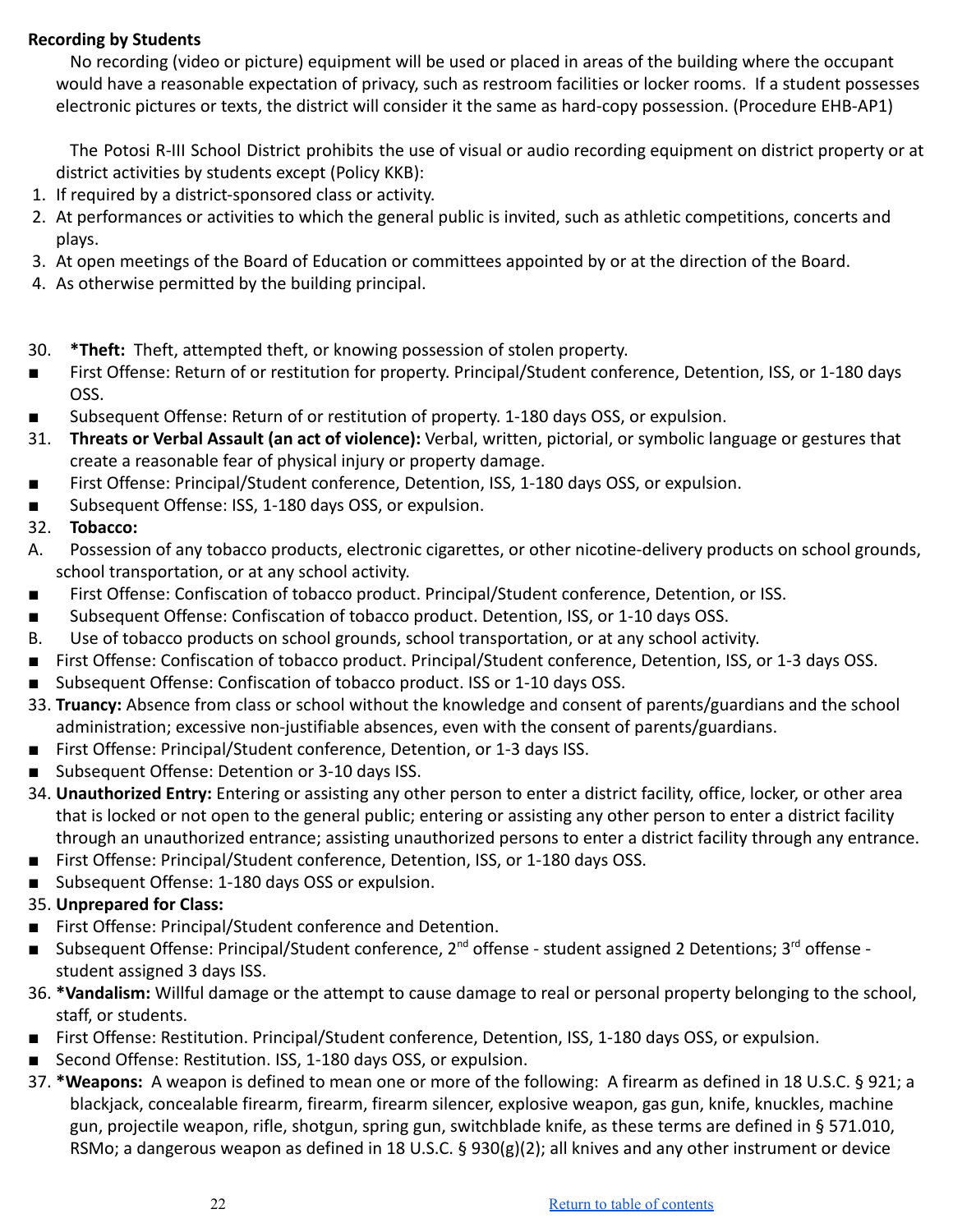used or designed to be used to threaten or assault, whether for attack or defense; any object designed to look like or imitate a device as described above**.**

- A. Possession or use of any weapon as defined in Board policy, other than those defined in 18 U.S.C. § 921, 18 U.S.C. § 930(g)(2) or § 571.010, RSMo.
- First Offense: ISS, 1-180 days OSS.
- Subsequent Offense: 1-180 days OSS.
- B. Possession or use of a firearm as defined in 18 U.S.C. § 921 or any instrument or device defined in § 571.010 RSM0 or any instrument or device defined as a dangerous weapon in 18 U.S.C. § 930(g)(2).
- First Offense: One (1) calendar year suspension or expulsion, unless modified by the Board upon recommendation by the superintendent
- Subsequent Offense: Expulsion.

\**Asterisks represent Safe School Violations:* Any offense which constitutes a "serious violation of the district's discipline policy" as defined in Board policy JGF will be documented in the student's discipline record.

\*\*To be eligible to participate in the A+ Schools Program is a privilege - not an inherent right - which is granted if you meet the eligibility standards set forth by the Potosi R-3 School Board. Violation of the \*(asterisk) item above may result in probation of one (1) semester or ineligibility

# **Progress Reports and Grading Procedures**

<span id="page-22-0"></span>Progress reports for all students are given for students to share with their parents at mid-quarter during each of the grading periods. Final exams may be given during the last two days of each quarter. Students are to provide physical verification of illness to make up final exams. Report cards will be given to students every nine weeks. If you have a question concerning your report card, please contact your counselor. Parents are urged to call or email their child's teacher about individual grades. The principal may also provide assistance.

<span id="page-22-1"></span>

| A         | Excellent            | 95%-100% |  |
|-----------|----------------------|----------|--|
| A-        | Excellent            | 90%-94%  |  |
| $B+$      | Above Average        | 87%-89%  |  |
| B         | Above Average        | 83%-86%  |  |
| <b>B-</b> | Above Average        | 80%-82%  |  |
| $C+$      | Average              | 77%-79%  |  |
| C         | Average              | 73%-76%  |  |
| $C -$     | Average              | 70%-72%  |  |
| D+        | <b>Below Average</b> | 67%-69%  |  |
| D         | <b>Below Average</b> | 63%-66%  |  |
| D-        | <b>Below Average</b> | 60%-62%  |  |
| F         | Failing              | 0%-59%   |  |
|           | Incomplete/          | IC       |  |
|           | attendance           |          |  |

# **Grading Scale**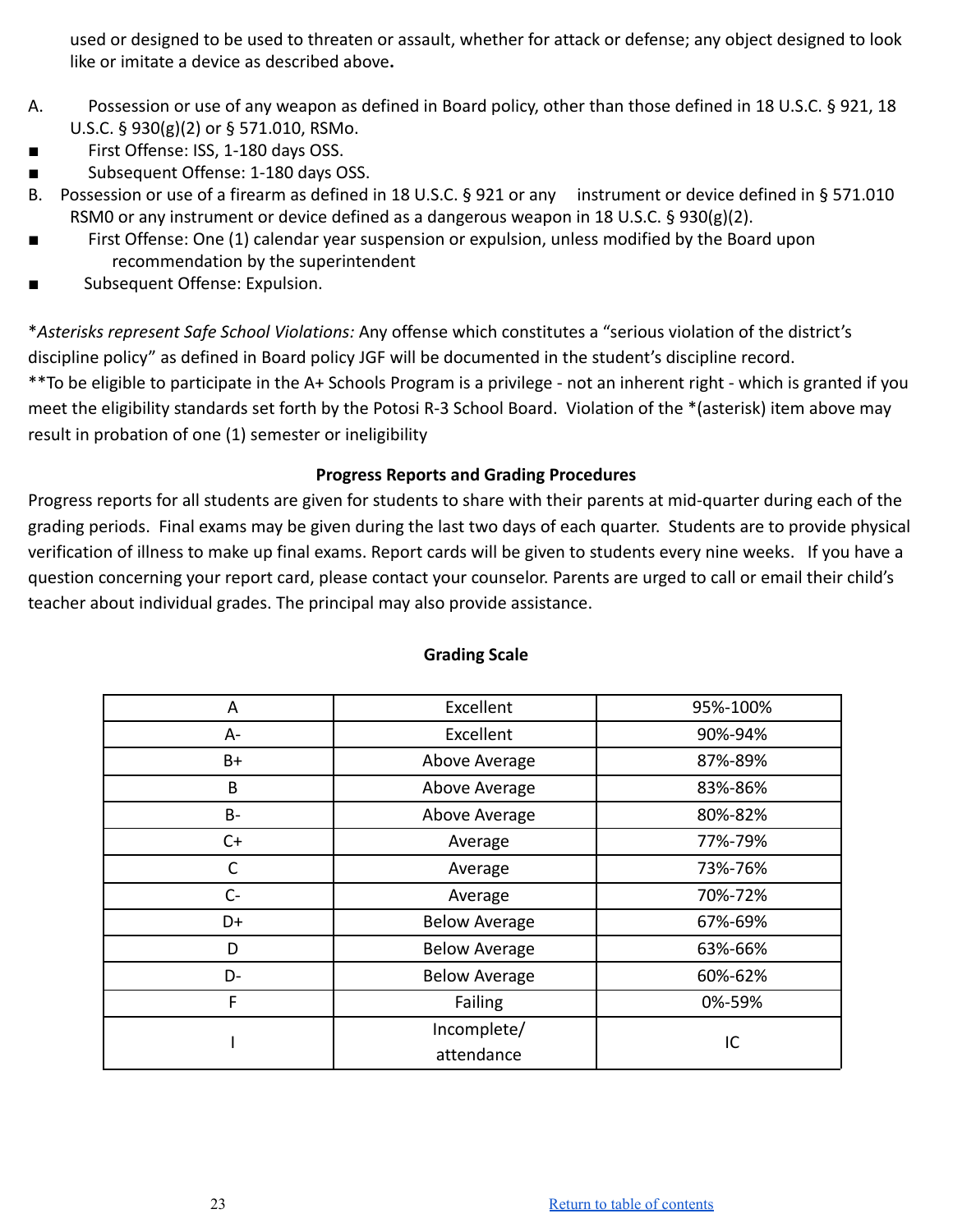## **Parent/Student Portal**

<span id="page-23-1"></span>The parent/student portal in **PowerSchool can be accessed** at [www.potosir3.org](http://www.potosir3.org) The parent/student portal allows a parent/student to access current school-related records online using the username and password provided by the school.

# **Tutoring and Re-Testing Program**

<span id="page-23-2"></span>The purpose of tutoring is to achieve mastery of concepts and to ensure our district mission that all Potosi High School students will have the opportunity to reach their learning potential and prepare to become responsible citizens through cooperative effort among home, school, and community. This will be accomplished through re-teaching of key concepts in tutoring sessions and reassessing.

- 1. If you are failing a class, you may be required to attend tutoring at least once a week until you are passing.
- 2. Any student who attends two tutoring sessions may retake an assessment one time and will receive the higher of the two scores.

#### **Trojan Missing Assignment Program (TMAP)**

<span id="page-23-0"></span>The purpose of the Trojan Missing Assignment Program is to eliminate missing assignments which negatively affect student grades by creating a partnership among students, teachers, and parents to eliminate missing assignments at PHS.

Program overview: When a student fails to turn in a regular assignment on the date the assignment is due, the student will be added to the TMAP List and parents/guardians will be notified. The student will have the opportunity to complete the regular assignment during Trojan Time on Monday, Wednesday, and Friday and will remain on the list until the assignment is completed. Once the missing assignment is completed, the student will be removed from the list. If the assignment is not completed after three Trojan Time sessions, the student will be assigned to lunch detention until the assignment is completed. The student will remain in lunch detention until the missing assignment is completed and the student is removed from the TMAP list.

Student absences falling on the day of a test or the day that an assignment is due shall be treated as follows:

Advanced assignments are those assigned at least ten school days in advance. These will be due on the day and time designated regardless of whether or not the student is present. These assignments may be brought to the teacher by parents or delivered by other means. In cases of significant extenuating circumstances (e.g., death in the family), teachers may choose to grant students an extension for an advanced assignment. These assignments are not subject to TMAP procedures.

Regular assignments are those normally due the next day or within the next few days. A student shall have additional time, equal to the amount of time he/she was absent, to turn in these assignments. Assignments turned in later than this will fall into the TMAP procedures and the student will be placed on the TMAP list. It is clearly the student's responsibility to find out what he/she has missed after being absent and make arrangements for turning in work to a teacher.

If a student misses a major test, it may be made up on the day that the student returns to school. If a student is absent for the quarter or semester exam in a course, permission to make up the exam must be secured from an administrator. In this case, absences will be checked very carefully and a doctor's verification may be required in individual cases to make up the final exams missed.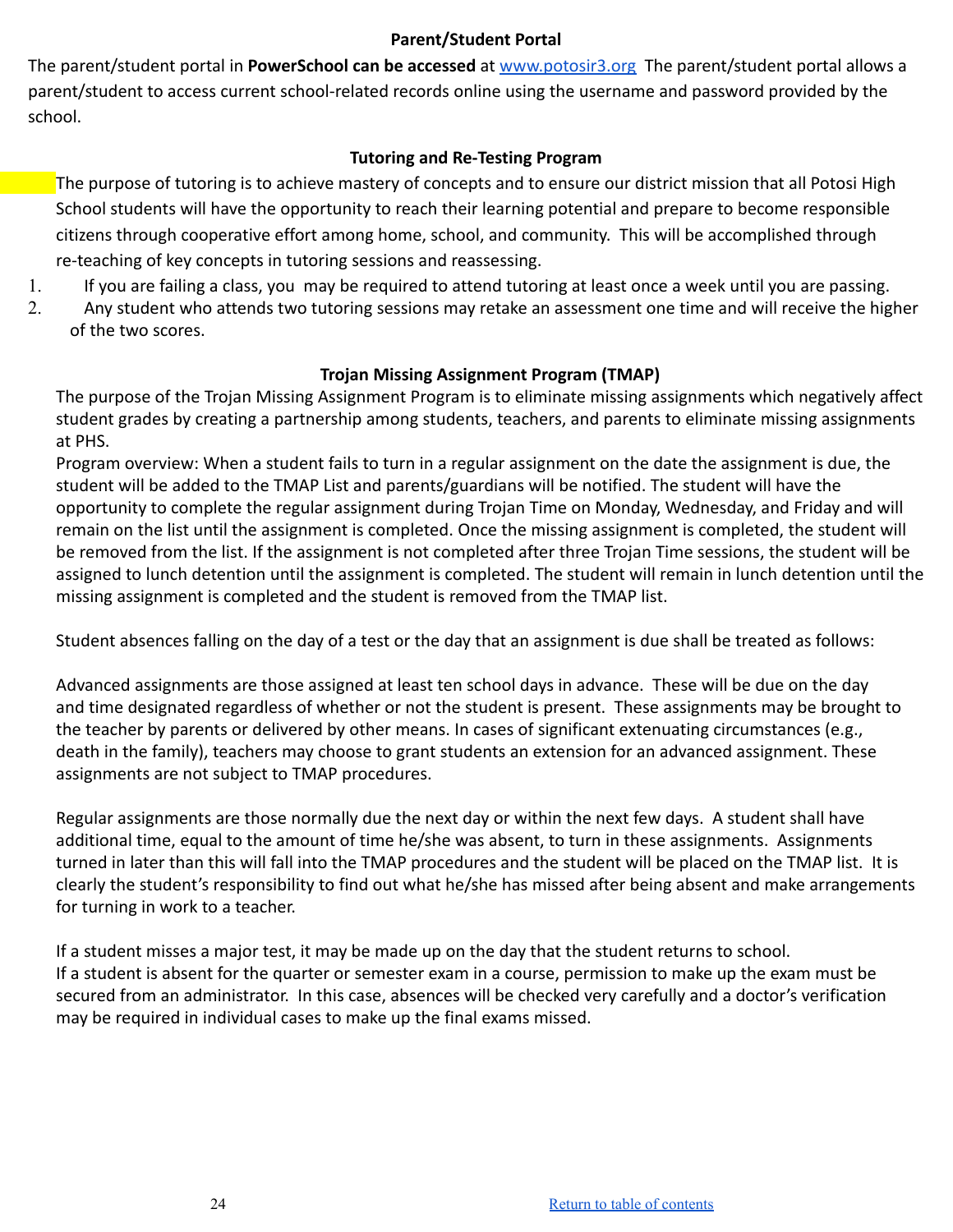#### **Potosi High School Graduation Credit Requirements**

<span id="page-24-0"></span>

| English (.5 from Speech)  | 4             |    |
|---------------------------|---------------|----|
| Mathematics               | 3             |    |
| Science                   | 3             |    |
| Social Studies            | 3             |    |
| Fine Art                  |               |    |
| <b>Practical Art</b>      | 1             |    |
| <b>Physical Education</b> | 1             |    |
| Health                    | $\frac{1}{2}$ |    |
| <b>Personal Finance</b>   | $\frac{1}{2}$ |    |
| <b>General Electives</b>  | 7             |    |
|                           |               | 24 |
| credits                   |               |    |

#### **Promotion Guidelines**

<span id="page-24-1"></span>To graduate, a student must earn 24 credits and meet the requirements for graduation specified by the Department of Education and school district policy. All credits required can be earned through traditional high school courses. Additional methods to earn credit include Summer School, Credit Recovery, and up to two (2) correspondence courses. All credits toward graduation must be earned prior to the graduation ceremony in order to participate.

Students who wish to graduate early will be required to meet with a school counselor and submit written notification to the principal. The school counselor will notify the student's parents or guardians of the student's decision if the student is a dependent. The student will receive a diploma if the student has met the Potosi R-III School District's graduation requirements.

Minimum requirements to be placed in grades 9-12 are as follows:

- 9<sup>th</sup> be promoted from grade 8
- $10^{\text{th}}$  earn 5  $\%$  units of credit cumulatively
- $11<sup>th</sup>$  earn 11 units of credit cumulatively
- $12<sup>th</sup>$  earn 17 units of credit cumulatively

<span id="page-24-2"></span>

|                      | <b>School Counselors</b>                             |
|----------------------|------------------------------------------------------|
| Mrs. Heather Merseal | A-F - A+ Coordinator, Dual Credit/Dual Enrollment    |
| Mr. Kelly Bouse      | G-M - Unitec Career Center, Missouri Options Program |
| Mrs. Kristie Gray    | N-Z - EOC Testing Coordinator                        |

Students wanting to see a counselor may do so before school, during lunch, or after school. The counselors will help you by providing information on grades, graduation requirements, courses, and career/college awareness and preparation. They are also available to counsel you on personal problems. You may not leave class to visit your counselor unless you have permission from the teacher and a written pass. Schedule changes will not be made after five (5) days into the semester without the principal's approval. Schedule changes will be made to rectify errors and to balance class sizes.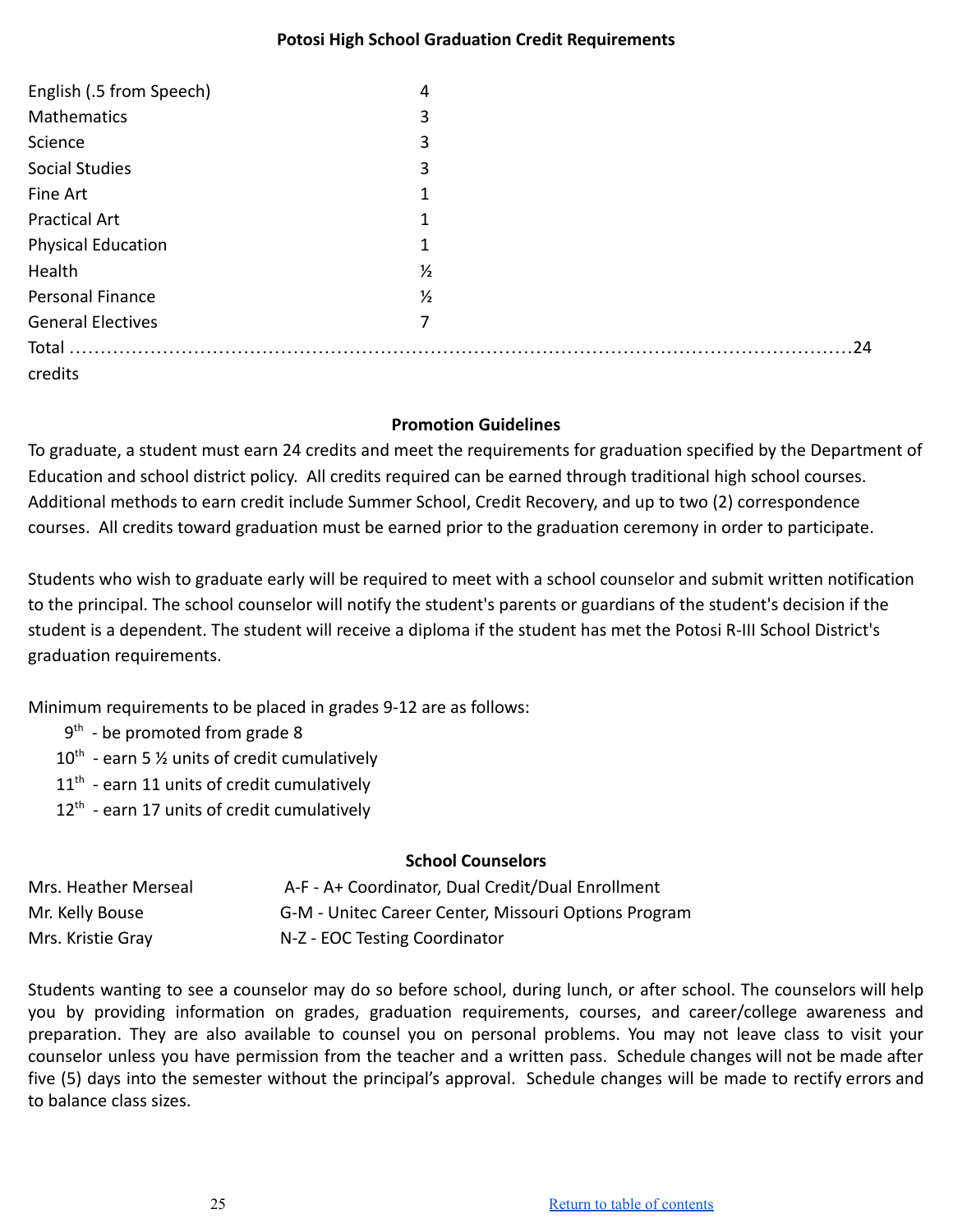#### **Missouri Statewide Assessment**

<span id="page-25-1"></span>In order to achieve the purposes of the student assessment program and comply with state and federal law, the district requires all enrolled students to participate in all applicable aspects of the district assessment program, including statewide assessments (Policy IL).

The courses that may be tested in the 2019-2020 school year are End-of-Course (EOC) exams Algebra 1, Biology, English II, and Government. EOCs count as 10% of the student's semester grade.

Example: 3<sup>rd</sup> Quarter-89% 4<sup>th</sup> Quarter-82% Average of  $3^{rd}$  and  $4^{th}$  Quarter –  $(89+82)/2 = 85.5$  or  $86\%$ EOC Test- 77% Semester Grade= (9x86 + 1x 77)/10 = 85.1% or 85%

<span id="page-25-0"></span>**PHS - National ACT Test Site** Potosi High School has become one of the National ACT test sites. The cost to take the ACT is as follows.

Assessment: \$55.00. Assessment and Writing: \$70.00. Subject to change by ACT.

| <b>Test</b><br><b>Date</b> | <b>Registration</b><br><b>Deadline</b> | <b>Late Registration</b><br><b>Deadline</b> | <b>Estimated Score Release</b>     |
|----------------------------|----------------------------------------|---------------------------------------------|------------------------------------|
| <b>June 12,</b><br>2021    | May 7, 2021                            | May 21, 2021                                | June 22-August 6, 2021             |
| <b>July 17,</b><br>$2021*$ | June 18, 2021                          | June 25, 2021                               | July 27-September 10, 2021         |
| September<br>11, 2021      | August 6, 2021                         | August 20, 2021                             | September 27-November 5, 2021      |
| October 23,<br>2021        | September 17,<br>2021                  | October 1, 2021                             | November 9-December 30, 2021       |
| December<br>11, 2021       | November 5, 2021                       | November 19, 2021                           | December 21, 2021-February 4, 2022 |
| February<br>12, 2022       | January 7, 2022                        | January 21, 2022                            | February 25-April 7, 2022          |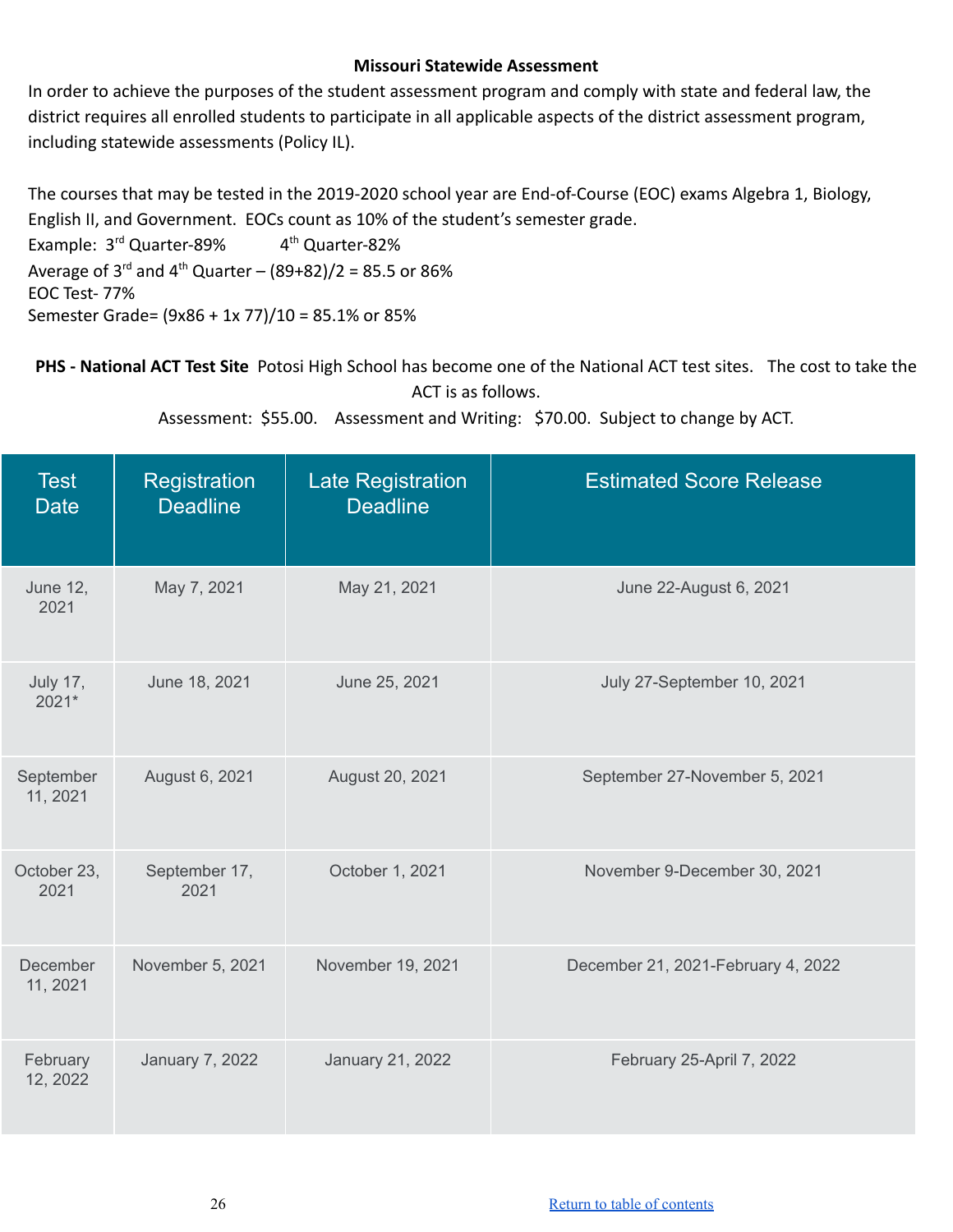| April 2,<br>2022         | February 25, 2022 | March 11, 2022 | April 12-June 23, 2022    |
|--------------------------|-------------------|----------------|---------------------------|
| June 11,<br>2022         | May 6, 2022       | May 20, 2022   | June 21-August 5, 2022    |
| <b>July 16,</b><br>2022* | June 17, 2022     | June 24, 2022  | July 26-September 9, 2022 |

# **Other College and Career Readiness Assessments:**

*ACT Required Test*---- Participating Juniors (Spring)

WORKKEYS *Required Test* ----Participating Seniors Fall -optional re-take in the Spring

ACCUPLACER and/or *ACT* - Given throughout the year, recommended for 10<sup>th</sup> - 12<sup>th</sup> grade students

ASVAB ------------------- Given by Military in September, recommended for 10<sup>th</sup>, 11<sup>th</sup> & 12<sup>t</sup> grade students

PSAT ---------------------- Given in October, recommended for 10<sup>th</sup> & 11<sup>th</sup> grade students

**Please see your counselor and listen to the bulletin for more detailed information.**

# **Dual Credit/Dual Enrollment Courses**

<span id="page-26-0"></span>Dual Credit/Dual Enrollment

Potosi High School is offering the opportunity for students to participate in Dual Credit/ Dual Enrollment. **Dual Credit** is courses taken with PHS teachers during the school day in conjunction with MAC for students to get both college and high school credit at the same time. **Dual Enrollment** is where students may be given a lab during the school day to take a college level online course to obtain credit for both high school and college.

Cost: The district will scholarship ½ of the tuition for courses taken within the dual credit/dual enrollment program on campus during the school day in conjunction with Mineral Area College (MAC). Students are responsible for the other ½ of the tuition, textbooks, and other fees associated with each course.

Rules for bringing in outside Credit, Dual Credit, and Dual Enrollment:

- 1. All core area requirements must be met by attending Potosi High School.
- 2. You can only have 3.5 credits per semester and one credit during summer school each year of high school. This equals 8 credits per year. A student can not bring in transcripted credit to advance grade levels.
- 3. The district will only scholarship courses taken on the PHS campus during the school day (dual enrollment lab or Dual Credit)
- 4. Students requesting multiple dual enrollment labs must have prior approval from administration.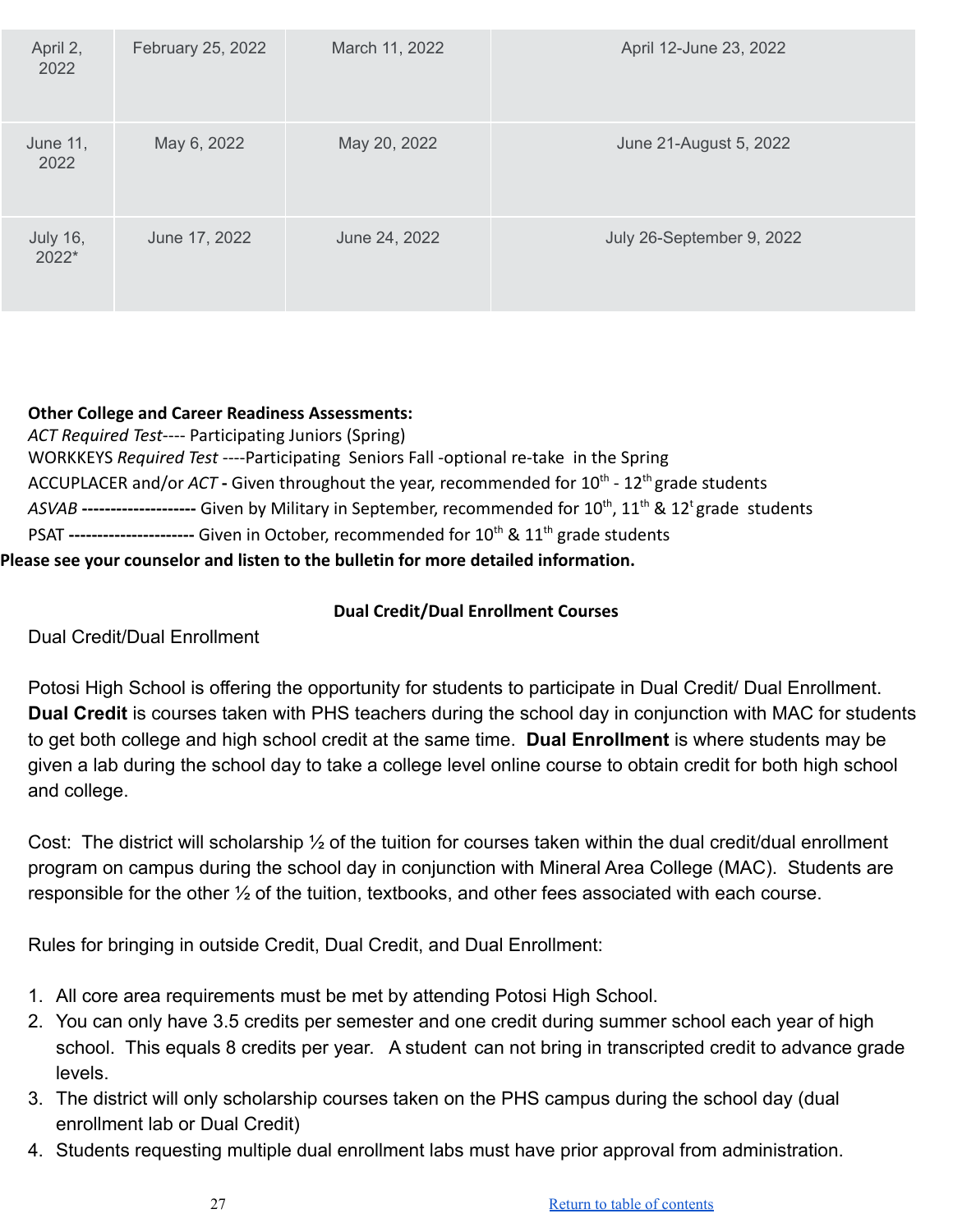- 5. Students may take a dual enrollment lab in their schedule to take an online college course for both high school and college credit.
- 6. Freshman may not take dual credit dual/enrollment courses.
- 7. Dual enrollment/Dual Credit classes taken for a weighted credit must be approved by the high school Principal.
- 8. Attendance is very important to a student's success in any educational program. If a student misses more classes than MAC and or the district allows, students may be required to drop all MAC courses and just take PHS courses for high school credit.
- 9. Long term illness will be handled on a case by case basis with both the college and PHS.
- 10.In the event that a student receives ISS or OSS, the student must still meet the requirements of the dual credit or dual enrollment course. All school work must be completed by the given deadline. All coursework must be completed to remain eligible for credit.
- 11. All college work must be completed upon given due dates regardless of PHS being in session or not.
- 12.Students must turn in transcipted college grades for PHS credit.
- 13.Students must meet the guidelines set forth in the MAC dual credit/enrollment handbook.

Earning college credit impacts Post-Secondary decisions, i**t is the responsibility of the parent to investigate and understand what dual credit/dual enrollment courses his/her student should take and how these courses will transfer to a college/university. This can be done by visiting with a college advisor at his/her student's college/university choice. Transfer agreements vary among colleges/universities and are often dependent upon the student's major.**

Students taking dual credit and/or dual enrollment must access and use their assigned **MYMAC** account multiple times per semester to check their email for teacher notes, billing, scheduling issues and transcripts.

# **College Preparation and Admission Recommendations**

# **<http://dhe.mo.gov/policies/documents/BestPracticesinRemedialEducationPolicy.pdf>**

# **Alternative Education Options**

<span id="page-27-0"></span>**The PHS Alternative School** is an alternative academic program offered by the Potosi R-3 School District for students who are identified as needing a non-traditional academic environment in order to be promoted or earn a high school diploma. Students enrolled in the PHS Alternative School program are still considered students of Potosi R-3 and may be able to participate in school activities, as well as the traditional graduation ceremony.

The PHS administration approves the placement of the student into the Alternative School program. The student and his/her parents must attend an intake interview prior to attending the program. The seniors are given first priority for placement.

**The Missouri Option Program (MO-OP)** permits full-time, public school enrolled students who are at least 17 years of age and who are at risk of dropping out or not graduating with their cohort group the opportunity to earn a standard high school diploma. Graduation through the Missouri Option Program is not dependent on Carnegie credit attainment. It is a *competency-based* program approved by the State School Board that utilizes a high school equivalency exam as an end-of-course event testing content mastery for graduation purposes. The exam, sanctioned by the state for the Missouri Option program, is the HiSET test, developed and distributed by the Educational Testing Service (ETS). Additional information regarding the new Missouri High School Equivalency Test may be found at **<http://hiset.ets.org/>**. Missouri Option students successfully passing the exam and completing all other program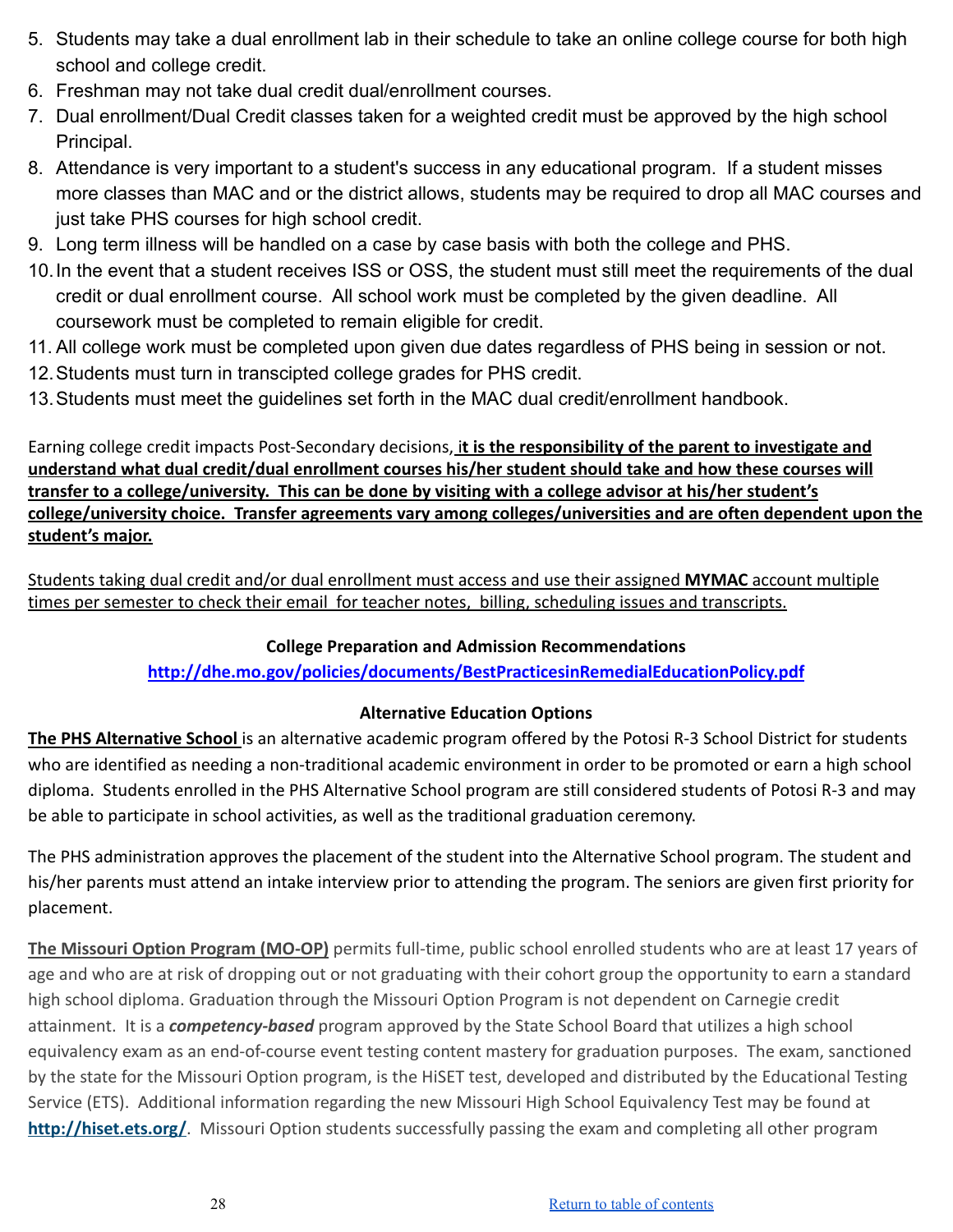requirements (all required EOCs and one of the following: ACT, ACCUPLACER, or ASVAB) are eligible to receive a high school diploma and may participate in an alternative graduation ceremony.

# **Rank Calculation/Academic Honor**

<span id="page-28-0"></span>Students will receive weighted credit for the following courses during the 2021-2022 school year: Comp IV-1, Comp IV-2, PreCalc A, PreCalc B, Fundamentals of Algebra, Calculus, American Heritage 1 & 2, Western Civilization 1 & 2, Psychology, Sociology, American Political Systems, Chemistry, Anatomy & Physiology, Dual Credit Accounting 1, Dual Credit Computer Aided Drafting, Dual Credit Intro to Business. Additional college courses taken for dual enrollment may be weighted upon administration's approval.

Weighted courses allow a student to earn more grade points for the letter grade earned than a student would earn for the same grade in a non-weighted course. A student who earns the highest weighted cumulative grade point average (GPA) during high school will earn the title of Valedictorian of his/her senior class. The student with the second highest weighted cumulative GPA will earn the title of Salutatorian. The title of Valedictorian and Salutatorian is an academic honor. A student must be enrolled within the Potosi School District prior to and continuously following the 10th school day of the student's senior year to be considered for the title of PHS Valedictorian or Salutatorian.. Class rank, GPA, and ACT scores are requested on college and scholarship applications and are often used to meet scholarship criteria.

Starting with the 2021-2022 school year we will be transitioning to the Latin system to recognize our honors students. The 2021-2022 school year will be the last year for the Valedictorian/Salutatorian system. This year we will recognize the Valedictorian/Salutatorian **and** use the Laude system. We will honor our top two seniors with the Valedictorian/Salutatorian honor and honor the following students in the Laude system:

- Cum laude (with praise) GPA of 3.5-3.74 (weighted GPA)
- Magna cum laude (with great honor) 3.75-3.99 (weighted GPA)
- Summa cum laude (with highest honor) 4.0 or above (weighted GPA)

Starting in the 2022-2023 school year and going forward we will **only** recognize the Laude system.

Students meeting the GPA requirement will be recognized during the awards assembly, the graduation ceremony, on the school website, and in the local newspaper.

| Letter Grade | Non-Weighted | Weighted |
|--------------|--------------|----------|
| A            | 4.00         | 4.50     |
| A-           | 3.75         | 4.25     |
| $B+$         | 3.25         | 3.75     |
| В            | 3.00         | 3.50     |
| $B-$         | 2.75         | 3.25     |
| $C+$         | 2.25         | 2.75     |
| C            | 2.00         | 2.50     |
| $C-$         | 1.75         | 2.25     |
| D+           | 1.25         | 1.75     |
| D            | 1.00         | 1.50     |
| D-           | 0.75         | 1.25     |
| F            | 0.00         | 0.00     |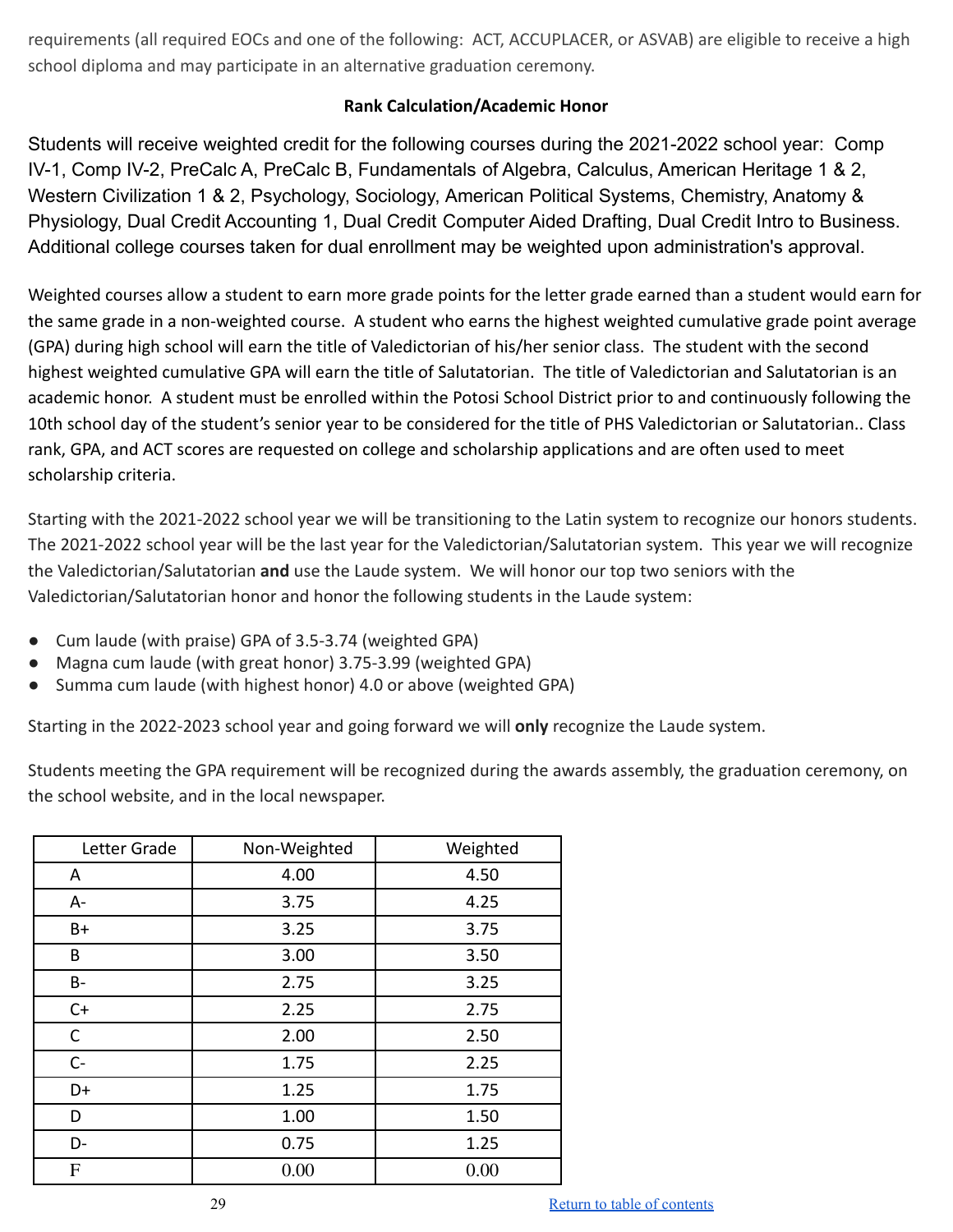To qualify for the honor roll, the student must be enrolled in at least six (6) courses during the semester in which the grades are earned. Part-time attendance students may also qualify if they are enrolled in a minimum of three (3) courses. Students must also have a minimum of 3.0 on the above non-weighted scale. Any student with a "D" or lower is disqualified during the period for which the grades are being considered.

# **National Honor Society** *(***Grades 10-12)**

# <span id="page-29-1"></span>**Charge:**

- 1. To create enthusiasm for good scholarship throughout the school year
- 2. To encourage a desire for students to render service to school and community
- 3. To stimulate students to observe and practice those acts of others that develop strength of character
- 4. To encourage students to continue their learning experiences after graduation

# **Membership:**

Membership in this chapter is an honor bestowed upon deserving students by the faculty and shall be based on the criteria of Scholarship, Service, Leadership, and Character. Membership in this chapter shall be known as active and graduate. Active membership becomes graduate members at graduation.

# **Eligibility:**

1. Candidates eligible for selection to this chapter must be members of the sophomore, junior, or senior class.

2. To be eligible for selection to membership in this chapter, the candidate must have

been enrolled for a period equivalent to one semester at Potosi High School.

3. Candidates eligible for election to the chapter shall have a minimum cumulative grade point average of a 3.5 in academic achievement at the end of his/her freshman, sophomore, or junior year.

Upon meeting the grade level, enrollment and GPA standards, candidates shall then be considered based on their service, leadership, and character. A student should have no fewer than three service points earned by participation in three or more activities within the school program. The student must also be recommended by the administrators and faculty as a student who conducts himself/herself well in the community as well as in the school situation. To remain a member, the student must maintain the standards of membership.

# **Obligations of Members**:

A member is required to attend the induction ceremony and all other meetings as well as participate in all activities sponsored by the society that is reasonable and recommended by the society itself. A member may be excused from participation in a specific activity if he/she reports to an adviser ahead of time and explains his/her reason. Failure to report is reason for one warning.

A copy of the entire PHS National Honor Society Constitution may be requested from the high school principal.

# **A+ Schools Program Scholarship**

<span id="page-29-0"></span>Potosi High School is a designated A+ School which means graduates meeting A+ requirements may be eligible for A+ Scholarships. The scholarship will reimburse, within the limits described in the following paragraph, the unpaid balance of tuition and general fees after all available, non-loan federal financial assistance, such as the federal Pell grant, has been applied to your account. This may result in a zero award if the Pell grant is sufficient to cover all tuition and general fee charges. General fees are fees that are charged to all students and do not include fees specific to an individual program or group of students.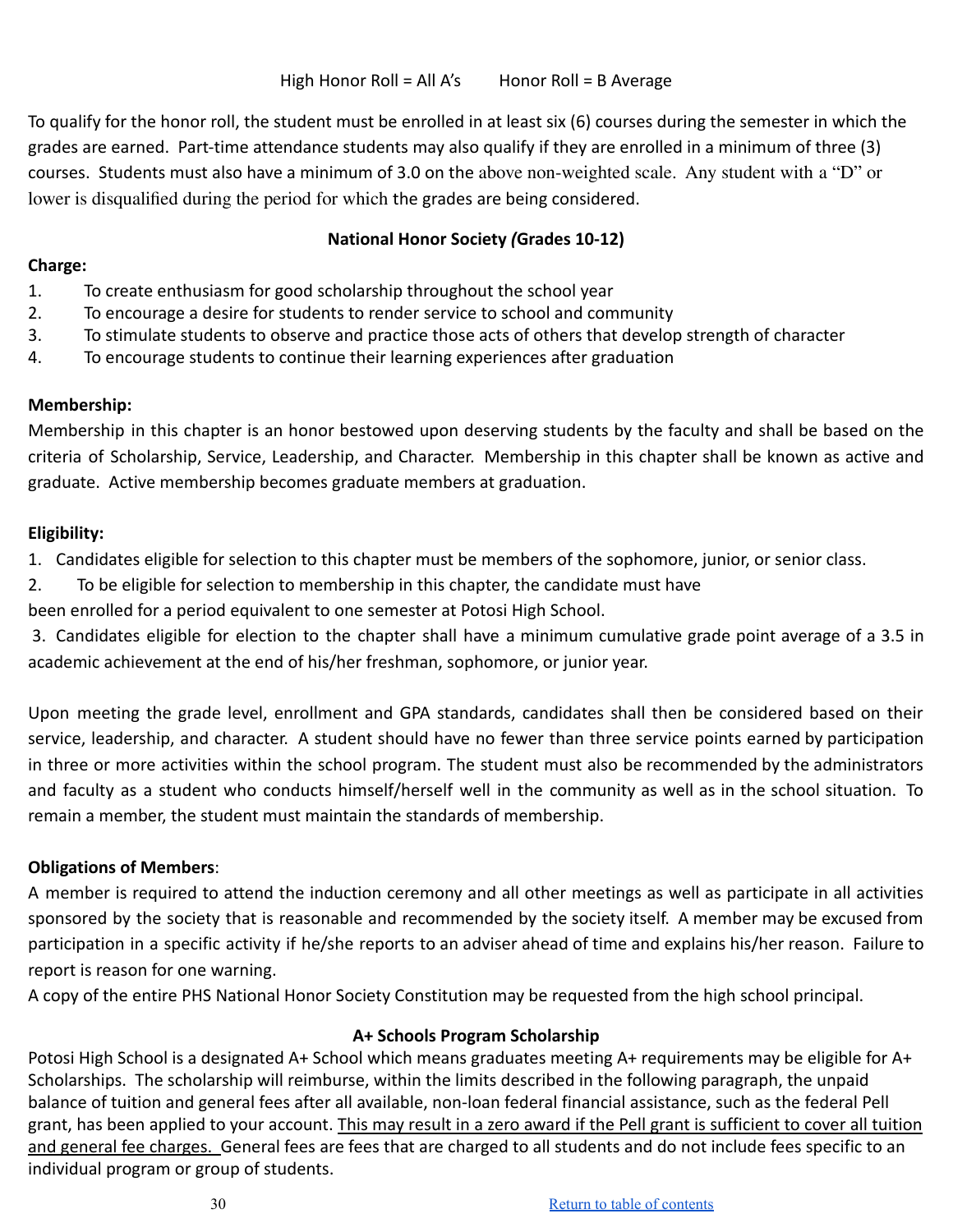The goals of the A+ Program are:

- To ensure that ALL students graduate from high school.
- To ensure that ALL students complete a selection of high school study that is challenging and has identified learner expectations.
- To ensure that ALL students proceed from high school graduation to a college or post-secondary vocational or technical school, or high wage job with workplace skill development opportunities.

**IF** state funds are available, students may receive financial reimbursement from the state of Missouri if they have met the following requirements:

- 1. Be a U.S. citizen or permanent resident.
- 2. Attended a designated A+ school for 3 years immediately prior to graduation.
- 3. Graduate from a designated A+ high school with an overall grade point average of 2.5 or higher on a 4.0 scale or the equivalent on another scale.
- 4. Have a 95% cumulative attendance record for grades 9-12.
- 5. Perform fifty (50) hours of unpaid tutoring or mentoring of which up to 25 percent (12.5hours) may include job shadowing.
- 6. Maintain a record of good citizenship and avoid the unlawful use of alcohol and drugs as defined by district policy while in grades 9-12
- 7. Have achieved a score of proficient or advanced on the Algebra I end of course exam or a higher level DESE approved end-of-course exam in the field of mathematics

**2021/22 High School seniors -** If you meet all of the eligibility requirements except the end of course exam requirement, you may establish eligibility by achieving a combined ACT math subscore and high school GPA in accordance with the following scale. You may achieve the qualifying score as a high school or postsecondary student. If you achieve the score as a postsecondary student you may be eligible for an award in the same term that you take the test.

| 17 ACT Math or greater | And | 2.5 GPA or Greater |
|------------------------|-----|--------------------|
| 16 ACT Math or greater | And | 2.8 GPA or Greater |
| 15 ACT Math or greater | And | 3.0 GPA or Greater |

8. Prior to graduation, enter into a written agreement with your high school to participate in the A+ Schools Program.

# **Potosi R-3 CHARACTER***plus*

<span id="page-30-0"></span>Having good character means understanding, caring about, and acting upon core ethical values such as honesty, respect, and responsibility. CHARACTER*plus* is an initiative of Cooperating School Districts and devoted to advancing the cause and importance of character education. This organization is designed to address issues related to student character, responsibility, and academic achievement. CHARACTER*plus* provides quality training, resources, and leadership to help parents and schools accomplish one of their most important jobs - the character development of the next generation.

Potosi R-3 School District, local businesses, faith communities, parents, and community members are proud to support and be a part of the CHARACTER*plus* program. "If those of us who surround children, will model and encourage commendable character, we will reap the cultural rewards in our homes, schools, communities, state, nation, and ultimately, the world." Kent King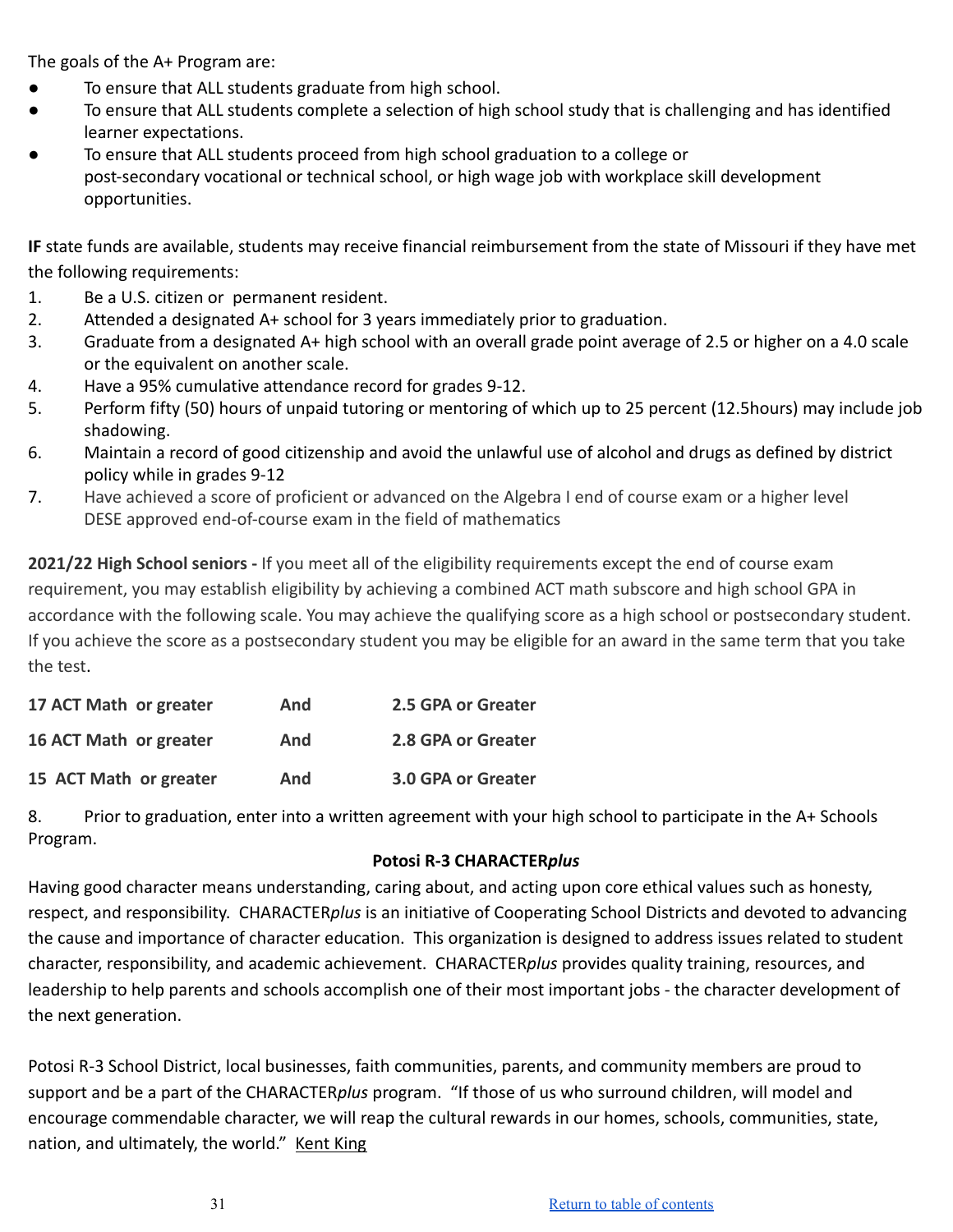# Monthly Character Traits, Phrases, and Colors

| January          | Honesty/Yellow: Honesty is the first step to greatness, always be truthful.          |
|------------------|--------------------------------------------------------------------------------------|
| <b>February</b>  | Responsibility/Green: Our choices help to decide what will happen next in our lives. |
| <b>March</b>     | Respect/Blue: Treat others as you would like to be treated - Golden Rule             |
| April            | Compassion/Pink: Being kind and caring to each other and to all living creatures.    |
| May              | Self-Discipline/Red: Be a self-learner and discipline yourself.                      |
| June             | Integrity/White: Do the right thing even when no one is looking.                     |
| July             | Perseverance/Gold: Keep trying, be committed, and don't give up.                     |
| <b>August</b>    | Loyalty/Navy Blue: Be true to your family, friends, and school.                      |
| <b>September</b> | Motivation/Lime Green: You can do whatever you want to do. Nothing is impossible.    |
| <b>October</b>   | Cooperation/Orange: Everyone works together.                                         |
| <b>November</b>  | Patience/Turquoise: Patience is a virtue - virtue means goodness.                    |
| <b>December</b>  | Fairness/Purple: Everyone is equal and we should be kind and caring to one another.  |

# **Missouri Connections**-*Free* College and Career Readiness Material

<span id="page-31-1"></span>Missouri Connections is the gateway to the online career planning system. Through the portfolio, online members begin to build their lifelong portfolio, take assessments, review occupational information, and access links to career development resources. When applying or interviewing for employment, this record of experience and skills is crucial. Students will establish a Missouri Connections username and password to create a portfolio at missouriconnections.org. Students and their parents may access their personal portfolios to plan their high school courses and beyond.

# **Career Pathways**

<span id="page-31-0"></span>It is important for you to note that there are a variety of occupations in each path requiring different levels of education and training. We will help your child by offering him/her course selections to meet the required needs of each path. Please see a high school counselor for more information about this program. Some of the choices of career paths include:

- 1. Agriculture, Food, and Natural Resources
- 2. Architecture and Construction
- 3. Arts, A/V Technology, and Communications
- 4. Business, Management, and Administration
- 5. Education and Training
- 6. Finance
- 7. Government and Public Administration
- 8. Health Science
- 9. Hospitality and Tourism
- 10. Human Services
- 11. Information Technology
- 12. Law, Public Safety, Corrections, and Security
- 13. Manufacturing
- 14. Marketing, Sales, and Service
- 15. Science, Technology, Engineering, and Mathematics
- <span id="page-31-2"></span>16. Transportation, Distribution, and Logistics

# **General Information**

# **Assemblies**

<span id="page-31-3"></span>Assemblies are held periodically. It is expected that students will treat guest speakers and visitors with respect. Politeness and consideration of others is always expected.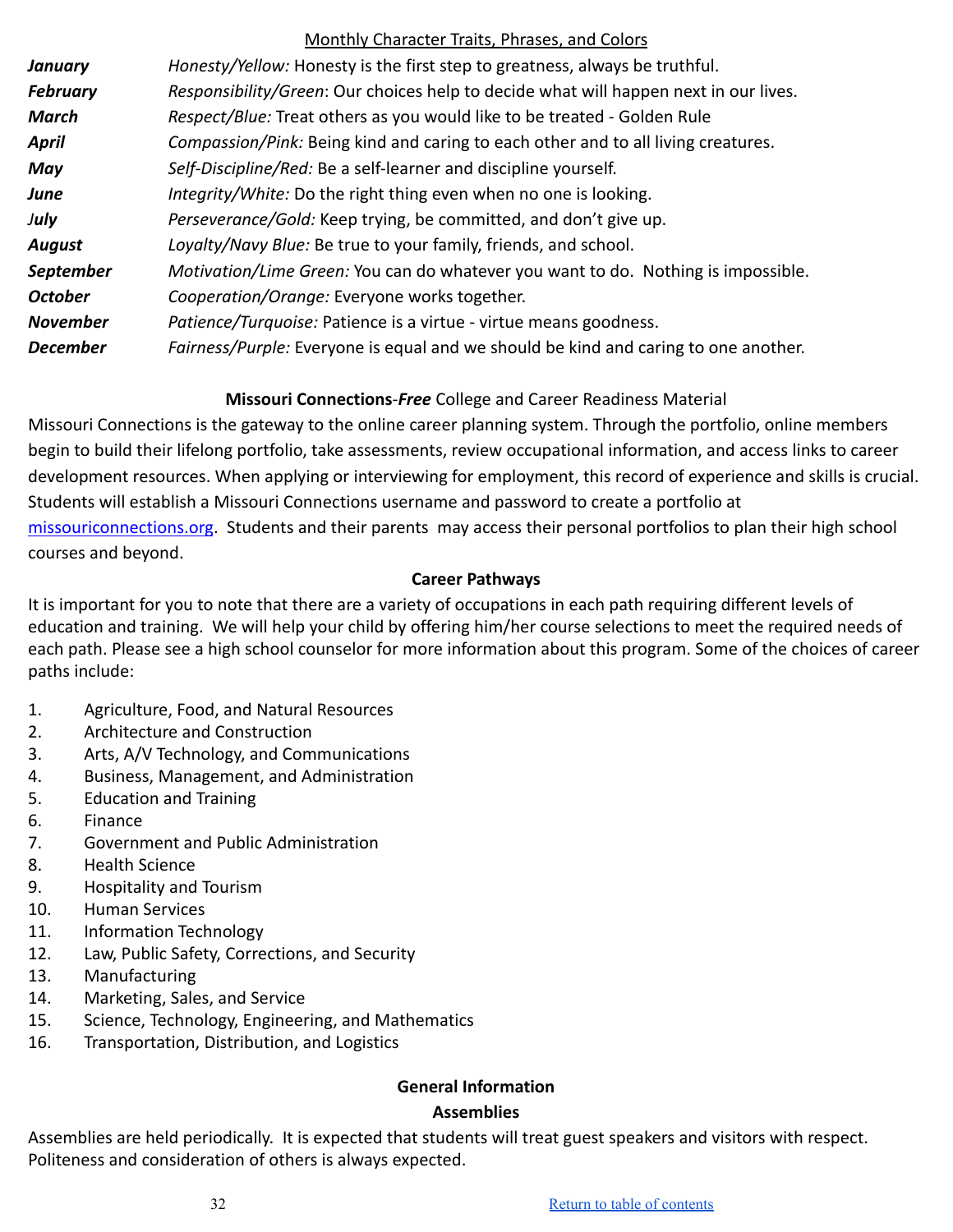<span id="page-32-1"></span>

| 1st period         | 8:00           | to 8:47 |                                                |
|--------------------|----------------|---------|------------------------------------------------|
| 2nd period         | 8:52 to 9:39   |         |                                                |
| <b>Trojan Time</b> | 9:44 to 10:09  |         |                                                |
| 3rd period         | 10:14 to 11:01 |         |                                                |
| 4th period         |                |         | 11:06 to 11:29 $(1^{st}$ lunch shift)          |
|                    |                |         | 11:33 to 11:56 (2 <sup>nd</sup> lunch shift)   |
|                    |                |         | 12:01 to $12:24$ (3 <sup>rd</sup> lunch shift) |
| 5th period         | 12:29          | to 1:16 |                                                |
| 6th period         | 1:21           | to 2:08 |                                                |
| 7th period         | 2:13           | to 3:00 |                                                |

The doors of the high school will be open by 7:15 a.m. and closed by 3:30 p.m. The school will only provide supervision during those hours, unless otherwise specified through an extracurricular activity, in which case the student must be under the supervision of his/her sponsor. Do not drop off or leave children at the school during unsupervised periods.

# **Trojan Time**

<span id="page-32-0"></span>Trojan Time will take place for 25 minutes between  $2^{nd}$  and  $3^{rd}$  hours and will be structured as follows:

➢ **Grade & Attendance Checks** – Advisors will print missing assignment reports and tutoring sheets for students to take to their classroom teachers when they have concerns regarding grades.

➢ **Tutoring/Homework Day** – When assigned by teachers, students will have opportunities for tutoring during Trojan Time. Students who are not assigned to tutoring will be allowed time to work on homework, study for assessments, and/or read SSR books.

**SSR & TMAP** – Students will read material assigned by their teachers in English (1<sup>st</sup> quarter), social studies (2<sup>nd</sup>) quarter), and science (3<sup>rd</sup> quarter). Fourth quarter will be the advisor's choice. TMAP missing assignment days will correspond with SSR.

# **Emergency Procedures**

<span id="page-32-2"></span>Fire, earthquake, tornado, crisis, and severe weather drills are held periodically. Follow your teacher's instructions. Walk - don't run. Stay with your class. Evacuation procedures are posted in all classrooms.

Fire alarm intercom notification Tornado alarm intercom notification Earthquake intercom notification Crisis intercom notification Return to class intercom notification

# **Hall Passes**

<span id="page-32-3"></span>Authorized teacher hall pass lanyards will serve as official hall passes. No student will be permitted in the halls without their teachers' lanyard. Students are expected not to roam the building.

# **Hall Sweeps**

<span id="page-32-4"></span>Administrators may initiate a hall sweep at the end of any pass time throughout the course of any school day. Upon the initiation of a hall sweep, all teachers will close and secure classroom doors, the administrator(s) will sweep the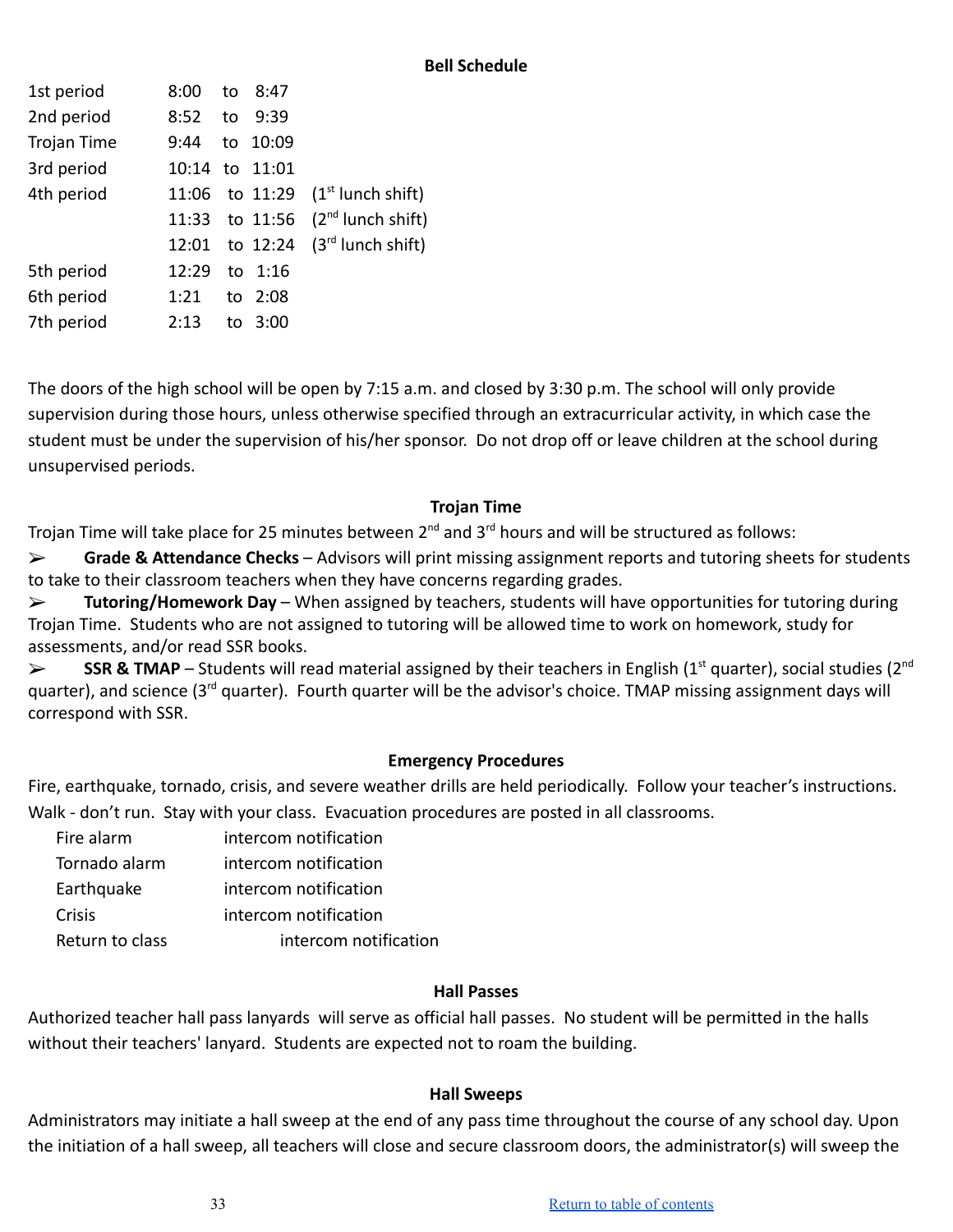halls with the help of other faculty members, and all students not in classrooms and not in possession of a hall pass will be taken to the high school office.

Students caught in a hall sweep will receive a referral for a hall sweep tardy, for which they will receive one after school Detention. Tardies earned through hall sweeps will not count toward the tardy totals accumulated in the classroom. Students caught in a hall sweep will not be allowed to return to class without either a referral or a signed note from an administrator.

# **\*\*Technology Usage Policy**

# (continues through page 41)

<span id="page-33-0"></span>The Potosi R-III School District's technology exists for the purpose of enhancing the educational opportunities and achievement of district students. Research shows that students who have access to technology improve achievement. In addition, technology assists with the professional enrichment of the staff and increases engagement of students' families and other patrons of the district, all of which positively impact student achievement. The district will periodically conduct a technology census to ensure that instructional resources and equipment that support and extend the curriculum are readily available to teachers and students.

The purpose of this policy is to facilitate access to district technology and to create a safe environment in which to use that technology. Because technology changes rapidly and employees and students need immediate guidance, the superintendent or designee is directed to create procedures to implement this policy and to regularly review those procedures to ensure they are current.

# **Definitions**

For the purposes of this policy and related procedures and forms, the following terms are defined: *Technology Resources:* Technologies, devices, and services used to access, process, store, or communicate information. This definition includes, but is not limited to: computers, modems, printers, scanners, fax machines and transmissions, telephonic equipment, mobile phones, audio-visual equipment, Internet, electronic mail (e-mail), electronic communications devices and services, including wireless access, multimedia resources, hardware, and software. Technology resources may include technologies, devices, and services provided to the district by a third party.

*User*: Any person who is permitted by the district to utilize any portion of the district's technology resources, including, but not limited to, students, employees, School Board members, and agents of the school district.

*User Identification (ID)*: Any identifier that would allow a user access to the district's technology resources or to any program including, but not limited to, e-mail and Internet access.

*Password*: A unique word, phrase, or combination of alphabetic, numeric, and non-alphanumeric characters used to authenticate a user ID as belonging to a user.

#### **Electronic Communication**

Staff members are encouraged to communicate with parents/guardians for educational purposes using a variety of effective methods, including electronic communications. As with other forms of communication, staff members must maintain professional boundaries with students while using electronic communication regardless of whether the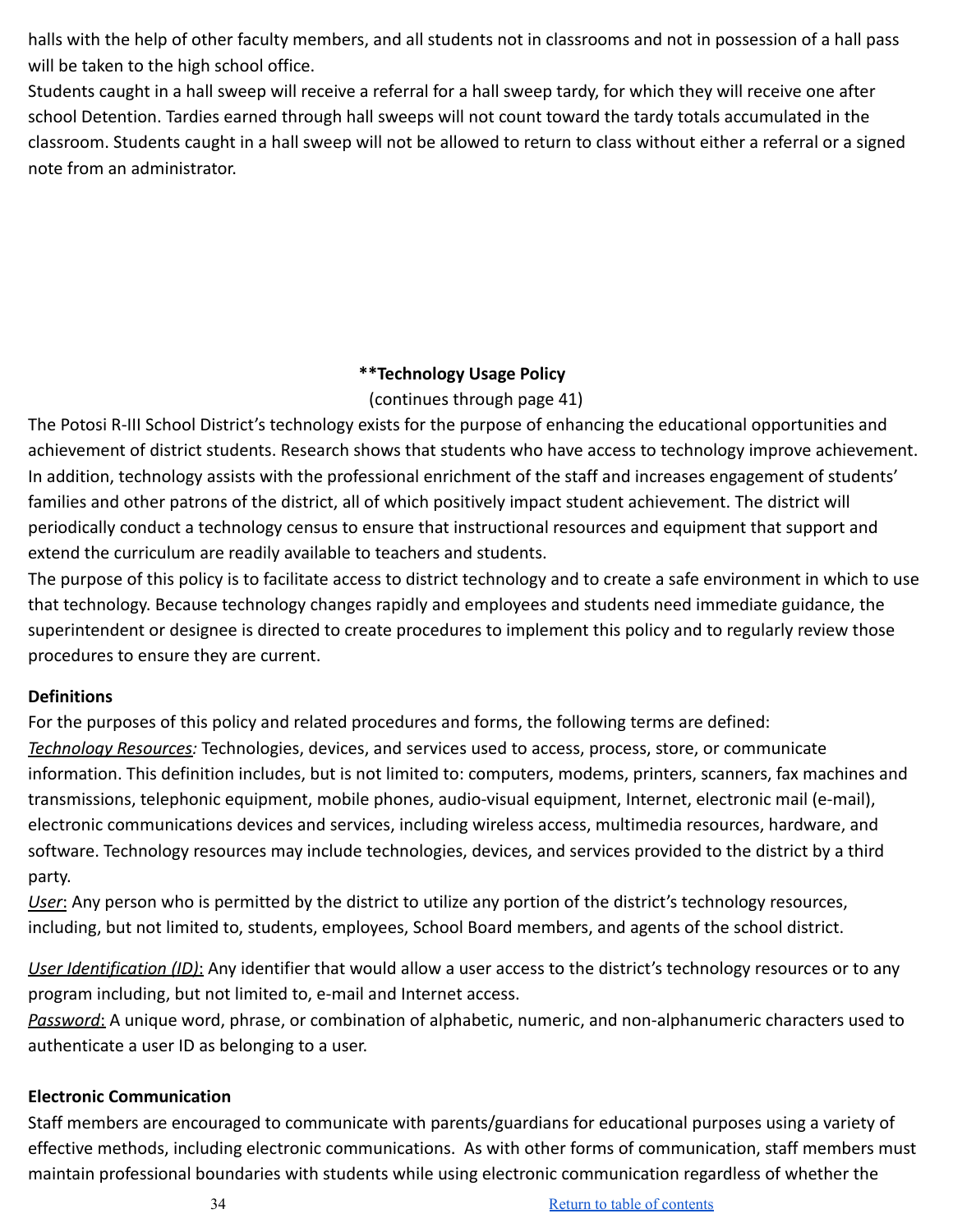communication methods are provided by the district or the staff member uses his or her own personal electronic communication devices, accounts, web pages, or other forms of electronic communication. (Policy GBH)

## **Authorized Users**

The district's technology resources may be used by authorized students, employees, School Board members, and other persons approved by the superintendent or designees, such as consultants, legal counsel, and independent contractors. All users must agree to follow the district's policies and procedures and sign or electronically consent to the district's User Agreement prior to accessing or using district technology resources, unless excused by the superintendent or designee.

Use of the district's technology resources is a privilege, not a right. No potential user will be given an ID, password, or other access to district technology if he/she is considered a security risk by the superintendent or designee.

#### **User Privacy**

A user does not have a legal expectation of privacy in the user's electronic communications or other activities involving the district's technology resources, including, but not limited to, voice mail, telecommunications, e-mail and access to the Internet or network drives. By using the district's network and technology resources, all users are consenting to having their electronic communications and all other use monitored by the district. A user ID with email access will only be provided to authorized users on condition that the user consents to interceptions of or access to all communications accessed, sent, received, or stored using district technology.

Electronic communications, downloaded material and all data stored on the district's technology resources, including files deleted from a user's account, may be intercepted, accessed, monitored, or searched by district administrators or their designee at any time in the regular course of business. Such access may include, but is not limited to, verifying that users are complying with district policies and rules and investigating potential misconduct. Any such search, access or interceptions shall comply with all applicable laws. Users are required to return district technology resources to the district upon demand including, but not limited to, mobile phones, laptops, and tablets.

#### **Technology Administrations**

The Board directs the superintendent or designee to assign trained personnel to maintain the district's technology in a manner that will protect the district from liability and will protect confidential student and employee information retained on or accessible through district technology resources.

Administrators of district technology resources may suspend access to and/or availability of the district's technology resources to diagnose and investigate network problems or potential violations of the law or district policies and procedures. All district technology resources are considered district property. The district may remove, change, or exchange hardware or other technology between buildings, classrooms, or users at any time without prior notice. Authorized district personnel may install or remove programs or information, install equipment, upgrade any system, or enter any system at any time.

#### **Content Filtering and Monitoring**

The district will monitor the online activities of minors and operate a technology protection measure ("content filter") on the network and all district technology with Internet access, as required by law. In accordance with law, the content filter will be sued to protect against access to visual depictions that are obscene or harmful to minors or are child pornography. Content filters are not foolproof, and the district cannot guarantee that users will never be able to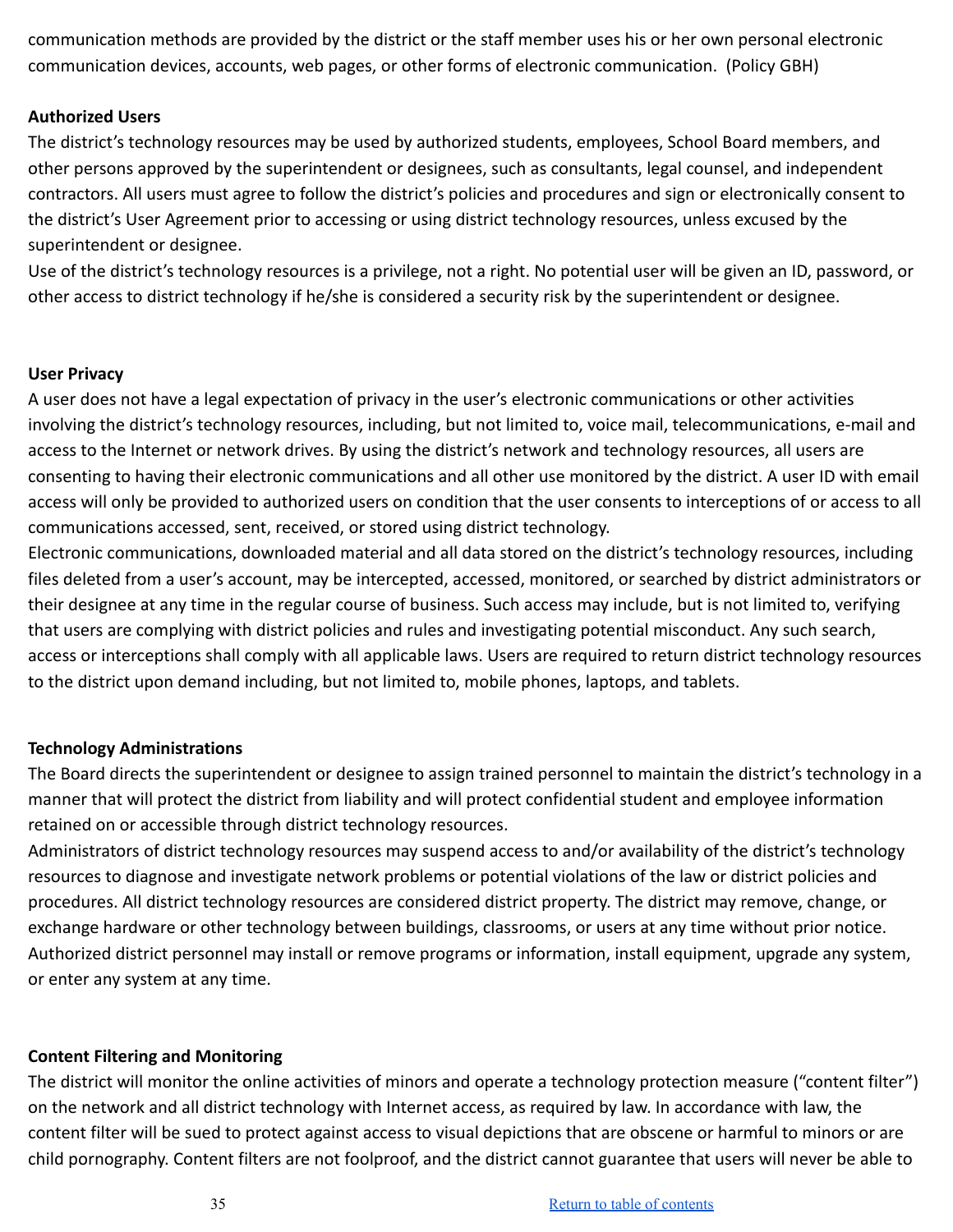access offensive materials using district equipment. Evading or disabling, or attempting to evade or disable, a content filter installed by the district is prohibited.

The superintendent, designee, or the district's technology administrator may fully or partially disable the district's content filter to enable access for a non-student user for bona fide research or other lawful purposes. In making decisions to fully or partially disable the district's content filter, the administrator shall consider whether the use will serve a legitimate educational purpose or otherwise benefit the district.

## **Online Safety, Security and Confidentiality**

In addition to the use of a content filter, the district will take measures to prevent minors from using district technology to access inappropriate matter or materials harmful to minors on the Internet. Such measures shall include, but are not limited to, supervising and monitoring student technology use, careful planning when using technology in the curriculum, and instruction on appropriate materials. The superintendent, designee and/or the district's technology administrator will develop procedures to provide users guidance on which materials and uses are inappropriate, including network etiquette guidelines.

All students will be instructed on safety and security issues, including appropriate online behavior and the dangers of sharing personal information about themselves or others when using e-mail, social media, chat rooms, or other forms of direct electronic communications. This instruction will occur in the district's computer courses, courses in which students are introduced to the computer and the Internet, or courses that use the Internet in instruction. Students are required to follow all district rules when using district technology resources and are prohibited from sharing personal information online unless authorized by the district.

All district employees must abide by state and federal law and Board policies and procedures when using district technology resources to communicate information about personally identifiable students to prevent unlawful disclosure of student information or records.

All users are prohibited from using district technology to gain unauthorized access to a technology system or information; connect to other systems in evasion of the physical limitations of the remote system; copy district files without authorization; interfere with the ability of others to utilize technology; secure a higher level of privilege without authorization; introduce computer viruses, hacking tools, or other disruptive/destructive programs onto district technology; or evade or disable a content filter.

#### **Closed Forum**

The district's technology resources are not a public forum for expression of any kind and are to be considered a closed forum to the extent allowed by law. The district's web page will provide information about the school district, but will not be used as an open forum.

All expressive activities involving district technology resources that students, parents/guardians, and members of the public might reasonably perceive to bear the imprimatur of the district and that are designed to impart particular knowledge or skills to student participants and audiences are considered curricular publications. All curricular publications are subject to reasonable prior restraint, editing, and deletion on behalf of the school district for legitimate pedagogical reasons. All other expressive activities involving the district's technology are subject to reasonable prior restraint and subject matter restrictions as allowed by law and Board policies.

#### **Records Retention**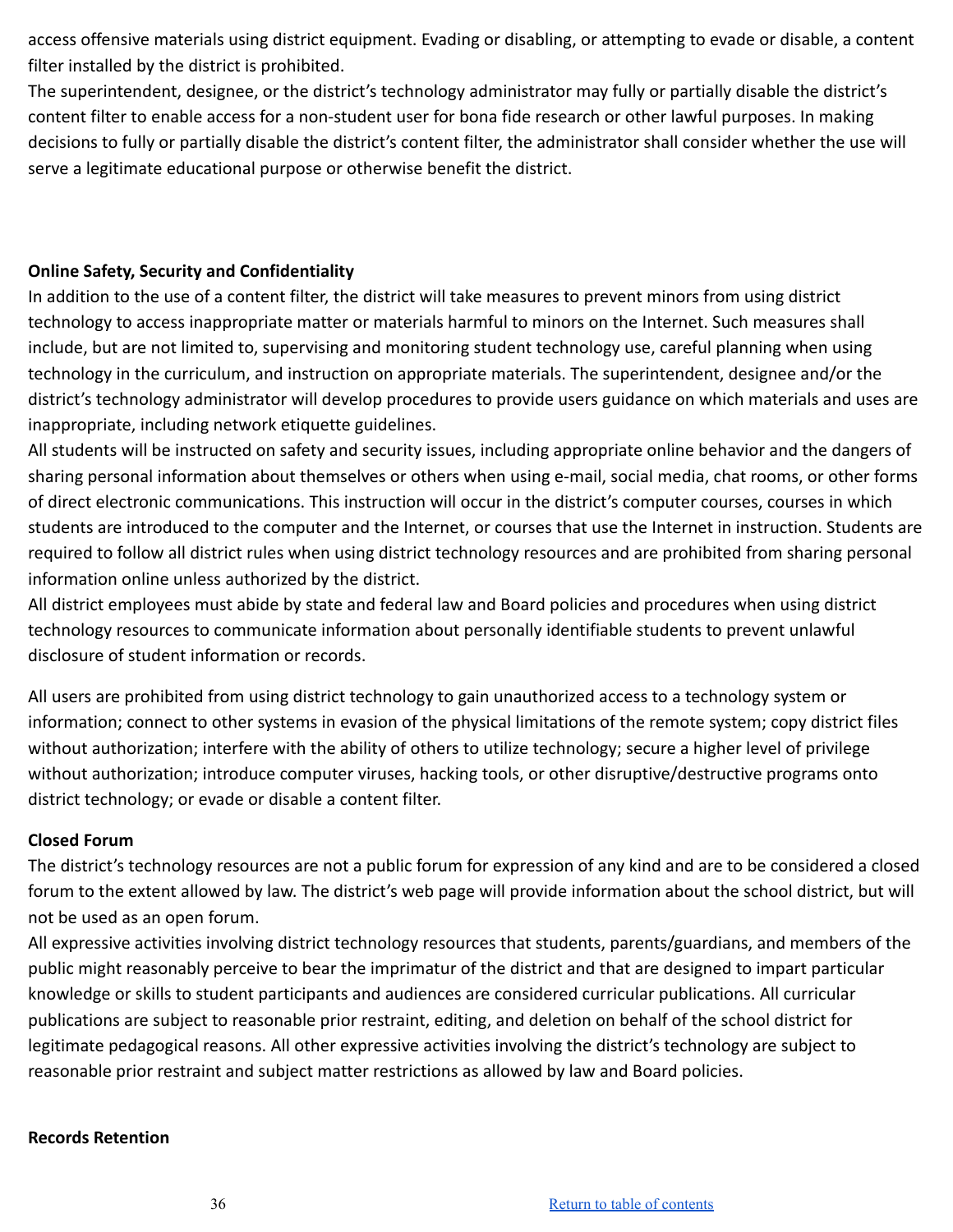Trained personnel shall establish a retention schedule for the regular archiving or deletion of data stored on district technology resources. The retention schedule must comply with the *Public School District Records Retention Manual* as well as the *General Records Retention Manual* published by the Missouri Secretary of State.

In the case of pending or threatened litigation, the district's attorney will issue a litigation hold directive to the superintendent or designee.

The litigation hold directive will override any records retention schedule that may have otherwise called for the transfer, disposal or destruction of relevant documents until the hold has been lifted by the district's attorney. Email and other technology accounts of separated employees that have been placed on a litigation hold will be maintained by the district's information technology department until the hold is released. No employee who has been so notified of a litigation hold may alter or delete any electronic record that falls within the scope of the hold. Violation of the hold may subject the individual to disciplinary actions, up to and including termination of employment, as well as personal liability for civil and /or criminal sanctions by the courts or law enforcement agencies.

# **Violations of Technology Usage Policies and Procedures**

Use of technology resources in a disruptive, inappropriate, or illegal manner impairs the district's mission, squanders resources, and shall not be tolerated. Therefore, a consistently high level of personal responsibility is expected of all users granted access to the district's technology resources. Any violation of district policies or procedures regarding technology usage may result in temporary, long-term, or permanent suspension of user privileges. User privileges may be suspended pending investigation into the use of the district's technology resources.

Employees may be disciplined or terminated, and students suspended or expelled, for violating the district's technology policies and procedures. An attempted violation of the district's technology policies or procedures, regardless of the success or failure of the attempt, may result in the same discipline or suspension of privileges as that of an actual violation. The district will cooperate with law enforcement in investigating any unlawful use of the district's technology resources.

#### **Damages**

All damages incurred by the district due to a user's intentional or negligent misuse of the district's technology resources, including loss of property and staff time, will be charged to the user. District administrators have the authority to sign any criminal complaint regarding damage to district technology.

# **No Warranty/No Endorsement**

The district makes no warranties of any kind, whether expressed or implied, for the services, products, or access it provides. The district's technology resources are available on an "as is, as available" basis.

The district is not responsible for the loss of data, delays, non-deliveries, mis-deliveries, or service interruptions. The district does not endorse the content nor guarantee the accuracy or quality of information obtained using the district's technology resources.

#### **Earthquake Safety For Missouri Schools**

<span id="page-36-0"></span>The New Madrid Seismic Zone (NMSZ) extends 120 Miles Southward from the area of Charleston, Missouri, and Cairo, Illinois, through New Madrid and Caruthersville, following Interstate 55 to Blytheville and on down to Marked Tree, Arkansas. The NMSZ consists of a series of large, ancient faults that are buried beneath thick, soft sediments. These faults cross five state lines and cross the Mississippi River in three places and the Ohio River in two places. The New Madrid Seismic Zone and surrounding region is active, averaging more than 200 measured events per year (magnitude 1.0 or greater), about 20 per month. Tremors large enough to be felt (magnitude 2.5 – 3.0) are noted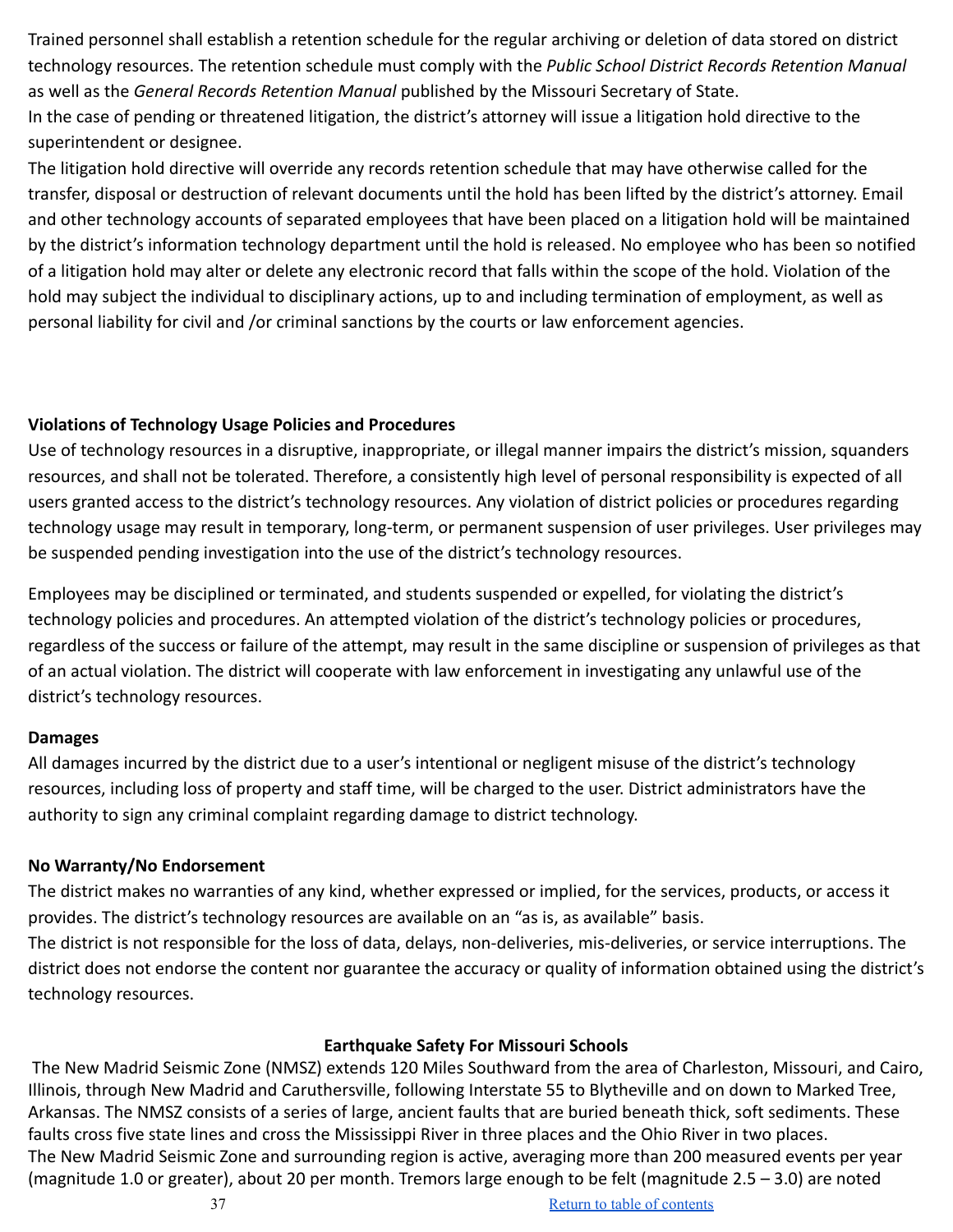every year. The fault releases a shock of 4.0 or more, capable of local minor damage, about every 18 months. Magnitudes of 5.0 or greater occur about once per decade. They can cause significant damage and be felt in several states.

The highest earthquake risk in the United States outside the West Coast is in the New Madrid Seismic Zone. Damaging tremors are not as frequent as in California, but when they do occur, the destruction covers over more than 20 times the area due to the nature of geologic materials in the region. The 1968 5.5 magnitude Dale, Illinois earthquake toppled chimneys and caused damage to unreinforced masonry in the St. Louis area, more than 100 miles from the epicenter. A 5.2 magnitude earthquake in April 2008 in southeast Illinois did not cause damage in Missouri, but was felt across much of the state.

A damaging earthquake in this area, which experts say is about a 6.0 magnitude event, occurs about once every 80 years (the last one in 1895 was centered near Charleston, Missouri). There is estimated to be a 25-40% chance for a magnitude 6.0 – 7.5 or greater earthquake along the New Madrid Seismic Zone in a 50-year period according to the U.S. Geological Survey reports. The results would be serious damage to unreinforced masonry buildings and other structures from Memphis to St. Louis. We are certainly overdue for this type of earthquake!

A major earthquake in this area - the Great New Madrid Earthquake of 1811-12 - was actually a series of over 2000 shocks in five months, with several quakes believed to be a 7.0 magnitude or higher. Eighteen of these rang church bells on the Eastern seaboard. The very land itself was destroyed in the Missouri Bootheel, making it unfit even for farming for many years. It was the largest release of seismic energy east of the Rocky Mountains in the history of the U.S. and was several times larger than the San Francisco quake of 1906.

When will another great earthquake the size of those in 1811-12 happen? Several lines of research suggest that the catastrophic upheavals like those in 1811-12 visit the New Madrid region every 500-600 years. Hence, emergency planners, engineers, and seismologists do not expect a repeat of the intensity of the 1811-12 series for at least 100 years or more. However, even though the chance is remote, experts estimate the chances for a repeat earthquake of similar magnitude to the 1811-12 New Madrid earthquakes over a 50-year period to be a 7 - 10% probability. What Can We Do to Protect Ourselves? Education, planning, proper building construction, and preparedness are proven means to minimize earthquake losses, deaths, and injuries.

# **Prepare a Home Earthquake Plan**

● Choose a safe place in every room--under a sturdy table or desk or against an inside wall where nothing can fall on you.

● Practice DROP, COVER, AND HOLD ON at least twice a year. Drop under a sturdy desk or table, hold onto the desk or table with one hand, and protect the back of the head with the other hand. If there's no table or desk nearby, kneel on the floor against an interior wall away from windows, bookcases, or tall furniture that could fall on you and protect the back of your head with one hand and your face with the other arm.

- Choose an out-of-town family contact.
- Take a first aid class from your local Red Cross chapter. Keep your training current.
- Get training in how to use a fire extinguisher from your local fire department.
- Inform babysitters and caregivers of your plan.

# **Eliminate Hazards**

- Consult a professional to find out additional ways you can protect your home, such as bolting the house to its foundation and other structural mitigation techniques.
- Bolt bookcases, china cabinets and other tall furniture to wall studs.
- Install strong latches on cupboards.
- Strap the water heater to wall studs.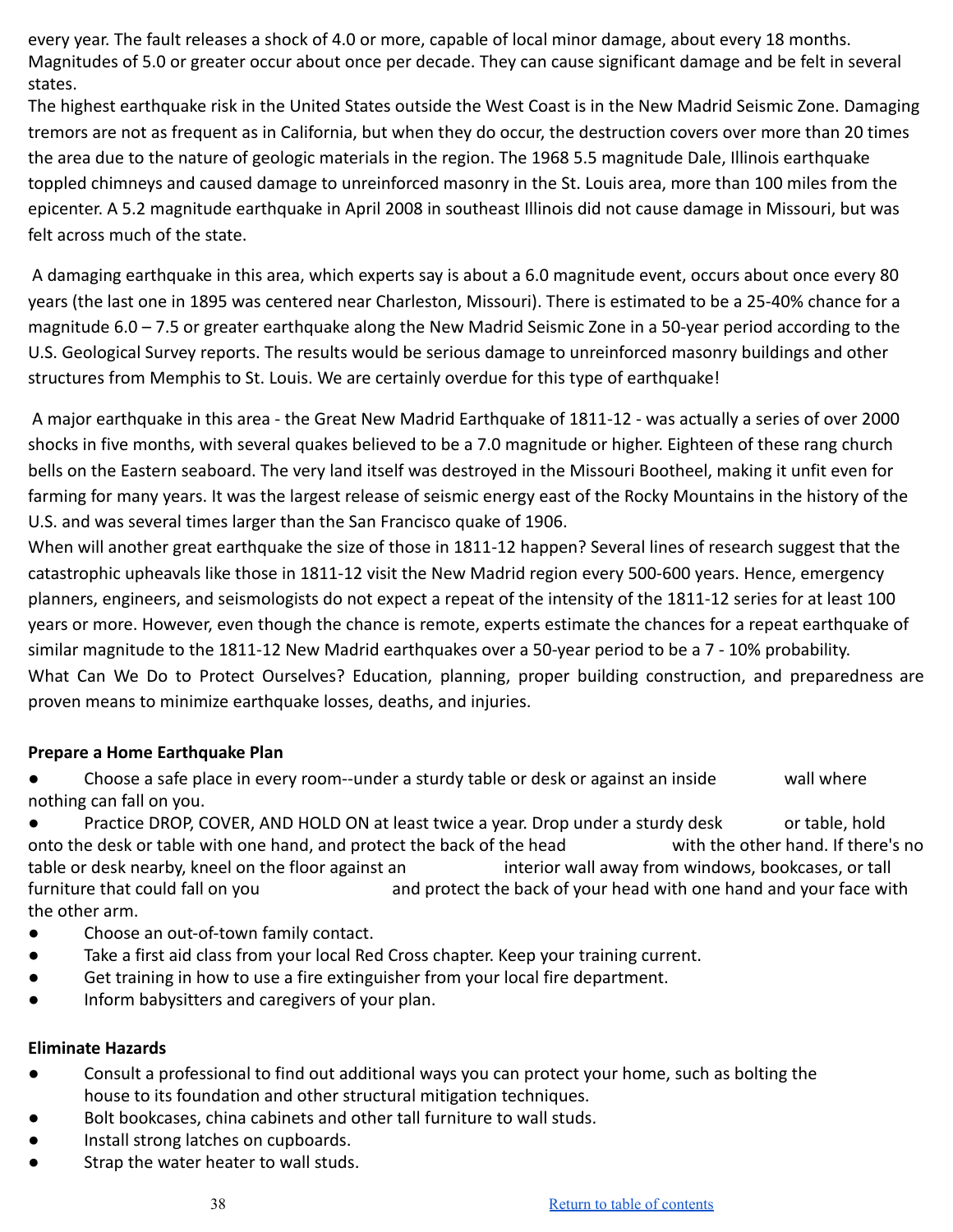# **Prepare a Disaster Supplies Kit for Home and Car**

- First aid kit and essential medications.
- Canned food and can opener.
- At least three gallons of water per person.
- Protective clothing, rainwear, and bedding or sleeping bags.
- Battery-powered radio, flashlight, and extra batteries.
- Special items for infant, elderly, or disabled family members.
- Written instructions for how to turn off gas, electricity, and water if authorities advise you to do so. (Remember, you'll need a professional to turn natural gas service back on).
- Keeping essentials, such as a flashlight and sturdy shoes, by your bedside.

# **Know What to Do When the Shaking BEGINS**

- DROP, COVER AND HOLD ON! Move only a few steps to a nearby safe place. Stay indoors until the shaking stops and you're sure it's safe to exit. Stay away from windows.
- In a high-rise building, expect the fire alarms and sprinklers to go off during a quake.
- If you are in bed, hold on and stay there, protecting your head with a pillow.
- If you are outdoors, find a clear spot away from buildings, trees, and power lines. Drop to the ground.
- If you are in a car, slow down and drive to a clear place (as described above). Stay in earthquake the car until the shaking stops.

# **Know What to Do AFTER the Shaking Stops**

- Check yourself for injuries. Protect yourself from further danger by putting on long pants, a long-sleeved shirt, sturdy shoes, and work gloves.
- Check others for injuries. Give first aid for serious injuries.
- Look for and extinguish small fires. Eliminate fire hazards. Turn off the gas if you smell gas or think it's leaking. (Remember, only a professional should turn it back on.)
- Listen to the radio for instructions
- Expect aftershocks. Each time you feel one, DROP, COVER, AND HOLD ON!
- Inspect your home for damage. Get everyone out if your home is unsafe.
- Use the telephone only to report life-threatening emergencies.

# **Surveys (Protection of Pupil Rights Amendment {PPRA})**

<span id="page-38-0"></span>The district will not collect, disclose or use personal student information for the purpose of marketing or selling that information or otherwise providing the information to others for that purpose. In the rare case where the district may collect information from students for the purpose of marketing or selling that information, parents may inspect any instrument used before the instrument is administered or distributed to a student, upon request and in accordance with Board Policy JHDA**.**

1. No student, as part of any federally funded program, without parental consent, shall be required to submit to a survey, analysis or evaluation that reveals: political affiliations; potentially embarrassing mental or psychological problems; sex behavior and attitudes; illegal, anti-social, self-incriminating and demeaning behavior; critical appraisals of other individuals with whom there is a close family relationship; legally recognized privileges; income unless required to determine eligibility for participation in a program or financial aid; religious practices, affiliations or beliefs.

- 2. The student may provide consent if an adult or emancipated minor.
- 3. Instructional materials used in connection with any of the above will be available for public inspection.

# Notice and Opportunity to Opt Out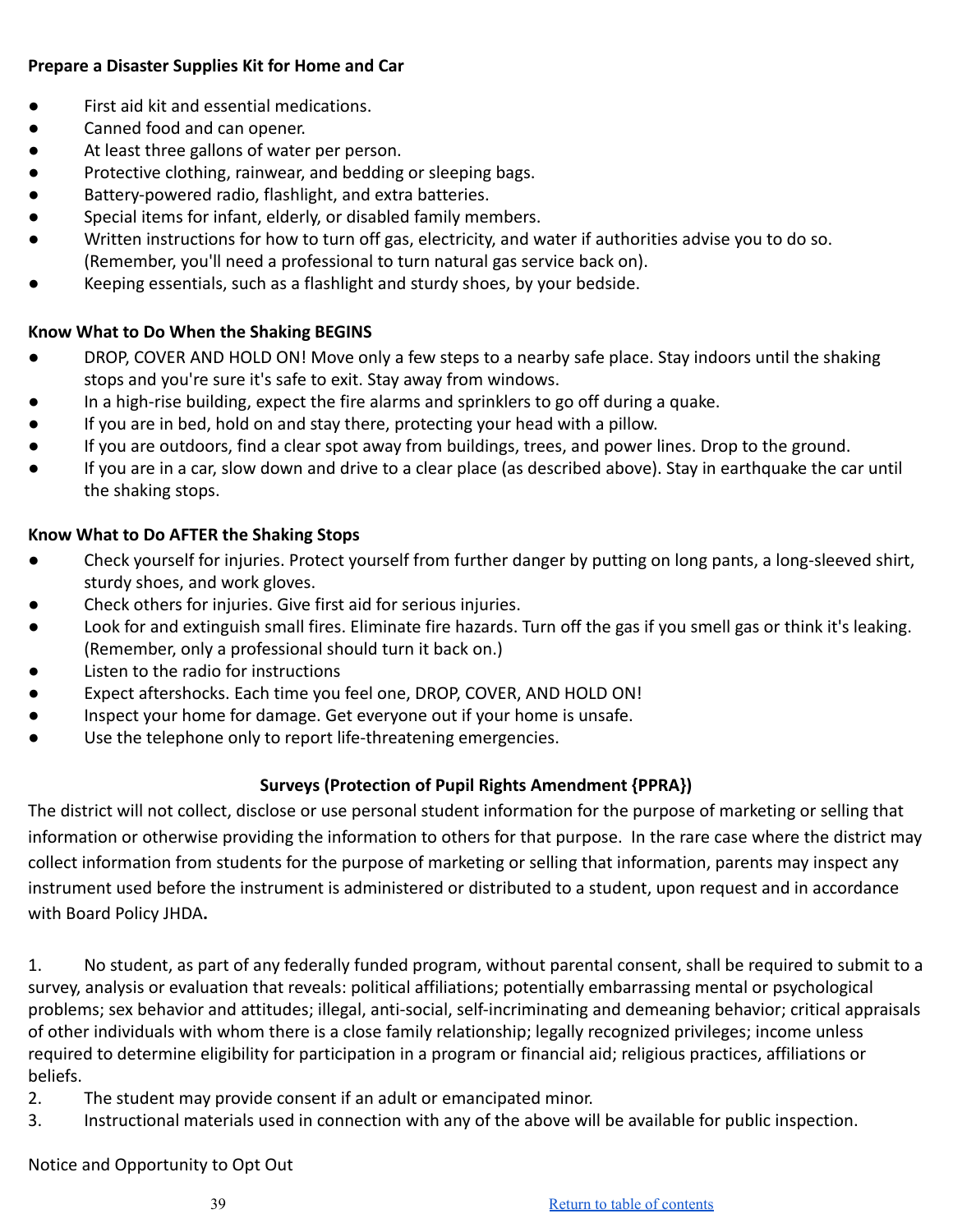In accordance with law, parents will receive prior notice and an opportunity to opt a student out of

1. Any other protected information survey, as defined above, regardless of the funding source.

2. Any non-emergency, invasive physical exam or screening required as a condition of attendance, administered by the school or its agent and not necessary to protect the immediate health and safety of a student, or any physical exam or screening permitted or required under state law, except for hearing, vision or scoliosis screenings.

3. Activities involving the collection, disclosure or use of personal information obtained from students for marketing, selling or otherwise distributing information to others.

## **Lockers**

<span id="page-39-0"></span>The following simple rules are to be followed:

- 1. Students are to use the locker **assigned** to them and are responsible for the content in their locker.
- 2. Locker problems should be reported to the office.
- 3. Students may not alter the locker in any way.
- 4. Lockers should be kept clean and treated with care.

Disregard for rules of locker assignments or care may result in disciplinary action. It should be noted that lockers are loaned to the students and remain the property of the school at all times and, as such, may be subject to periodic inspection without notice. Drug dogs may be used to search lockers, backpacks, purses, and vehicles parked on the school lot.

# **Notice Regarding Searches**

- <span id="page-39-1"></span>1. Students have no expectation of privacy in lockers, desks, computers, or other district-provided equipment or areas.
- 2. The district will conduct periodic and unannounced administrative searches of lockers, computers and other district equipment.
- 3. The district uses dogs to indicate the presence of alcohol, drugs, or other prohibited substances on campus, including the parking lot.
- 4. Additional searches of bags, purses, coats, electronic devices, and other personal possessions and cars in accordance with law.
- 5. The district may require a student to submit to a drug or alcohol test if there is reasonable suspicion that the student has consumed prohibited substances. (Policy JFG)

# **Parking**

<span id="page-39-2"></span>Parking on campus is by permit only. Permits are available in the high school office. Liability insurance is required. Any student wishing to exercise their parking privilege must apply for a permit, pay the parking fee, and display the parking permit appropriately. The following rules apply to the privilege of driving and parking on school lots

- 1. Students are to enter the building promptly upon arrival. Sitting in cars before school, during lunch, or anytime during the school day is not permitted.
- 2. A student must get permission from the office to go to his/her car during the school day.
- 3. All rules listed in the student handbook are applicable to the parking lot.
- 4. Students are not allowed to park in marked faculty parking spaces or student awarded parking spaces.
- 5. Students must park in lined parking spaces. Do not make up your own parking space.
- 6. A ten-miles-per-hour speed limit will be observed on school property.
- 7. Motor bikes and cycles shall follow the same procedure as cars.
- 8. Students involved in an accident in the student parking lot should immediately report the accident to the high school office. If there are injuries, students should first call 911 and then report the accident to the office as soon as possible.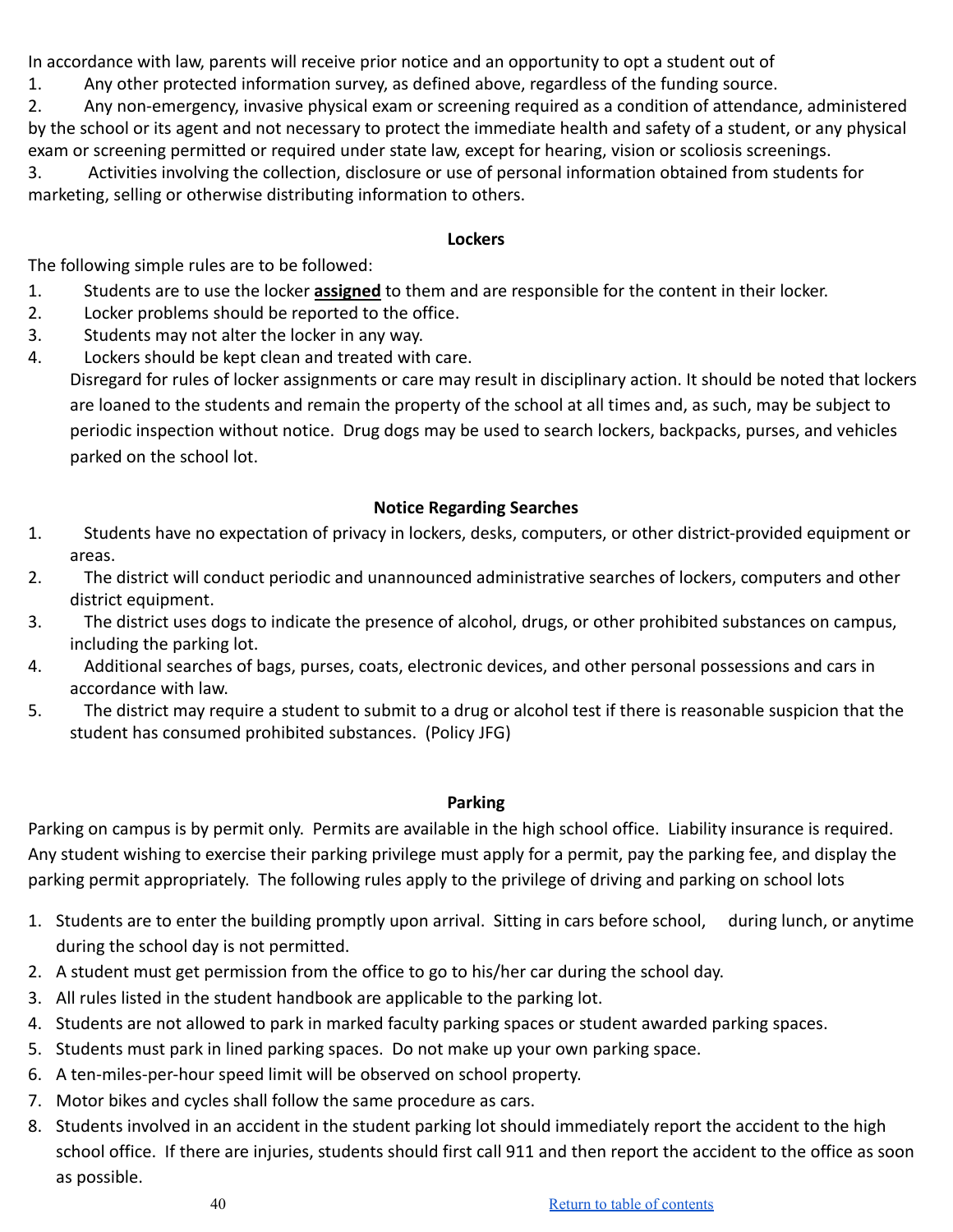9. Violations of the above regulations or improper operation of a vehicle may result in either temporary or permanent suspension of parking privileges or additional discipline.

Students are to exit east on Trojan Drive. Good driving habits and exercising care and caution for the safety of others is expected at all times.

**NOTE:** Order of preference for permits - seniors, juniors, sophomores.

#### **Weather Days**

<span id="page-40-5"></span>The decision to cancel school because of inclement weather will be made by the superintendent. The safety and welfare of the students will be the basis for making decisions to cancel school.

All school closings will be announced on the school webpage, parent notification system and the following radio and tv stations:

KTJJ - 98.5 FM, B104.3, KSDK-Channel 5, KMOV-Channel 4, KTVI-Channel 2

#### **Parental Notification System**

<span id="page-40-0"></span>To sign up go to [www.potosir3.org](http://www.potosir3.org). Potosi R-III Schools use a text, phone call, and email system to notify parents of school closings and emergency information. The sign-up is automatic when you enroll your student in school. When enrolling, be sure to give your cell phone as your "Day Time" phone.

If you were a user of the past system and are no longer getting text messages, please call your child's building and have them update both the mother and father's day time phone number at which each one wants to be contacted. If you need to contact someone and are unable to do so during business hours, you can use the "online form" on the school website to contact us.

If you are a student and want to receive texts, go to the office and have a secretary enter your cell phone number in the "Student Cell Phone" field in PowerSchool.

#### **Phones**

<span id="page-40-1"></span>Cell phones and electronic devices are not to be used and must be turned off during instructional time. Cell phones and other electronic devices are not to be used to transmit or record information. In addition, students will be required to place cell phones in a sealed envelope during required assessment or state tests.

#### **Textbooks**

<span id="page-40-3"></span>All textbooks are furnished to the students at no charge. Students are responsible for all books issued to them and should make every effort to protect them from destruction. Students are required to pay for lost or damaged books.

#### **Visitors**

<span id="page-40-4"></span>All visitors are to report to the main office to receive a visitor's pass.

#### **Student Accident Insurance**

<span id="page-40-2"></span>High school students are offered low-cost insurance as a school service. Neither the school nor anyone connected with it profits in any way from the plan. If you need to purchase accident insurance for your student, that is an option available to you. Log on to the school's website at [www.potosir3.org](http://www.potosir3.org) to access the information. How to apply may be found under the "Parent Center" tab.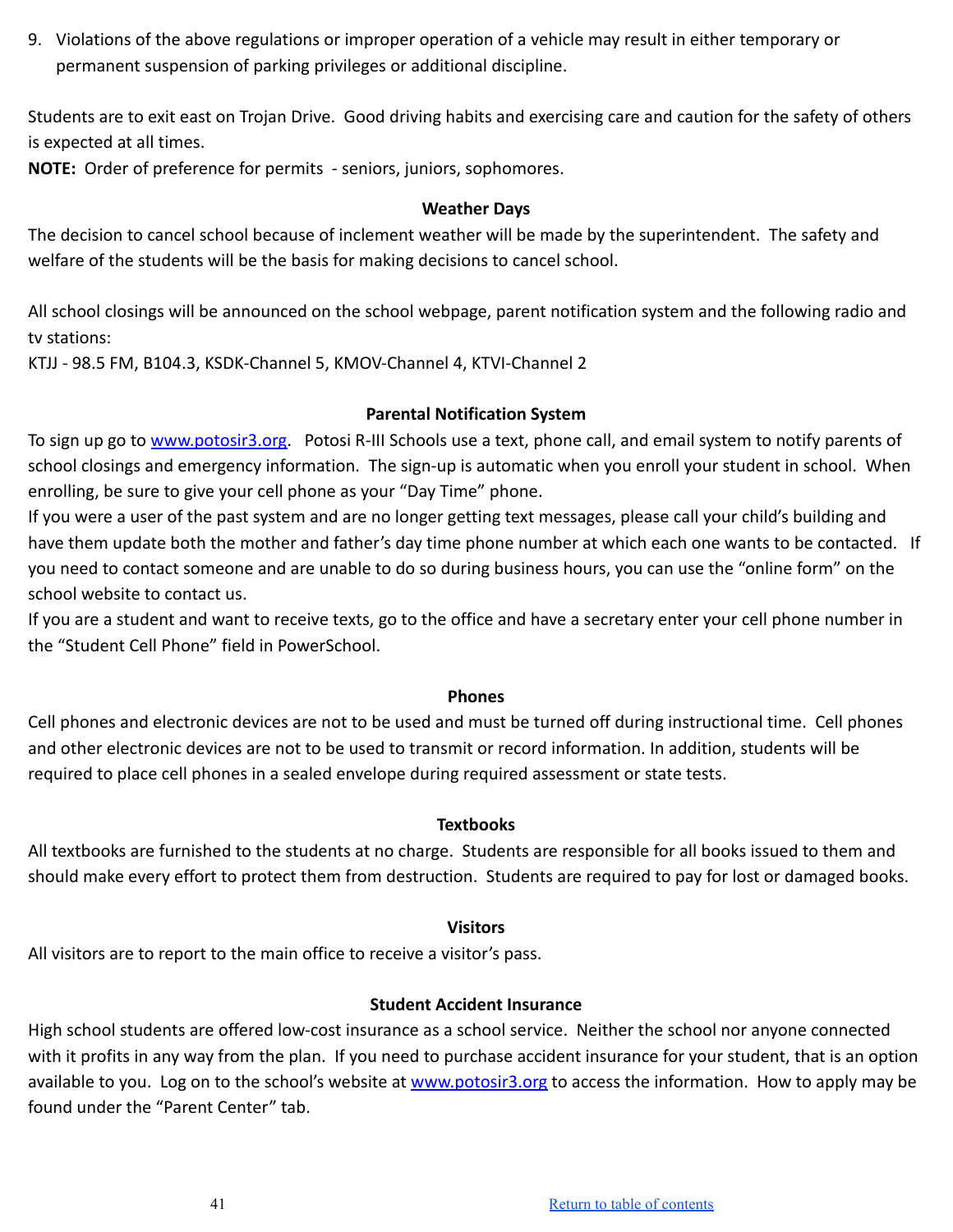Whenever a student is injured while under the supervision of a member of the high school staff, the faculty member will file an accident report with the school nurse. The nurse will then give the student a claim form which is to be submitted to the insurance company.

# **Health Insurance**

For information on health insurance including MO HealthNet for Kids Program visit http://www.benefits.gov/benefits/benefit-details/1606

# **Use of Controlled Substances**

<span id="page-41-1"></span>The consumption, possession, or use of any controlled substance by a student on school grounds will result in the immediate suspension of the student from school. That student will also be barred from all school activities during the suspension.

The Potosi R-3 School District is concerned with the health, welfare and safety of its students. Therefore, use, sale, transfer, distribution, possession, or being under the influence of unauthorized prescription drugs, alcohol, narcotic substances, unauthorized inhalants, controlled substances, illegal drugs, counterfeit substances, and imitation controlled substances is prohibited on any district property, on school property, including vehicles.

# **Use of Tobacco**

<span id="page-41-2"></span>Smoking or the possession of tobacco in any form is not allowed on campus during the school day by students or adults. Your cooperation in promoting a smoke/drug free campus is appreciated for the benefit of everyone.

# **Student Dress Code**

<span id="page-41-0"></span>The purpose of the Potosi High School dress code is to ensure that all students are allowed to attend school in an educational environment that is safe and free from distractions. Although the list below details items that are not allowed, administration reserves the right to determine that other items not listed may be deemed inappropriate and distracting to the educational environment.

- 1. Students will be issued a new student identification card at the beginning of each year. Students are required to carry their school identification. School identification may be scanned for attendance at Trojan Time, for breakfast/lunch, and in the library. School identification cards that are lost for the first time may be replaced at the cost of \$1.00 per card. If the second card is lost, it may be replaced for the cost of \$5.00. Students may wear their identification on a lanyard that will provided by the school.
- 2. Students should be neat in dress with attention given to personal grooming and with the philosophy of building personal pride and a desirable image of our school.
- 3. Halter tops, strapless tops, backless tops, and tops with revealing necklines (cleavage), tank tops, and spaghetti straps are not allowed. **This includes visibility under see-through clothing.** The fabric at the shoulders must be at least three (3) inches wide and bra straps should not be visible. Sleeves or sleeve openings shall not sag below the armpit.
- 4. Bare midriffs are unacceptable. The midsection must be covered.
- 5. Shorts and skirts must come to the knee or **immediately** above it. Holes in jeans, pants, or any other article of clothing shall not extend higher than mid-thigh. Slits in dresses and skirts are inappropriate if the top of the slit is above the mid-thigh.
- 6. Pajama pants are not allowed (unless it is a theme day).
- 7. Students are to wear pants where the waistband is not lower than the top of the hip. (No sagging!)
- 8. Clothing apparel and accessories should not have any reference to drugs, drug paraphernalia, alcohol, or tobacco.
- 9. Clothing or jewelry should not have inappropriate language, phrases, pictures, slogans, or writing of a suggestive or sexual nature.
- 10. Students are not to wear chains.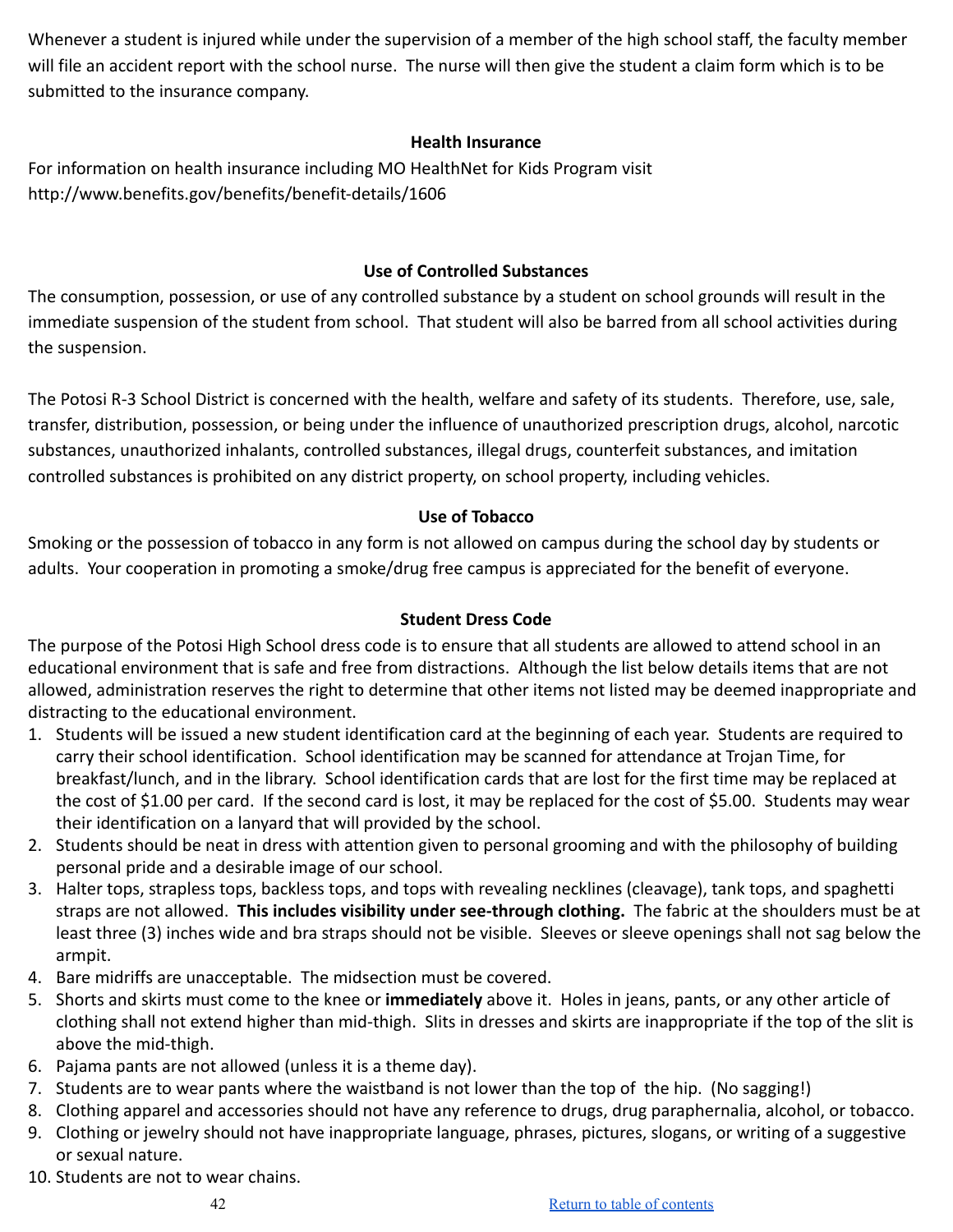- 11. Students may not wear sunglasses in the building.
- 12. Hats may be worn in the building. However, each teacher reserves the right to restrict any type of headgear during their class time. If a faculty member asks a student to remove their hat, a student must comply. Hats will be removed during the Pledge of Allegiance.
- 13. Hoods may not be worn up during the school day so that students are identifiable.
- 14. Earbuds may be worn for academic instruction and at lunch. For safety, earbuds may not be worn during passing time.
- 15. Blankets may not be used during the school day.
- 16. Students' hair must be clean and well-groomed.
- 17. Footwear must be worn at all times. No house shoes.
- 18. Students may wear casual dress at extracurricular events if appropriate to the occasion.
- 19. Final decisions on what constitutes acceptable dress and grooming will be left to the discretion of the administration.

# **Student Services**

#### **Bus Transportation**

<span id="page-42-1"></span><span id="page-42-0"></span>Changing weather and traffic conditions make it impossible for your bus to call for you at the same time every day. Therefore, we recommend that you arrive at your bus stop at least 10 minutes early.

The privilege of riding a bus is retained by a student as long as bus rules are followed. Failure to comply with bus rules may result in suspension of your bus riding privileges or your suspension from school.

The Board of Education authorizes the use of video cameras on any or all school buses to promote transportation safety, to prevent vandalism, to monitor bus drivers, to identify disruptive students and to document the activities of riders during their transport to and from school and school activities. Video cameras with audio are located in the front and rear of buses.

All school buses with video systems will display a warning sign within the bus indicating that video and audio surveillance can occur on that bus to encourage transportation safety and proper student behavior. Students found to be in violation of the District's bus conduct rules will be subject to discipline in accordance with District policy and applicable law.

The supervision and control of all video equipment will be the responsibility of the Director of Transportation. The videotapes will not be used for general showings to individuals or to groups, nor will they be given to the media. A safe bus ride, to and from school, with dependable service is our goal.

#### **Cafeteria**

<span id="page-42-2"></span>Beginning in the 2015-2016 school year, the Potosi R-3 School District implemented the Community Eligibility Provision Program in the District's Food Service Department. Under this program, all enrolled students will be able to enjoy a FREE and healthy Breakfast and Lunch at school served in the REGULAR food serving line. Students and parents do not have to complete applications or be concerned with payment of school meals. The District is pleased to be able to provide all enrolled students this additional benefit for the 2021-2022 School Year.

Potosi High School observes a closed lunch period which means that students will not leave the campus during lunch period. Students may either bring their lunch or eat a regular cafeteria lunch. Hot lunches are served every day. Students may purchase a second lunch or items from the A la carte and snack lines. Students are to report to their 4th hour class and follow the class lunch schedule.

Extra Regular Breakfast \$1.00 Extra Regular Lunch \$1.55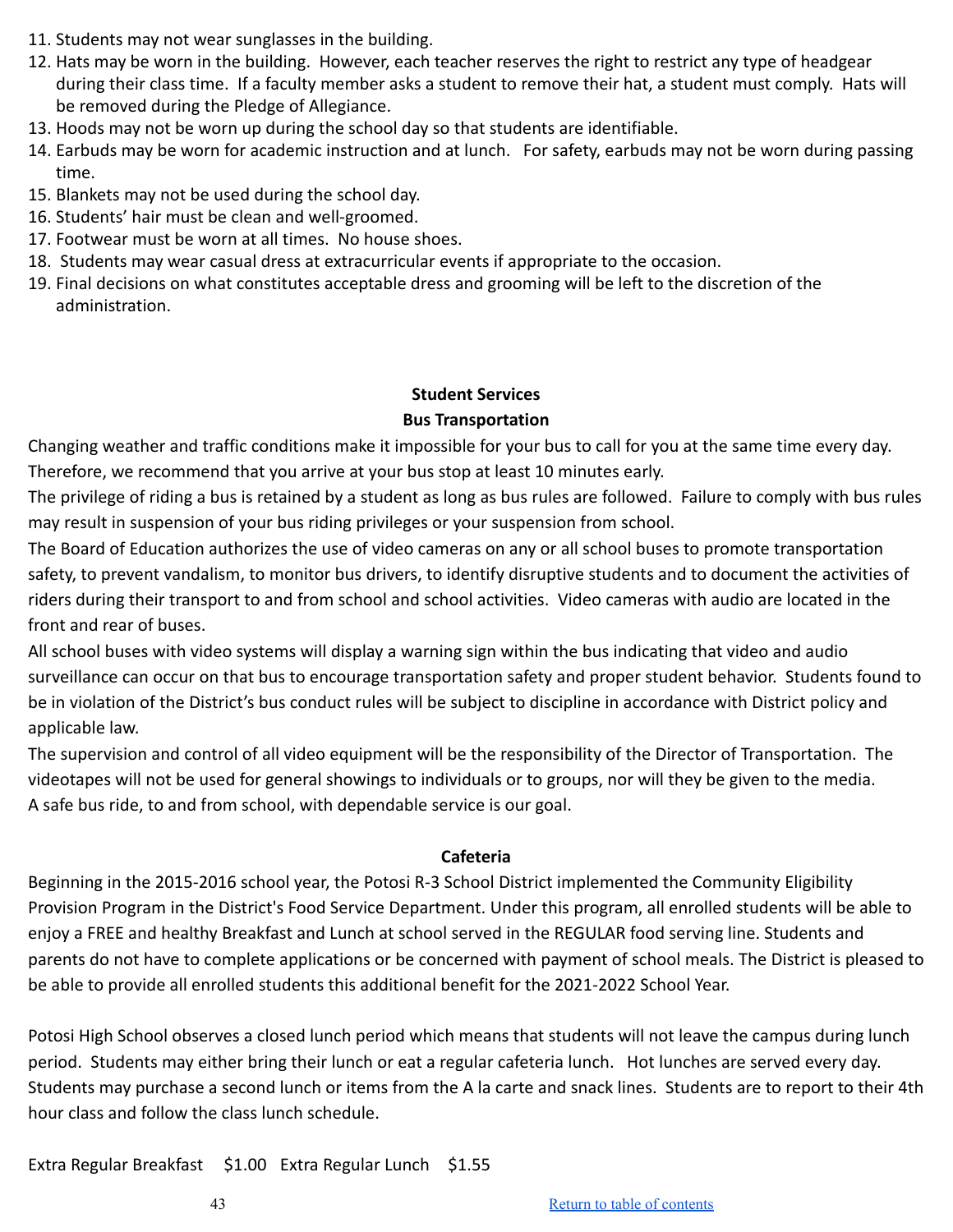#### **Nutrition Guidelines**

The district is committed to ensuring that all foods and beverages sold, provided or made available to students on school campuses during the school day support healthy eating and create an environment that reinforces the development of healthy eating habits. For that reason, and as required by law, the district has set the following nutrition standards for its meal programs, competitive foods and beverages sold outside the meal programs, and other foods and beverages provided or made available to students during the school day.

For the purposes of this procedure, the school day is the time period from the midnight before to 30 minutes after the official school day. These meal standards do not apply to food sold at other times, such as evening or weekend events.report card

#### *Nutrition Standards for Meal Programs*

The food sold to students as part of the district's meal programs will meet the requirements of the U.S. Department of Agriculture (USDA).

#### **Outside Food & Drinks**

Outside food (restaurant and snack) and outside drinks will only be allowed in the Commons Area before school and at lunch. Only water bottles (flavored water is acceptable) will be allowed in classrooms.

#### **Breakfast/Lunch Cards**

<span id="page-43-0"></span>Potosi High School uses a computerized lunch program. Students are issued one (1) breakfast/lunch card with their name and code number. Parents/Students will be responsible for depositing money for a second lunch or items from the A la carte and snack lines. This money will be electronically placed on the student's card. Money or checks must be placed in an envelope with the student's name on it. Checks should be made out to Potosi High School. Please put the student's name/lunch in the memo section of the check. A deposit box is located in the hall just outside the high school main office. Deposits should be made before school in order for money to be posted to the student's account that day. In order to help ensure your student has enough money in his/her account to cover his/her meals, we recommend that deposits be made on a weekly or monthly basis rather than making a daily deposit. Students are allowed to charge up to \$10.00. Any account over \$10.00 will be denied the extra regular meal or items from the A la carte or snack line. No money will be accepted in the cafeteria. A student's lunch balance may be reviewed on Power School and is reported on mid-quarter and quarter report cards. Outstanding balances will be added to the students bill.

Students are responsible for their own lunch cards. The first lunch card is issued at no cost to the student. Cards that are lost for the first time may be replaced at the cost of \$1.00 per card. If the second card is lost, it may be replaced for the cost of \$5.00.

#### **Health Services**

<span id="page-43-1"></span>A licensed nurse serves the school in the nurse's office located next to the boys' restroom in the main building. She provides medication administration and first aid. The nurse does not provide health counseling. If a student becomes ill in school, they must first report to the classroom teacher before going to the nurse unless it's a life-threatening emergency. The student must bring their handbook signed by a teacher or a note signed by the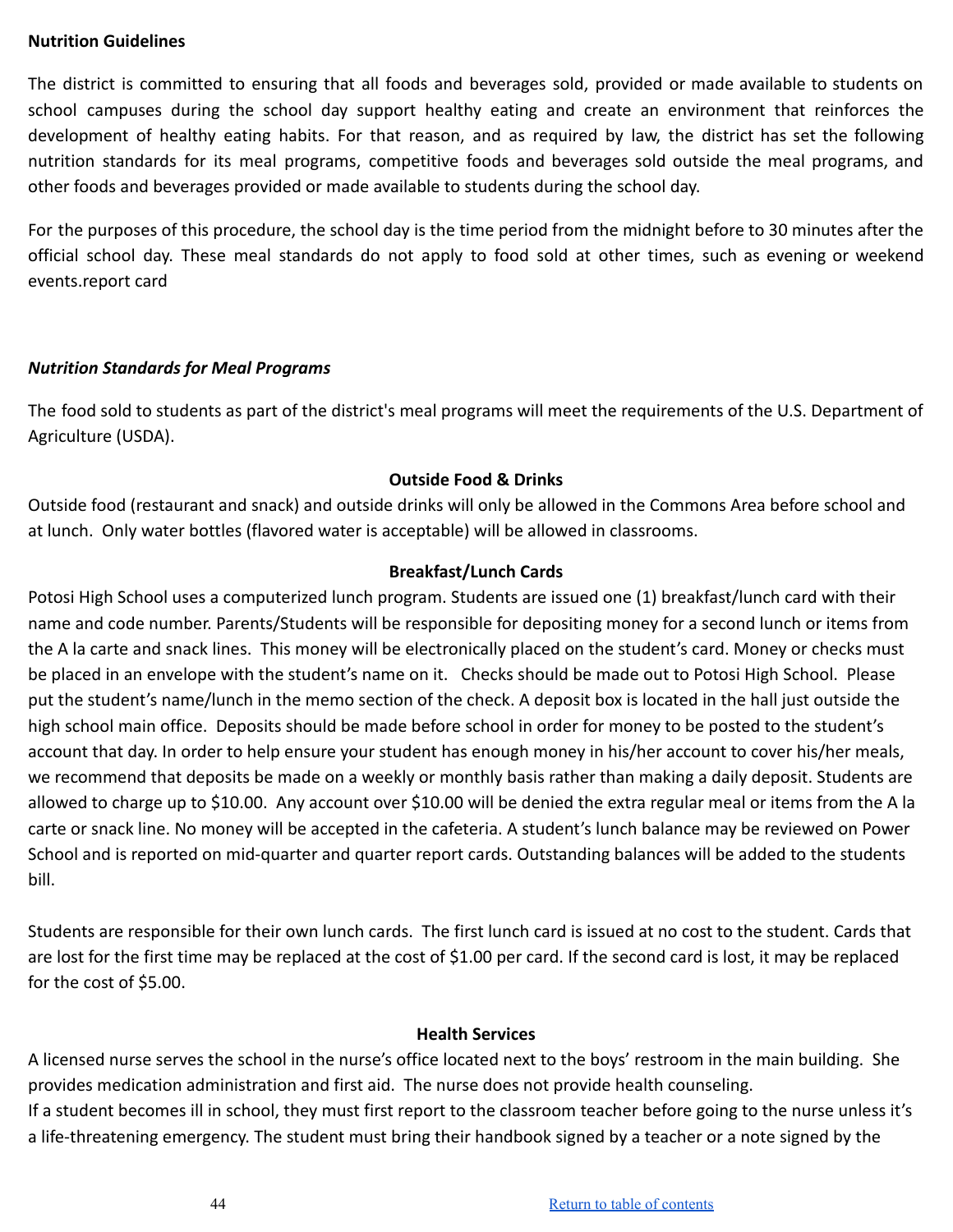teacher. Students must not leave the building because of illness without authorization. Students report to the office if the nurse is not available.

# Diabetes Medical Management Plan

A document developed by the student's personal healthcare team that sets out the health services needed by the student at school and that is signed by the student's personal healthcare team and parent/guardian.

# Students with Diabetes

Upon written request of the parent/guardian and upon authorization by a student's diabetes medical management plan, the district will permit a student with diabetes to perform blood glucose checks, administer insulin through the student's insulin delivery systems, treat hypoglycemia and hyperglycemia, and otherwise attend to the care and management of the student's diabetes. The district will permit the student to possess on his or her person at all times all necessary supplies and equipment to perform these monitoring and treatment functions. The student shall have access to a private area for performing diabetes care tasks should the parent/guardian or student request such access. It is generally recognized that some students may require medication for chronic or short-term illness during the school day to enable them to remain in school and participate in their education. The district prohibits students from possessing or self-administering medications while on district grounds, on district transportation, or during district activities unless explicitly authorized in accordance with district policy. The district will not administer the first dose of any medication.

Parents/Guardians are encouraged to submit any relevant information regarding the medications their student needs, including a diabetes medical management plan or other information the district may use to develop an IEP, Section 504 Plan or individualized health plan (IHP). The district will review all information submitted by the parents/guardians and work with them to create a plan to meet the student's medical needs while at school or school activities.

# Over-the-Counter Medications

The district may administer over-the-counter medication to a student if the district has received permission to do so from the parent/guardian. Over-the-counter medications (such as Tylenol, Ibuprofen, Benadryl, etc.) will be readily available in the nurse's office and will be administered by the nurse or designee. In the event the nurse's office does not have a specific over-the-counter medication needed for a student, the medication can be delivered to the school principal or designee. It must be delivered by an adult in the manufacturer's original packaging and will only be administered in accordance with the manufacturer's label. The strength of the over-the-counter medication will be appropriate to the age and size of the student.

# Prescription Medications

The parent/guardian must provide the district with written permission to administer the medication before the district will administer the prescription medication to the student. The prescription label will be considered the equivalent of a prescriber's written direction, and a separate document is not needed. No student should be in possession of prescription drugs unless approved through the nurse and administration.

# **Medical Marijuana and Cannabidiol (CBD) Oil**

The district does not permit the possession or administration of marijuana or marijuana-infused products for medicinal purposes on district property or at district events since these products are prohibited under federal law.

In accordance with state law, parents/guardians with a valid hemp extract registration card may possess CBD oil on district property for the purpose of administering it to their students who are less than 18 years old for the treatment of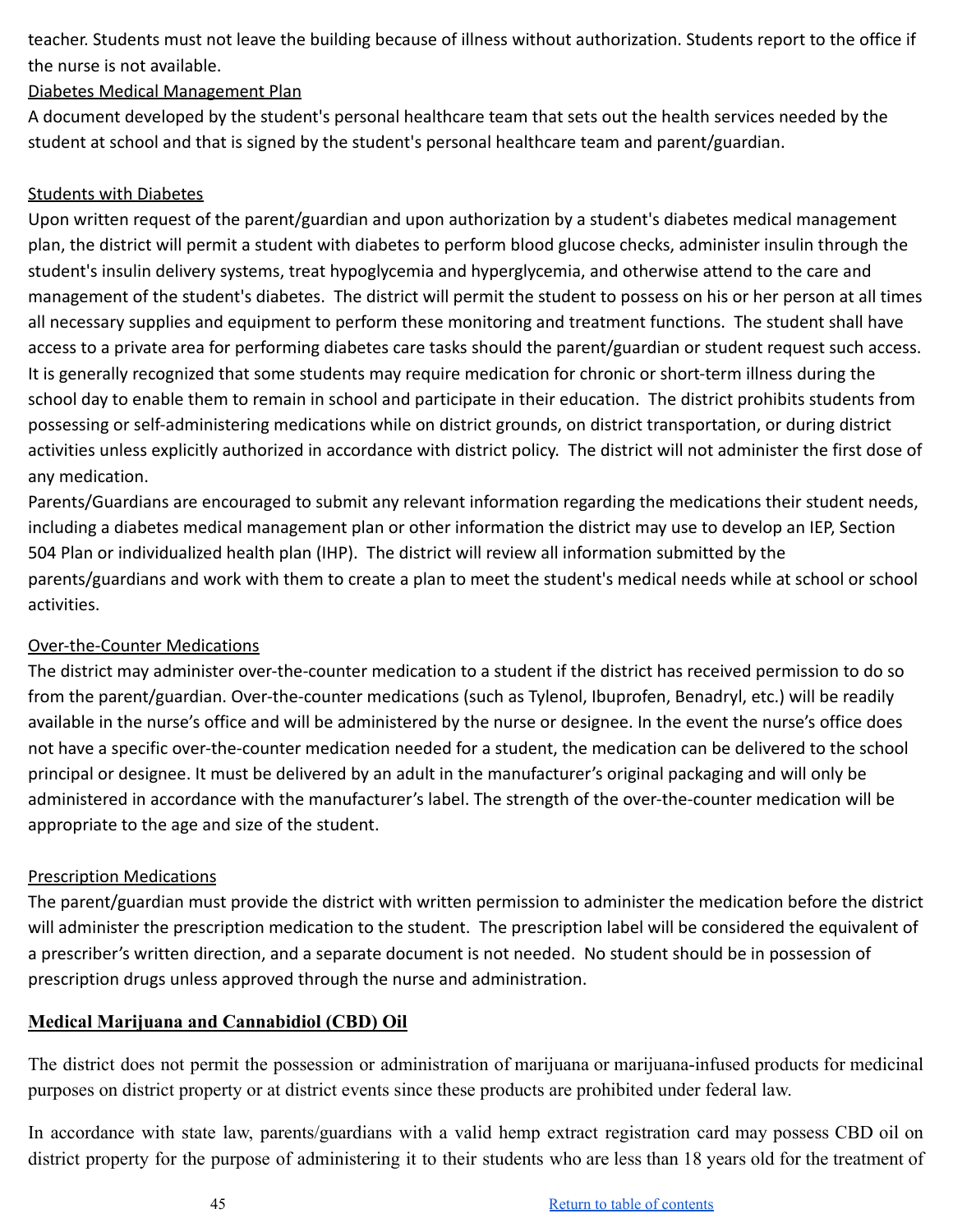epilepsy. Students 18 and older with a valid hemp extract registration card may possess CBD oil on district property for the limited purpose of bringing it to the health office where it will be stored with other medications and administered to the student by the nursing staff for the treatment of epilepsy. Students who have an actual prescription for a medication containing CBD will be permitted to possess and administer the prescription medication in accordance with this policy.

When applicable, district staff will administer prescription medication containing CBD in the same manner used to administer other prescription medication.

#### Possession and Self-Administration of Medications

The district will permit a student to possess and self-administer medications as required by law and as allowed in this section. Permission to possess and self-administer medications may be revisited if there is evidence that the student is not handling or administering the medication appropriately or that the student's actions may be harming his or her own health or the health and safety of other persons. Such permission is required for students to possess and self-administer medications while at school, at a district-sponsored activity and on district-sponsored transportation. Such permission shall be effective only for the same school and school year for which it is granted.

#### Emergency Medication

All student-occupied buildings in this district are equipped with epinephrine premeasured auto-injection devices that can be administered in the event of severe allergic reaction causing anaphylaxis. Epinephrine will only be administered in accordance with written protocols provided by an authorized prescriber. The school principal will maintain a list of personnel trained in the proper administration of this drug. The school principal will also maintain a list of students who cannot, according to their parents/guardians, receive epinephrine. A current copy of the list will be kept with the devices at all times (Policy JHCD).

# Food that is brought from home:

In the interest of providing a healthy environment, snacks brought by students or parents to share with other students or treats for parties should be purchased from a store or bakery and should meet or exceed the Smart Snacks nutrition standards. Food brought should be individually wrapped or in the original unopened container. Teachers may present learning activities involving food providing all participants use proper hand washing procedures and preparation is closely supervised.

#### **Suicide Awareness and Prevention**

<span id="page-45-1"></span>Suicide is a leading cause of death among youths in Missouri and is a public health concern impacting all Missouri citizens. The Potosi R-III School District is committed to maintaining a safe environment to protect the health, safety and welfare of students.

School Board Policy JHDF outlines key protocols and procedures the district will use to educate employees and students on the resources and actions necessary to promote suicide awareness and prevent suicide. The goal of the district is to help students who may be at risk of suicide without stigmatizing or excluding students from school. No student will be excluded from school based solely on the district's belief that the student is at risk of suicide.

<span id="page-45-0"></span>The National **Suicide** Prevention Lifeline is 1-800-273-8255.

#### **Library**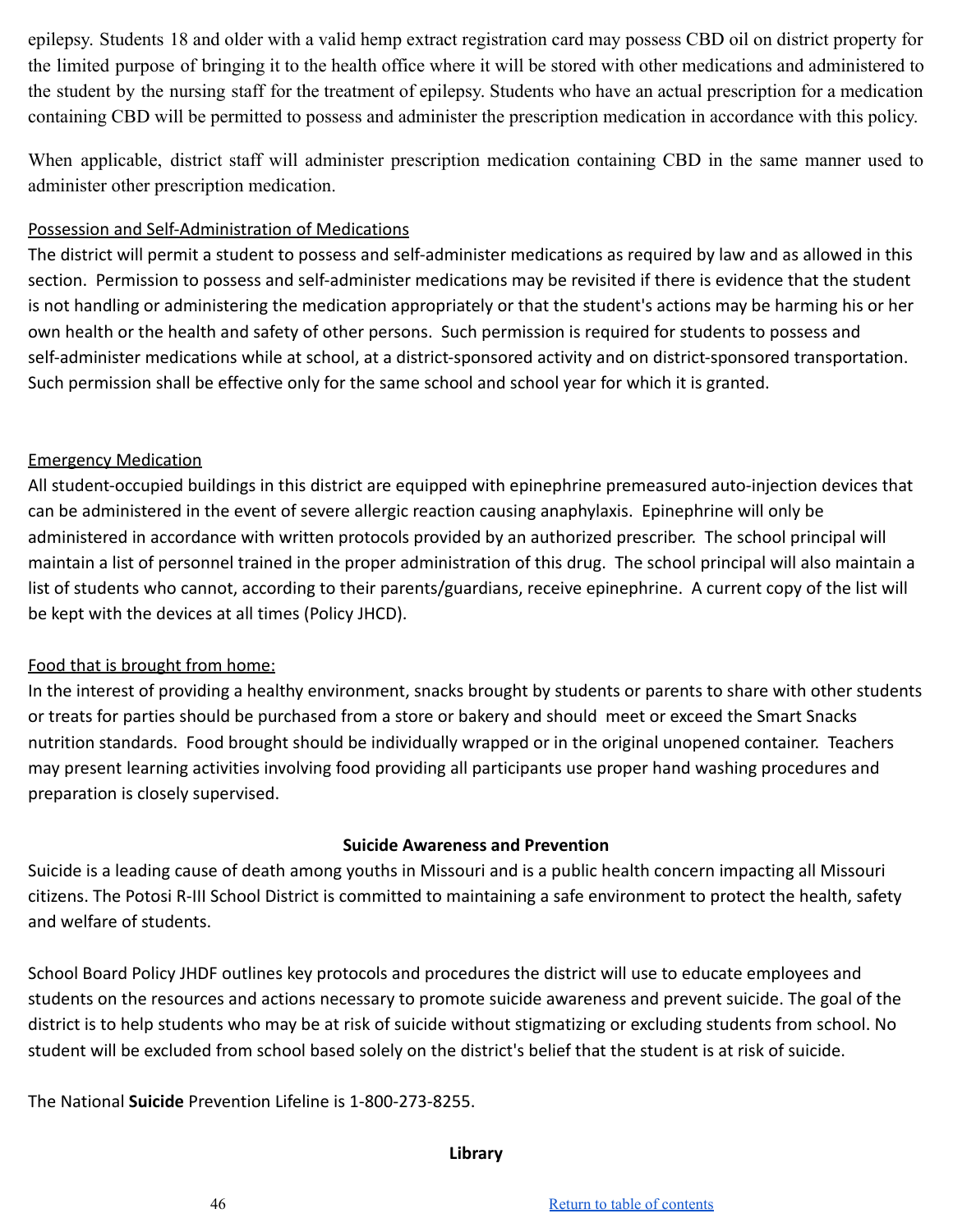The library has books, magazines, and pamphlets for assigned study and recreational reading. It is open for use during the school day and a short time before and after school. The library is not a student lounge; room conduct is to be observed at all times. The library also has a small computer lab available for classes and individual student use.

# **Extra-Curricular Activities**

#### **Athletic Participation**

<span id="page-46-1"></span><span id="page-46-0"></span>To participate in high school athletics is a privilege, not a right, and all participants must meet the eligibility requirements established by the Missouri State High School Activities Association and the Potosi R-3 School District. Students may receive a copy of these guidelines from the activity director. There is also a wide variety of extra-curricular activities that will appeal to almost everyone's interest. Your high school career will be enhanced if you take an active part in the activities available. Of these, but not limited to, students must have earned a minimum of 3 units of credit in the preceding semester of attendance and shall currently be in and regularly attending courses that offer 3 units of credit. **Students must be enrolled in 6 class periods.** Students must be present during the school day in order for a student to participate in any school event (spectatorship, participation, practice, or performance) during that day or evening unless granted prior permission by the principal. This applies to all activities including athletics, music, drama, speech, dances, etc. In addition, in order for students to be eligible to participate in weekend school-related activities, students must be in attendance at school on the prior Friday (or last day attended in a week). The student is responsible to make sure that this requirement is met. Failure to follow this attendance requirement could result in loss of privilege to participate in future school activities.

#### **All athletes are encouraged to have 93% attendance.**

| <b>Fall Sports</b>   | <b>Winter Sports</b>         | <b>Spring Sports</b> |
|----------------------|------------------------------|----------------------|
| Volleyball           | Boy's Basketball             | <b>Track</b>         |
| <b>Cross Country</b> | Girl's Basketball            | Boy's Tennis         |
| Football             | Cheerleading                 | Boy's Baseball       |
| Girl's Tennis        | <b>Golden Spirit Pommies</b> | Golf                 |
| Cheerleading         | Wrestling                    | Girl's Softball      |
| <b>Band</b>          | <b>Band</b>                  | <b>Band</b>          |
| Choir                | Choir                        | Choir                |

# **The following website may be of interest to parents of athletes: National Collegiate Athletic Association (NCAA)**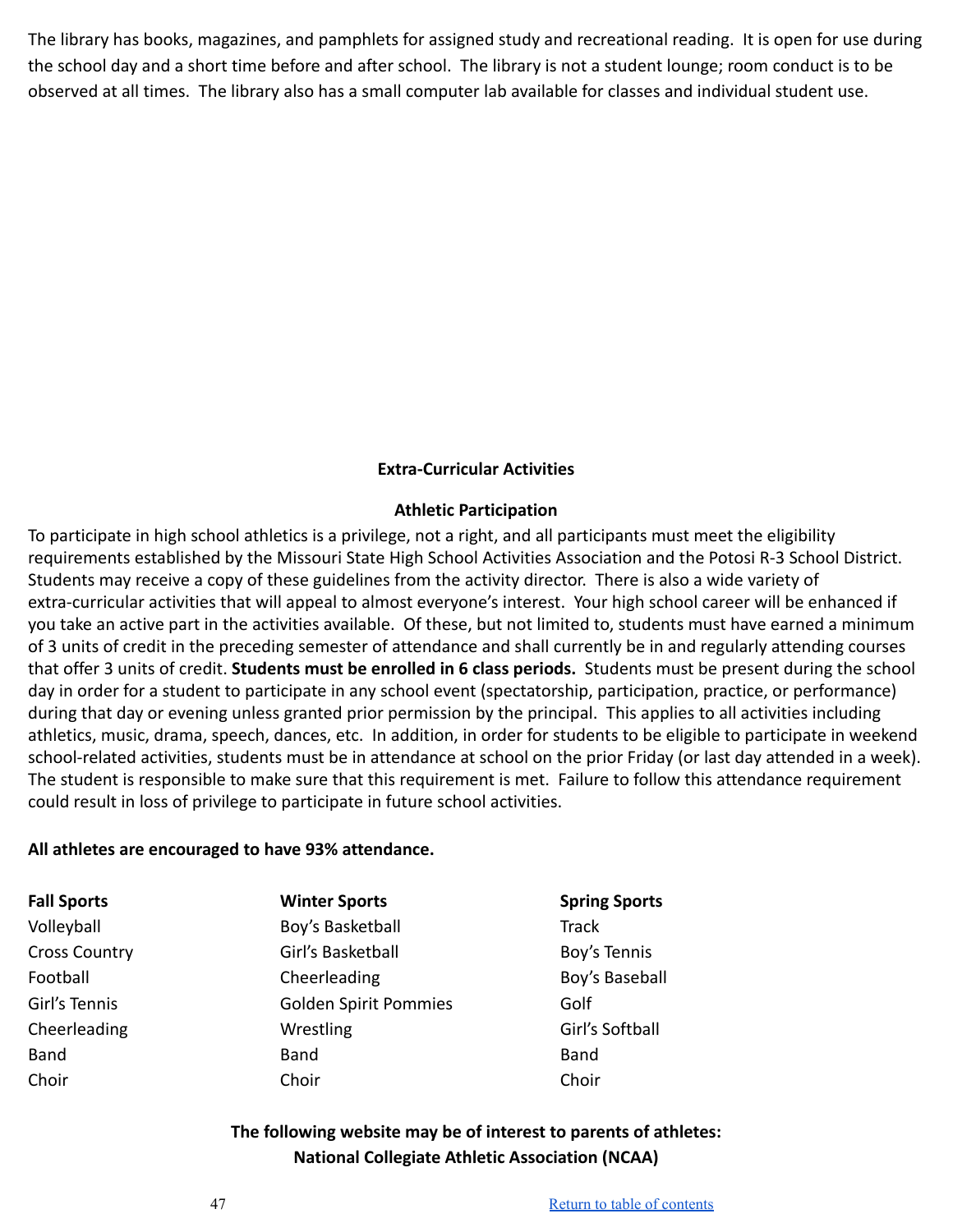Entering high school freshmen that are college-bound student-athletes will need to meet specific academic requirements throughout high school in order to be eligible to participate in college athletics at a NCAA/NAIA college or university. The NCAA determines eligibility. For more information you may visit with the PHS Athletic Director, coaches, a high school counselor or go online to:

<span id="page-47-0"></span>**NCAA [www.ncaaclearinghouse.net](http://www.ncaaclearinghouse.net). NAIA <http://www.playnaia.org/page/eligibility.php>**

# **POTOSI R-3 SCHOOL DISTRICT DRUG TESTING POLICY**

Potosi R-3 School District reserves the right to conduct a program of random testing of high school and middle school students participating in extracurricular activities and interscholastic athletics for the use of controlled substances, as defined by applicable law. Purposes of the program include prevention of drug and alcohol abuse; safety of students; education of students and parents or guardians about the serious physical, mental, and emotional harm caused by alcohol and drug abuse; and maintaining a school environment where students can be free from alcohol and drug abuse.

The Random Drug Testing Program is mandatory for all students participating in extra-curricular and interscholastic athletics under the District's sponsorship. These activities include but are not limited to, all MSHSAA sanctioned activities. Students who do not participate in the Random Drug Testing Program will suffer no adverse consequences, but will not participate in any extra-curricular activities or interscholastic athletics. The Random Drug Testing Program does not affect other policies and practices of the Potosi School District in dealing with drug or alcohol possession or use where reasonable suspicion is obtained by means other than the mandatory and random sampling addressed herein.

# **Procedures and Guidelines**

Consent: Before any student can participate in extra-curricular or interscholastic athletics, both the student and parent/guardian must consent to the student's participation in the Drug Testing Program: Both the student and the parent/guardian must complete the attached consent form indicating that they understand the policies and procedures involved and agree the student may participate. Only after providing the coach or sponsor of each school-sponsored activity in which the student wishes to participate with a complete, signed form will the student be allowed to participate in that activity.

**Selection:** All students participating in a school-sponsored activity may be tested at random during the activity's season. The coaches and sponsors will forward each student's consent form to the Athletic Director. Each student will be assigned a number. One cross-referenced list of names and numbers will be maintained for the high school and one for the middle school students by the Athletic Director. Only the Athletic Director will have access to the list. Sixteen of the participating student's numbers will be randomly selected each month for testing. Testing will be conducted during the months of August through April. When a selection for testing is done, a range of numbers will be put in a random number generator and the first ten numbers generated will be tested that month. The same process will be used for the middle school and the first six names drawn will be tested that month. The numbers will be written down from the random number generator by the Athletic Director or his designee. The Athletic over Director will notify the students whose numbers have been selected. Upon receiving a notice from the administration that the student has been selected for a random drug test, the student will be escorted to the nurse's office where the test will be administered by a certified drug testing collector.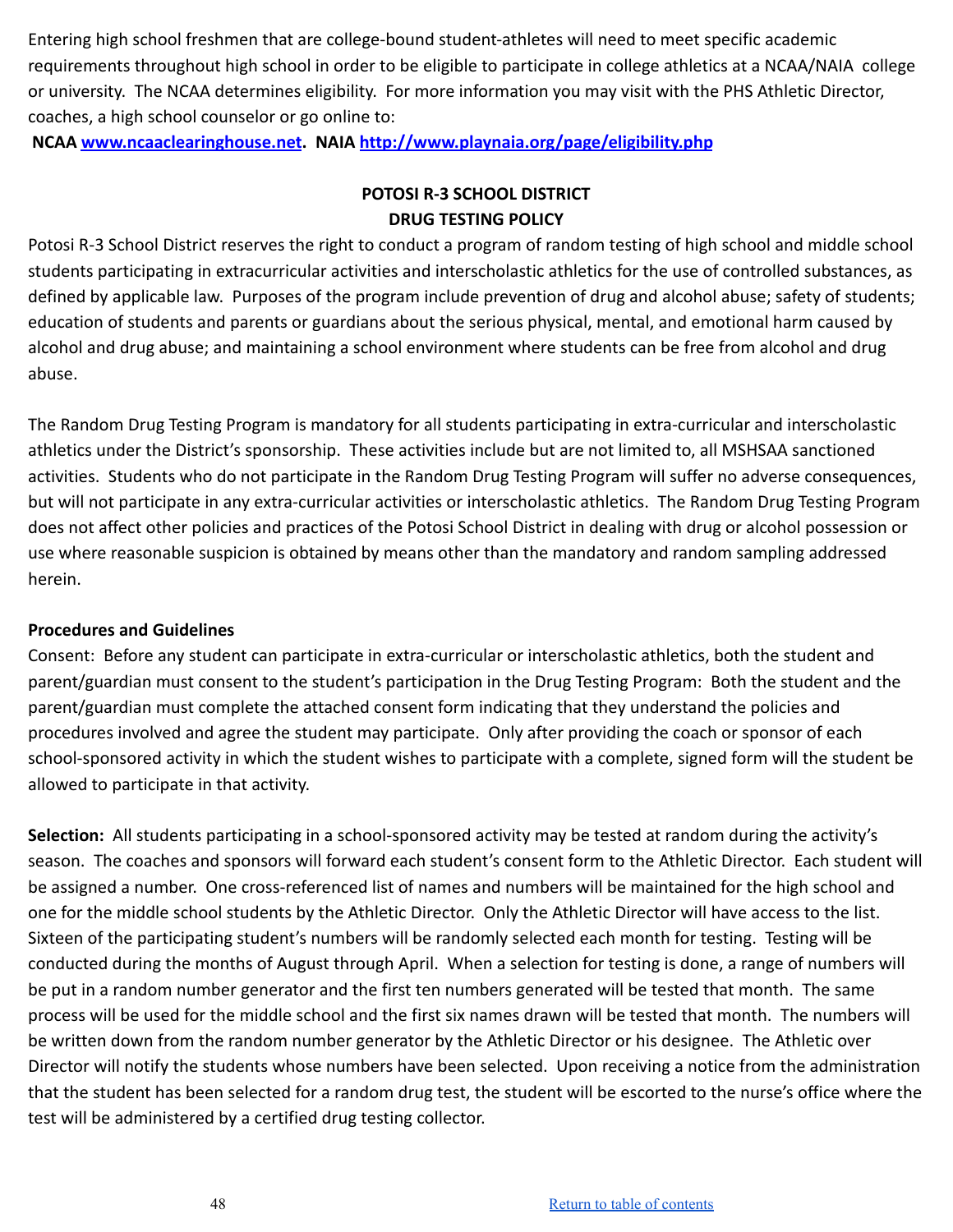**Privacy and Confidentiality:** The testing method will be a urine sample. Appropriate steps will be taken to respect the privacy of students while, at the same time, preventing the falsifications of testing. The students will be identified only by the testing number. The test results will remain confidential and will be released to the student, parent/guardians, and the coach or sponsor affected. In addition, the test results will not be used for other student discipline purposes or restrictions other than participation in school-sponsored activities and potentially any honors related to those activities, and will not become part of the student's school record. All currently available drug tests have the possibility of producing a "false-positive." This means that, if the student is taking any over-the-counter or prescription medications, the test may produce positive reading. In addition, certain foods have been known to produce false-positive results. Students who test positive will be requested to disclose the identity of any prescription medication they were taking at the time of the test. All files regarding the drug testing program will be kept separate from the mandatory school files required for each student. The test results shall not be made known to any school officials other than the athletic director and/or other school administrators and school board members. Any negligent or intentional disclosure of test results by any school official to anyone who does not have a need to know may be grounds for disciplinary action. Test results will be turned over to the police or other law enforcement authorities in accordance with state law.

**Testing and Verification of Sample:** Each sample will be tested for substances which a student may not sell, possess, use, distribute or purchase under either Missouri or Federal law. The test will be collected and verified by drug testing professionals. A second sample will be required per the labs discretion in the event of a positive test for verification. In the event of a conclusive positive result, the student and parent/guardian may choose to have a test conducted by an independent, certified lab using a urine sample taken by drug testing professionals. An independent test submitted by the student, parent/guardian will not be paid for by the Potosi R-3 School District, and would be done only at the parent/guardian's expense.

**Consequences:** If, after testing and verification, a student tests positive, it will be treated as competent and substantial evidence that student has used the substance for which that student tested positive. In response to a first instance of positive result the student will be penalized as described in these guidelines for incidences of controlled substance and/or alcohol use including suspension from competition and practices for a period of two weeks. Any official practice days allowed by MSHSAA and used by respective teams will count as suspension days if applicable (i.e. Saturday and Sunday practices). In addition, the Athletic Director shall schedule a non-random follow-up test after such an interval of time that the substance previously found would be eliminated from the body if no intervening drug has been used. Any subsequent second positive test while the student is enrolled in the District will result in the student being restricted from participation (practice and contests) for the remainder of that sport season. Before being allowed to return to competition, the student again will be tested and must test negative.

Drug counseling and assistance programs will be urged by Potosi School District for any student testing positive under this policy. If requested by the parents or guardians, the school counselors will provide assistance in obtaining help for the student. The Potosi R-3 School District will not be responsible for the costs of any counseling or subsequent treatment. The Potosi R-3 School District shall pay for any testing it requests under this program. Any additional, independent test submitted by the student, parents/guardians will not be paid for by the Potosi R-3 School District.

Students suspended from participation in extracurricular activities and interscholastic athletics due to a positive test under this program are required to attend, but not to participate in all games, practices or other activities while under participation suspension to remain a member of their respective activity/team.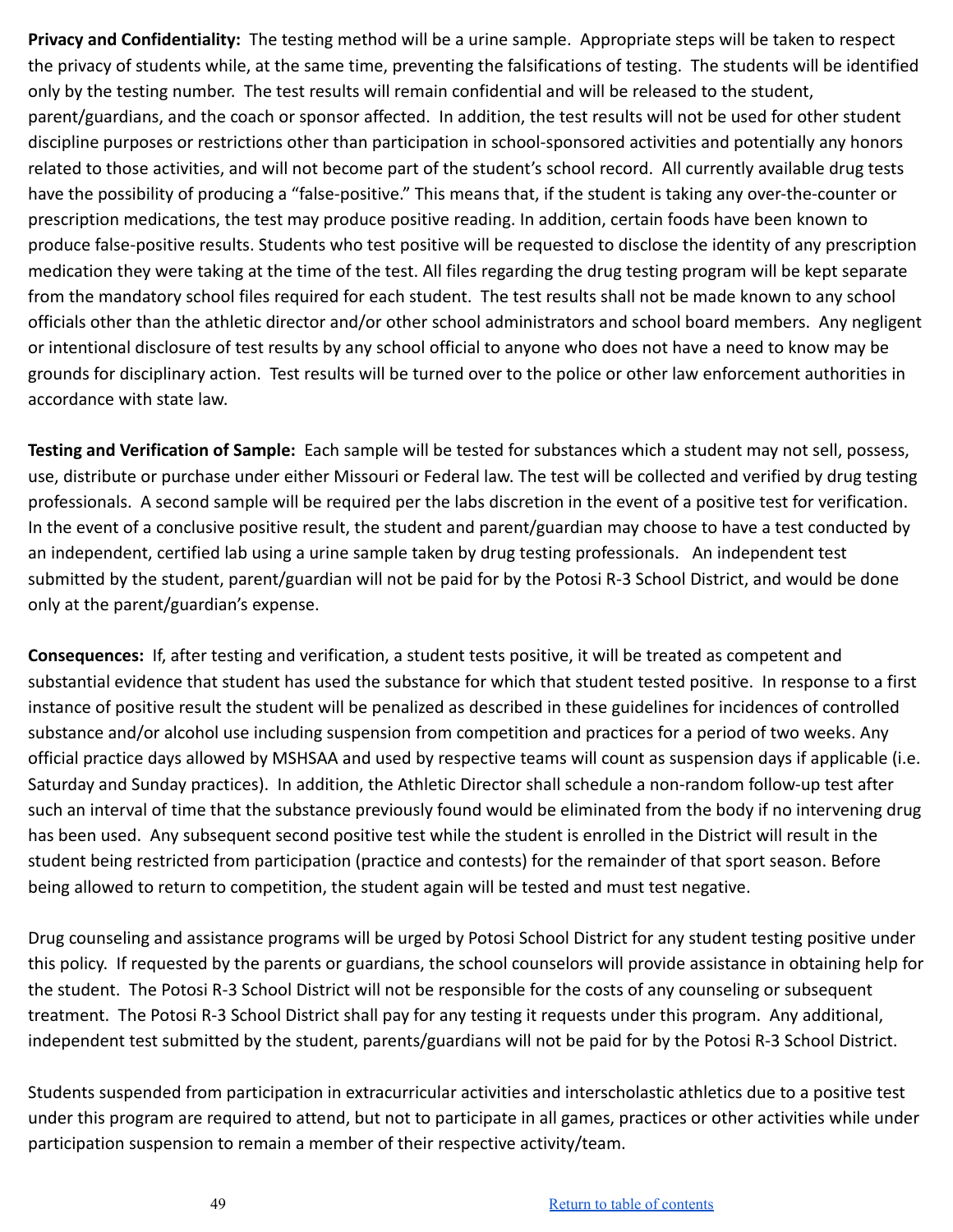## **Clubs and Activities**

#### **\*\* IMPORTANT\*\***

## **Students are required to have 93% attendance to attend non-academic field trips.**

<span id="page-49-0"></span>Eligibility to be a member of any club or activity is contingent on good school and community citizenship. Members of any club or activity are expected to model good citizenship by implementing the Potosi R-3 School District's Positive Character Traits in school and throughout the community. Members are expected to maintain a record of good citizenship and avoid the unlawful use or possession of drugs and alcohol or related paraphernalia. If a member is convicted of a misdemeanor (excluding minor traffic violations) or a felony while holding a position in the club, participation in the club can be suspended for the remainder of the school year. Any misconduct occurring at school or a school-sponsored event may result in removal from the club. The principal will have the final authority to make decisions regarding these matters.

| <b>School-Sponsored Clubs</b>                    |
|--------------------------------------------------|
| Concert Choir                                    |
| Academic Team                                    |
| Art Club                                         |
| <b>Book Club</b>                                 |
| <b>Future Business Leaders of America (FBLA)</b> |
| Family Career and Community Leaders of           |
| America (FCCLA)                                  |
| <b>Future Farmers of America (FFA)</b>           |
| <b>Future Health Career Club (FHCC)</b>          |
| <b>Future Teachers of America (FTA)</b>          |
| Helping Educate Little People (HELP)             |
| Math Club                                        |

National Honor Society (NHS) Pep Band - Marching Band Potosi Environmental Education and Recycling (PEER) Potosi Industrial Arts Club (PIAC) Science Club Spanish Club Speech Team Student Council Swing Choir Teaching-Learning-Caring Club (TLC) Thespian Society Varsity Club Yearbook Student Initiated Groups Fellowship of Christian Athletes Bible Club

#### **Dances**

<span id="page-49-1"></span>Potosi High School dances are closed activities. Only students attending Potosi High School are invited to attend. However, a student may request permission to attend the dance and bring a non-PHS student as his/her date for the evening. An outside guest application must be completed and approved prior to the dance. No outside guest will be permitted without prior approval the night of a dance. Potosi High School students should understand that while their date may not be a student at Potosi High School, proper behavior and adherence to school rules is expected of all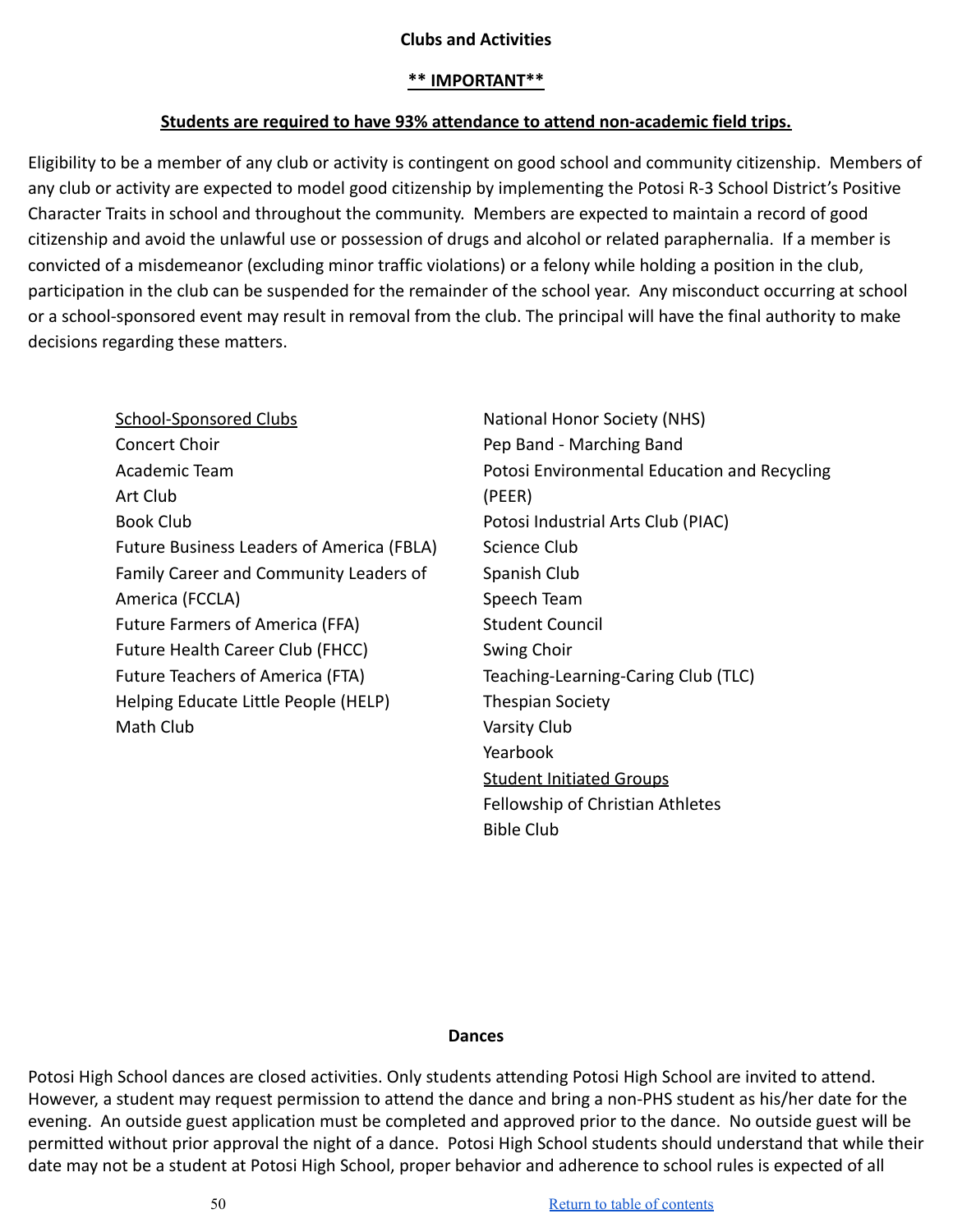persons in attendance at the dance. The Potosi High School student will be responsible for the actions of his/her date. The guest cannot be in any grade lower than ninth grade.

\*Freshmen and Sophomores (including PHS freshmen and sophomores) which are considered outside guests must have 93% attendance to attend the Junior/Senior Prom.

#### **Websites**

#### <span id="page-50-0"></span>**Homepage:** [www.potosir3.org](http://www.potosir3.org)

#### **Other important websites:**

<https://www.khanacademy.org/>

<http://dese.mo.gov/office-quality-schools/designated-schools>

<http://dhe.mo.gov/ppc/grants/aplusscholarship.php> <https://mocis.intocareers.org/materials/portal/home.html>

<http://www.act.org/content/act/en/products-and-services/the-act.html>

<http://www.fastweb.com/>

<https://bigfuture.collegeboard.org/get-started/forparents> [http://web3.ncaa.org/ECWR2/NCAA\\_EMS/NCAA.jsp](http://web3.ncaa.org/ECWR2/NCAA_EMS/NCAA.jsp)

<http://www.playnaia.org/eligibility-center>

http://mineralarea.edu/

<http://www.jeffco.edu/>

<http://www.statetechmo.edu/>

<http://dese.mo.gov/>

<http://www.webmath.com/>

<https://accuplacerpractice.collegeboard.org/login>

<https://freemathhelp.com/accuplacer-math-test-prep>

<https://www.mathway.com/algebra>

<span id="page-50-2"></span><span id="page-50-1"></span><https://jobs.mo.gov/>

#### **Literacy**

Common Paper Format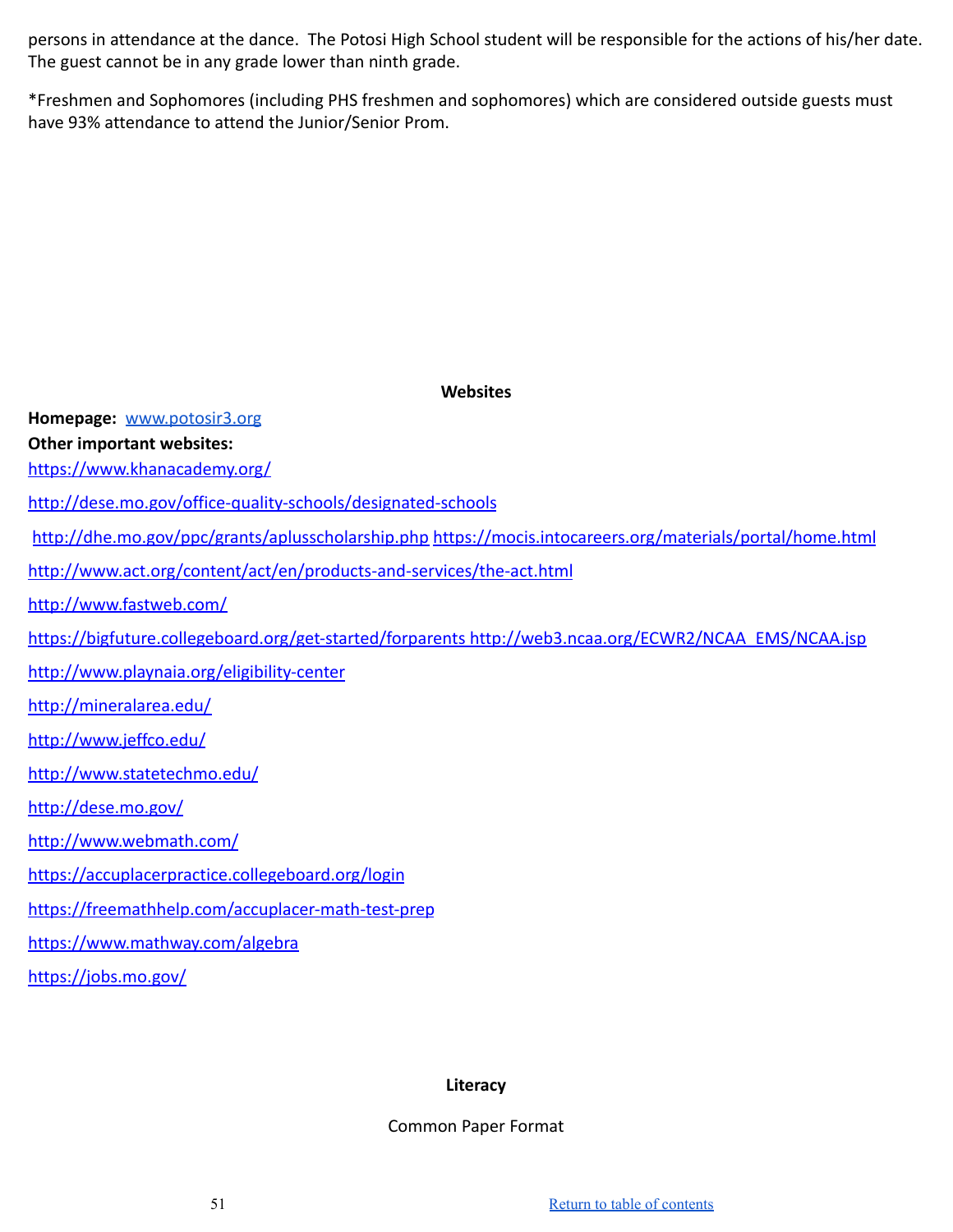# Potosi High School

- 1. Type in Times New Roman 12 point font.
- 2. Use one inch margins.
- 3. Use double-spacing with no extra lines above or below titles.
- 4. Indent paragraphs by using the tab key.
- 5. Paginate with your last name and page number in the upper right hand corner (header).
- 6. Provide a heading on the first page with student's name, teacher's name, class title, and date (see example).
- 7. Center the title using correct capitalization.

<span id="page-51-0"></span>

| "ACE" Constructed Response Scoring Guide                  |                                                                                            |                                                                                                                                                               |                                                                                                                                 |                                                                                                                                                           |                                                                                                                            |                                                                                                                                         |
|-----------------------------------------------------------|--------------------------------------------------------------------------------------------|---------------------------------------------------------------------------------------------------------------------------------------------------------------|---------------------------------------------------------------------------------------------------------------------------------|-----------------------------------------------------------------------------------------------------------------------------------------------------------|----------------------------------------------------------------------------------------------------------------------------|-----------------------------------------------------------------------------------------------------------------------------------------|
| <b>Standards</b>                                          | "I Cans"                                                                                   | $(5$ points)<br>Advanced                                                                                                                                      | $(4$ points)<br>Proficient                                                                                                      | (3points)<br><b>Basic</b>                                                                                                                                 | (2 point)<br><b>Below Basic</b>                                                                                            | (1 point)<br>No Evidence                                                                                                                |
| <b>ANSWER</b><br>Focus<br>(Writing<br>1A)<br>Score:<br>/5 | *I can<br>write an<br>argument<br>to support<br>a claim<br>(thesis).                       | The answer<br>has an<br>introduct-or<br>y sentence<br>that restates<br>the question<br>and answers<br>the question<br>correctly,<br>clearly, and<br>concisely | The answer<br>has an<br>introduct-ory<br>sentence that<br>restates the<br>question and<br>answers the<br>question<br>correctly. | The answer<br>has an<br>introduct-ory<br>sentence that<br>answers the<br>question<br>correctly but<br>does not<br>restate the<br>question.                | The answer<br>has an<br>introductory<br>sentence, but<br>does not<br>answer the<br>question<br>correctly.                  | The answer<br>contains no<br>introductory<br>sentence.<br>The writer<br>rewrote the<br>question or went<br>straight into a<br>citation. |
| <b>CITE</b><br>Organizati<br>on<br>Score:<br>/5           | *I can<br>cite<br>strong<br>tho-<br>rough,<br>explicit<br>textual<br>evidence.             | The answer<br>is supported<br>by multiple<br>examples of<br>strong,<br>direct text-<br>evidence<br>(quotations/<br>key words)<br>with<br>line/page #s.        | The answer<br>is supported<br>by some<br>strong, direct<br>text-evidenc<br>e with<br>line/page #s.                              | The answer is<br>supported by<br>direct<br>evidence<br>without<br>line/page #s<br>or incorrect<br>textual<br>evidence with<br>or without<br>line/page #s. | The answer<br>is supported<br>by<br>paraphrased<br>text with or<br>without<br>line/page #s.                                | The answer is<br>not supported by<br>textual evidence.                                                                                  |
| <b>EXPLAIN</b><br>Develop-<br>ment<br>Score:<br>/5        | *I can<br>analyze<br>explicit<br>ideas and<br>draw<br>infer-<br>ences<br>from the<br>text. | The answer<br>contains<br>explanations<br>of how each<br>citation<br>proves the<br>answer and<br>provides a<br>conclu-sion<br>about the<br>answer.            | The answer<br>contains<br>explanations<br>of how each<br>citation<br>proves the<br>answer.                                      | The answer<br>attempts to<br>provide<br>explana-tions<br>of inferences<br>drawn from<br>text.                                                             | The answer<br>attempts to<br>provide<br>explanation<br>of inferences<br>drawn from<br>personal<br>experience,<br>not text. | The answer<br>contains no<br>explanations.                                                                                              |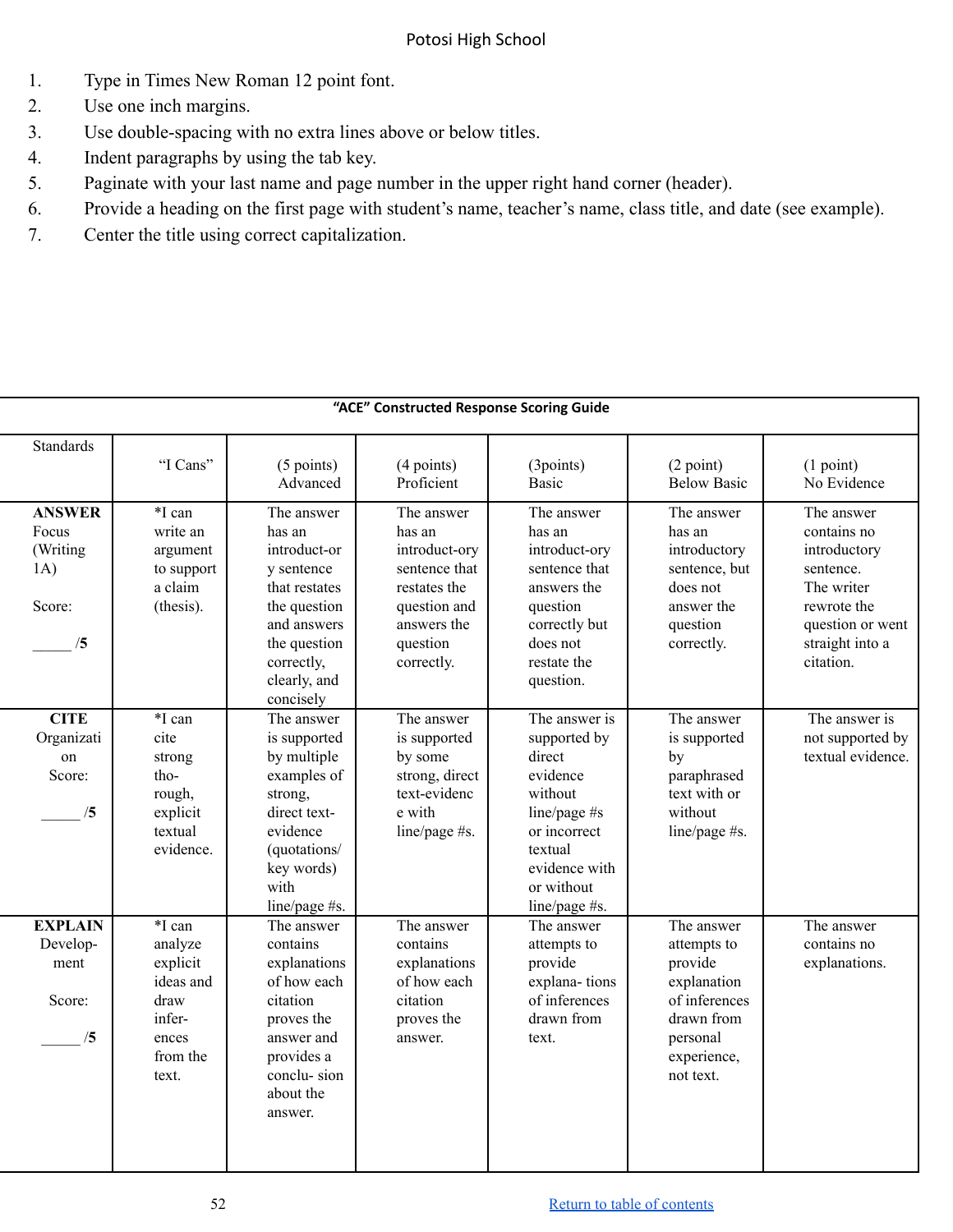<span id="page-52-0"></span>

| <b>Common Scoring Guide for Writing</b> |                                                                                                                                  |                                                                                                                |                                                                                                                             |                                                                                                                     |                                                                                                                  |                                                                                |
|-----------------------------------------|----------------------------------------------------------------------------------------------------------------------------------|----------------------------------------------------------------------------------------------------------------|-----------------------------------------------------------------------------------------------------------------------------|---------------------------------------------------------------------------------------------------------------------|------------------------------------------------------------------------------------------------------------------|--------------------------------------------------------------------------------|
| Key<br><b>Traits</b>                    | I Can<br><b>Statements</b>                                                                                                       | 4<br>(Advanced)<br>10 points                                                                                   | $\overline{\mathbf{3}}$<br>(Proficient)<br>8-9 points                                                                       | $\overline{2}$<br>(Basic)<br>7 points                                                                               | $\mathbf{1}$<br>(Below<br>Basic)<br>6 points                                                                     | $\mathbf{0}$<br>(No<br>Evidence)<br>5 points                                   |
| <b>Purpos</b><br>е                      |                                                                                                                                  |                                                                                                                |                                                                                                                             |                                                                                                                     |                                                                                                                  |                                                                                |
| /10                                     | I can write<br>to support<br>a claim or<br>thesis.                                                                               | Claim or<br>thesis is<br>clearly<br>stated,<br>focused<br>and<br>strongly<br>maintained                        | Claim or<br>thesis is<br>clear and<br>maintained<br>, though<br>some<br>loosely<br>related<br>material<br>may be<br>present | Claim<br>may be<br>clearly<br>focused<br>on the<br>claim or<br>thesis,<br>but is<br>insufficie<br>ntly<br>sustained | Claim or<br>thesis may be<br>very brief,<br>may have a<br>major drift, or<br>may be<br>confusing or<br>ambiguous | No evidence<br>of the ability<br>to make a<br>claim or<br>thesis               |
| /10                                     | I can adapt<br>a claim or<br>thesis to<br>the<br>audience's<br>knowledge<br>level and<br>maintain<br>an<br>appropriat<br>e tone. | The tone<br>and voice<br>consistently<br>and<br>appropriate<br>ly address<br>the<br>purpose<br>and<br>audience | The tone<br>and voice<br>appropriate<br>ly address<br>the<br>purpose<br>and<br>audience                                     | The tone<br>and voice<br>address<br>the<br>purpose<br>and<br>audience,<br>but are<br>sometim<br>es                  | The tone and<br>voice address<br>the purpose<br>and audience,<br>but are<br>inconsistent                         | No evidence<br>of the ability<br>to adapt tone<br>and voice to<br>the audience |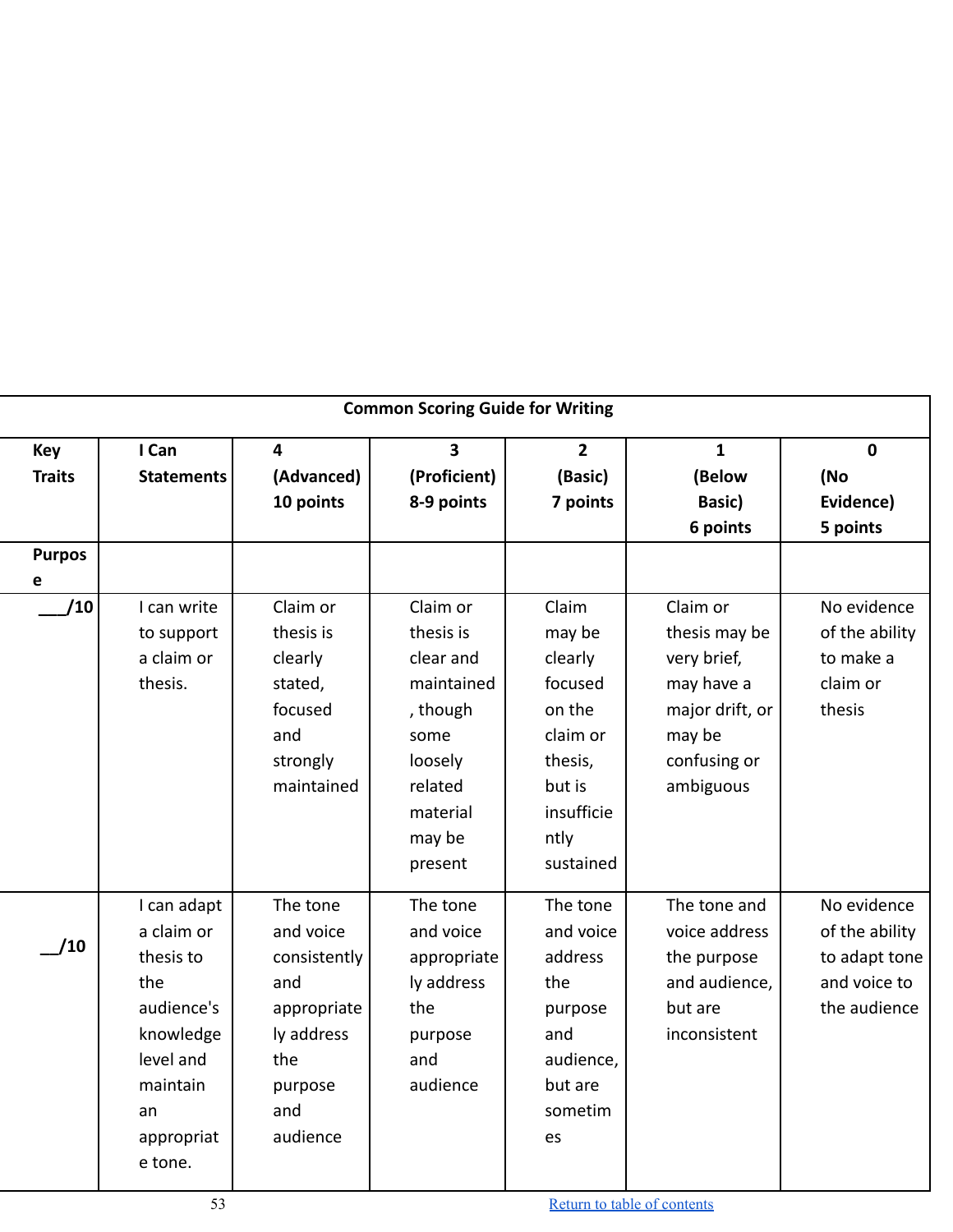|  |  | inconsiste                     |  |
|--|--|--------------------------------|--|
|  |  | $\overline{\phantom{a}}$<br>nτ |  |

| <b>Common Scoring Guide for Writing</b> |                                                                                                                                  |                                                                                                                                                                                  |                                                                                                                                                                                  |                                                                                                                                                                  |                                                                                                                                           |                                                                                 |
|-----------------------------------------|----------------------------------------------------------------------------------------------------------------------------------|----------------------------------------------------------------------------------------------------------------------------------------------------------------------------------|----------------------------------------------------------------------------------------------------------------------------------------------------------------------------------|------------------------------------------------------------------------------------------------------------------------------------------------------------------|-------------------------------------------------------------------------------------------------------------------------------------------|---------------------------------------------------------------------------------|
| <b>Key</b><br><b>Traits</b>             | I Can<br><b>Statements</b>                                                                                                       | $\overline{\mathbf{4}}$<br>(Advanced<br>10 points                                                                                                                                | 3<br>(Proficient<br>8-9 points                                                                                                                                                   | $\mathbf{2}$<br>(Basic)<br>7 points                                                                                                                              | $\mathbf{1}$<br>(Below Basic)<br>6 points                                                                                                 | $\mathbf 0$<br>(No<br>Evidence)<br>5 points                                     |
| Organization                            |                                                                                                                                  |                                                                                                                                                                                  |                                                                                                                                                                                  |                                                                                                                                                                  |                                                                                                                                           |                                                                                 |
| ′1<br>0                                 | I can<br>introduce a<br>precise<br>claim/thesis                                                                                  | The<br>claim/thes<br>is is<br>introduced<br>and<br>communic<br>ated<br>clearly<br>within the<br>context                                                                          | The<br>introducti<br>on<br>provided<br>for the<br>claim/thes<br>is is<br>adequate                                                                                                | The<br>introducti<br>on<br>provided<br>for the<br>claim/thes<br>is may be<br>somewhat<br>unclear or<br>unfocused                                                 | The<br>introduction<br>may be<br>related to the<br>claim/thesis<br>but may offer<br>little or no<br>focus                                 | No evidence<br>of the<br>ability to<br>provide an<br>introduc<br>-tion          |
| /1<br>0                                 | I can<br>organize<br>relationship<br>s among<br>$claim(s)$ /<br>thesis,<br>counter-<br>claim(s),<br>reasons,<br>and<br>evidence. | The<br>response<br>has a clear<br>and<br>effective<br>organiza-<br>tional<br>structure<br>creating<br>unity and<br>completen<br>ess; logical<br>progressio<br>n of ideas<br>from | The<br>response<br>has an<br>evident<br>organizatio<br>nal<br>structure<br>and a<br>sense of<br>completen<br>ess, but<br>there may<br>be minor<br>flaws and<br>some<br>ideas may | The<br>response<br>has an<br>inconsiste<br>nt<br>structure,<br>and flaws<br>are<br>evident;<br>uneven<br>progressio<br>n of ideas<br>from<br>beginning<br>to end | The response<br>has little or<br>no<br>discernible<br>organiza-<br>tional<br>structure;<br>frequent<br>extraneous<br>ideas may<br>intrude | No evidence<br>of the<br>ability to<br>use<br>organiza-<br>tional<br>structures |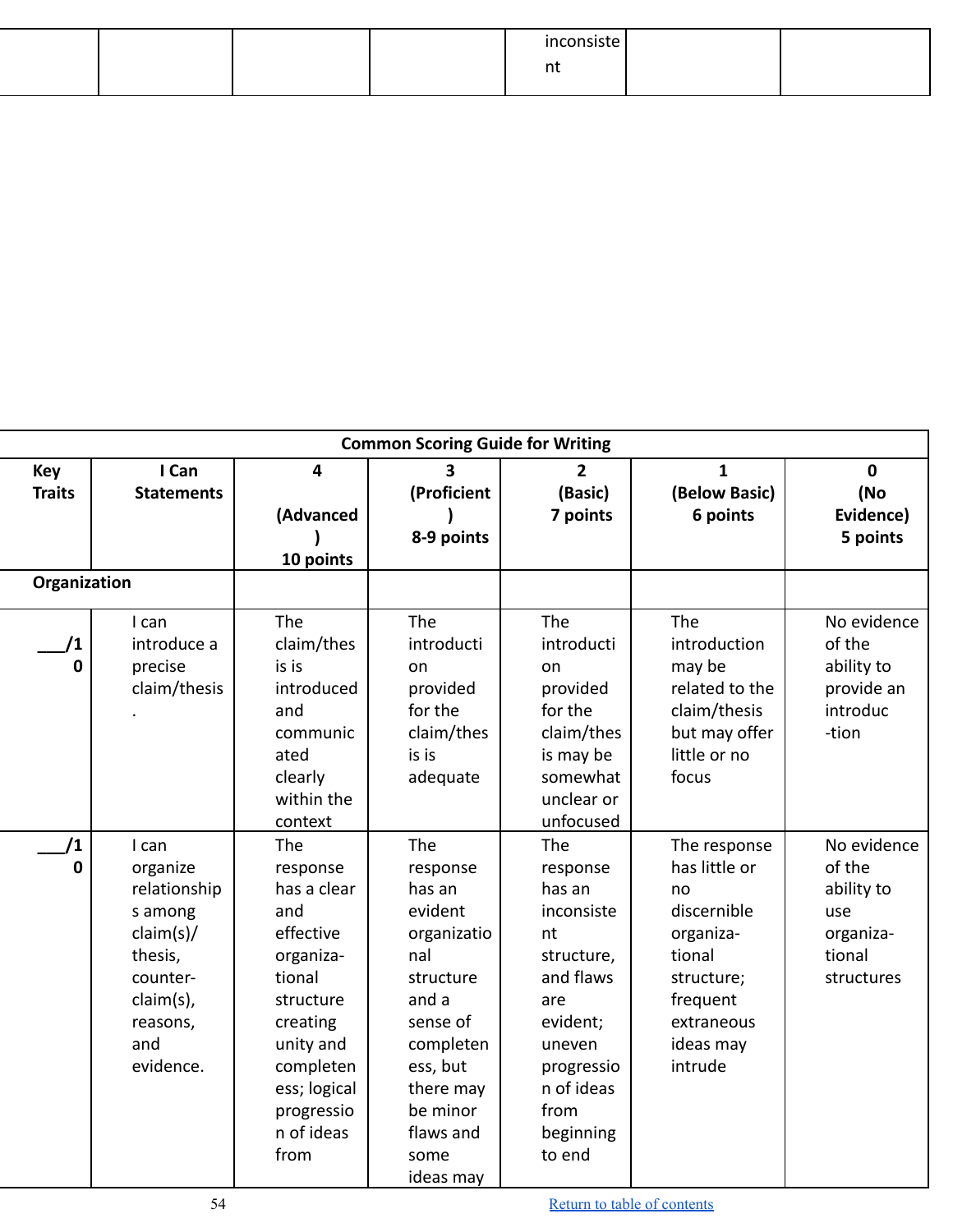|    |              | beginning   | be loosely        |                      |                |             |
|----|--------------|-------------|-------------------|----------------------|----------------|-------------|
|    |              | to end      | connected         |                      |                |             |
|    |              |             | ; adequate        |                      |                |             |
|    |              |             | progressio        |                      |                |             |
|    |              |             | n of ideas        |                      |                |             |
|    |              |             | from              |                      |                |             |
|    |              |             | beginning         |                      |                |             |
|    |              |             | to end            |                      |                |             |
|    | I can use    | Effective,  | Adequate          | Inconsiste           | Few            | No evidence |
| Ί  | transitions  | consistent  | use of            | nt use of            | transitional   | of the      |
| 0  | to create    | use of a    | transitiona       | basic                | strategies are | ability to  |
|    | cohesion     | variety of  | I strategies      | transition           | evident        | use         |
|    | between      | transitiona | with some         | al                   |                | transitions |
|    | $claim(s)$ / |             | variety;          | strategies           |                |             |
|    | thesis and   | strategies; | adequate          | with little          |                |             |
|    | reasons,     | strong      | if slightly       | variety;             |                |             |
|    | reasons and  | connectio   | inconsiste        | weak                 |                |             |
|    | evidence,    | ns among    | nt,               | connectio            |                |             |
|    | and claim(s) | ideas, with | connectio         | n among              |                |             |
|    | and          | some        | n among           | ideas                |                |             |
|    | counterclai  | syntactic   | ideas             |                      |                |             |
|    | ms           | variety     |                   |                      |                |             |
|    | I can        | The         | The               | The                  | The            | No evidence |
|    | provide a    | conclusion  | conclusion        | conclusio            | conclusion     | of the      |
| /1 | concluding   | is          | is                | n is                 | may be         | ability to  |
| 0  | section.     | consistentl |                   |                      | related to the | provide a   |
|    |              |             | adequatel         | generally<br>focused |                | conclusion  |
|    |              | y and       | y focused<br>with |                      | conclusion,    |             |
|    |              | purposeful  |                   | with                 | but offers     |             |
|    |              | ly focused  | restateme         | restateme            | little or no   |             |
|    |              | with clear  | nt of             | nt of                | closure        |             |
|    |              | restateme   | thesis            | thesis               |                |             |
|    |              | nt of       |                   |                      |                |             |
|    |              | thesis      |                   |                      |                |             |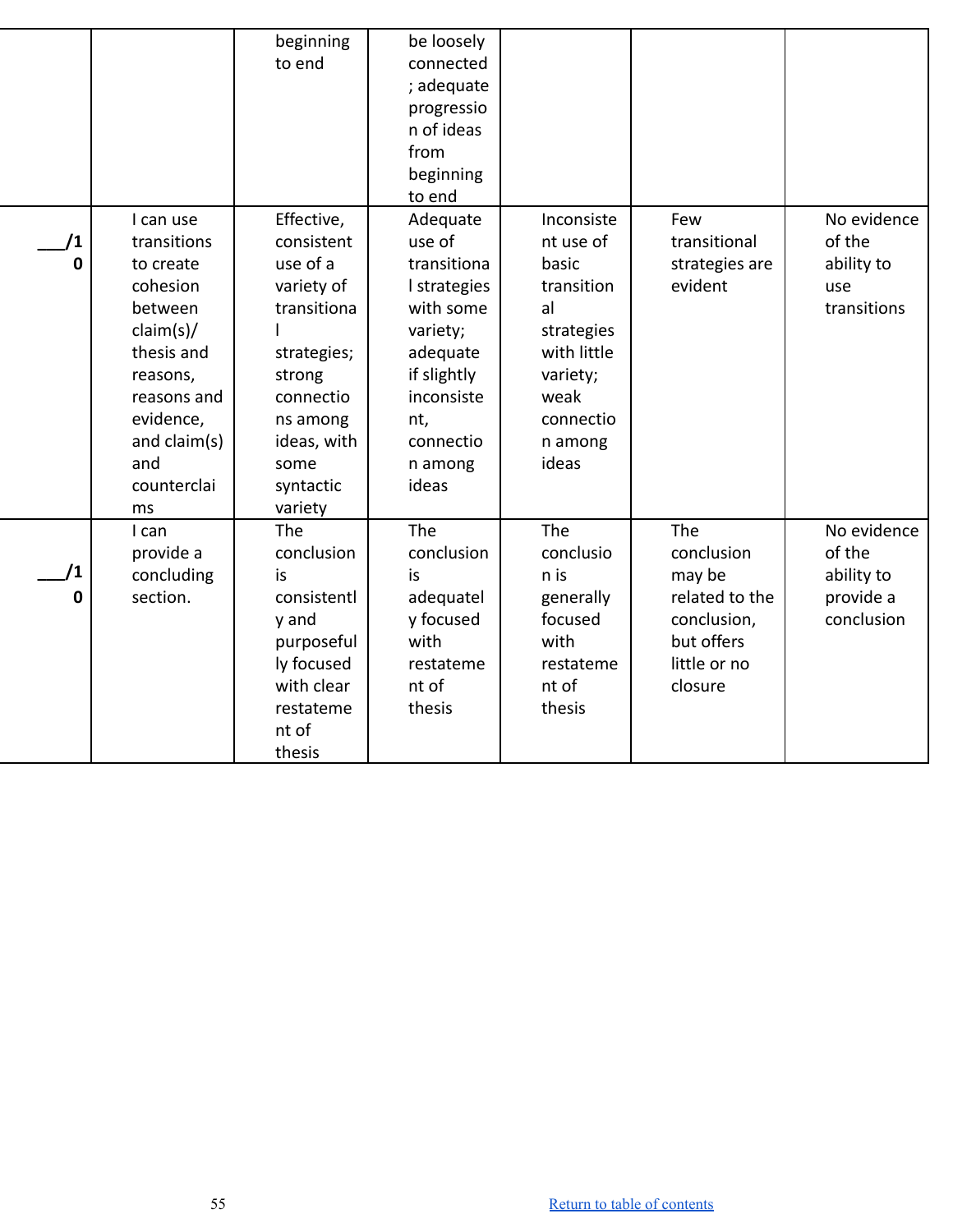|                    | <b>Common Scoring Guide for Writing</b> |                         |             |            |                 |              |  |
|--------------------|-----------------------------------------|-------------------------|-------------|------------|-----------------|--------------|--|
| <b>Key</b>         | I Can                                   | $\overline{\mathbf{4}}$ | 3           | 2          | $\mathbf{1}$    | $\mathbf 0$  |  |
| <b>Traits</b>      | <b>Statemen</b>                         | (Advanced               | (Proficient | (Basic)    | (Below Basic)   | (No          |  |
|                    | ts                                      |                         |             | 7 points   | 6 points        | Evidence)    |  |
|                    |                                         | 10 points               | 8-9 points  |            |                 | 5 points     |  |
| <b>Development</b> |                                         |                         |             |            |                 |              |  |
|                    | I can use                               | The                     | The         | The        | The response    | <b>No</b>    |  |
| 10                 | evidence                                | response                | response    | response   | provides        | evidence of  |  |
|                    | to support                              | provides                | provides    | provides   | minimal         | the ability  |  |
|                    | a claim $(s)/$                          | thorough                | adequate    | uneven,    | support/evi-d   | to support a |  |
|                    | thesis.                                 | and                     | support/ev  | cursory    | ence for the    | claim/       |  |
|                    |                                         | convincing              | i- dence    | support/e  | writer's        | thesis       |  |
|                    |                                         | support/ev              | for the     | vi-dence   | opinion/        |              |  |
|                    |                                         | i-dence for             | writer's    | for the    | ideas that      |              |  |
|                    |                                         | the                     | claim/thes  | writer's   | includes little |              |  |
|                    |                                         | writer's                | is that     | claim/thes | or no use of    |              |  |
|                    |                                         | claim/thes              | includes    | is that    | sources, facts  |              |  |
|                    |                                         | is                      | the use of  | includes   | and details     |              |  |
|                    |                                         |                         | sources,    | partial or |                 |              |  |
|                    |                                         |                         | facts and   | uneven     |                 |              |  |
|                    |                                         |                         | details     | use of     |                 |              |  |
|                    |                                         |                         |             | sources,   |                 |              |  |
|                    |                                         |                         |             | facts and  |                 |              |  |
|                    |                                         |                         |             | details;   |                 |              |  |
|                    |                                         |                         |             | achieves   |                 |              |  |
|                    |                                         |                         |             | little     |                 |              |  |
|                    |                                         |                         |             | depth      |                 |              |  |
|                    |                                         |                         |             |            |                 |              |  |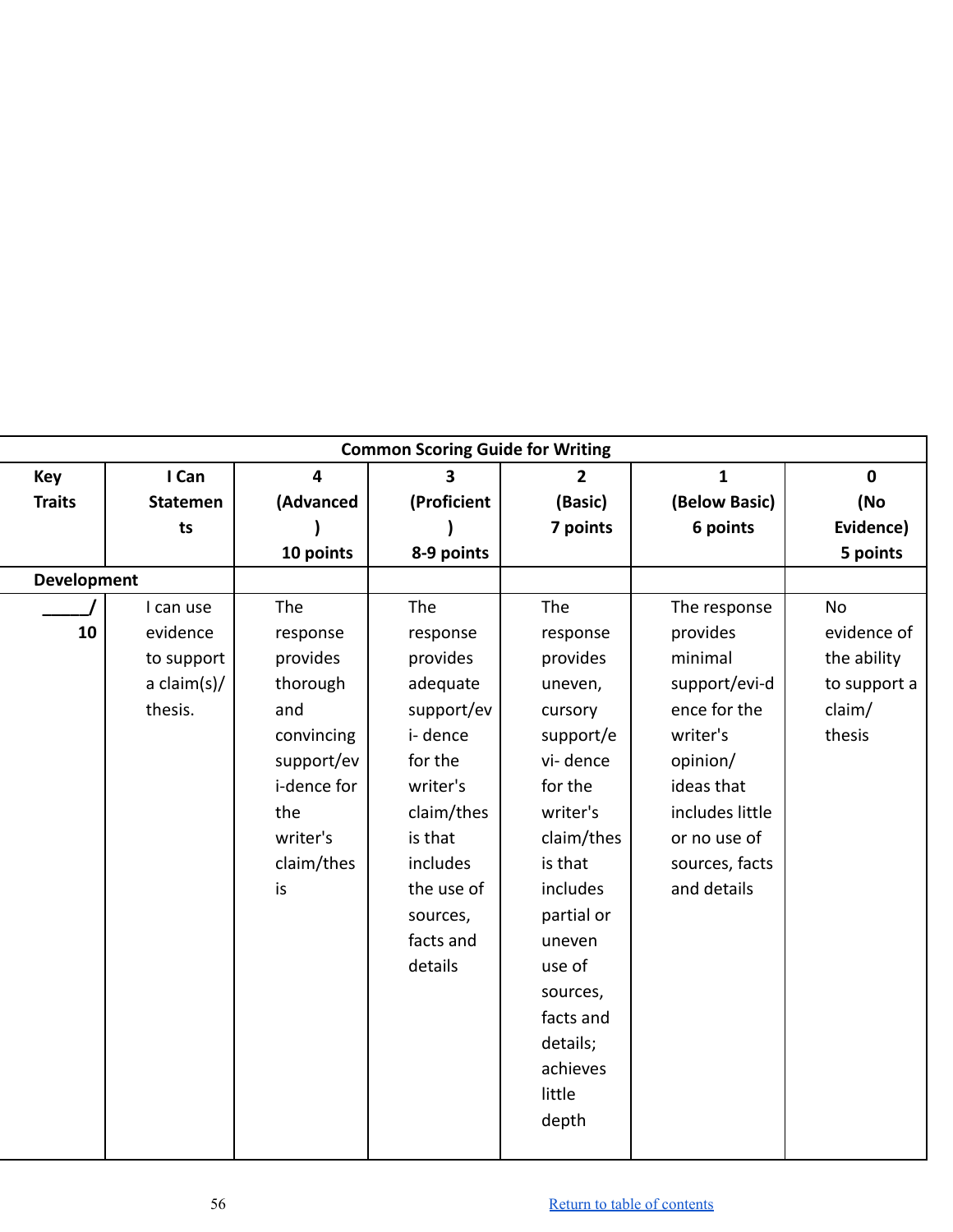|    | I can     | Use and     | Some        | Evidence/  | Use of       | No          |
|----|-----------|-------------|-------------|------------|--------------|-------------|
| 10 | smoothly  | elaboratio  | evidence/   | ideas and  | evidence/    | evidence of |
|    | integrate | n of        | ideas and   | elaboratio | ideas and    | the ability |
|    | and       | evidence/   | elaboratio  | n are      | elaboration  | to provide  |
|    | elaborate | ideas is    | n are       | weakly     | are minimal, | evidence/   |
|    | on.       | smoothly    | integrated, | integrated | absent, in   | ideas       |
|    | evidence/ | integrated, | though      |            | error or     |             |
|    | ideas.    | comprehe    | may be      |            | irrelevant   |             |
|    |           | n- sive,    | general or  |            |              |             |
|    |           | relevant,   | imprecise   |            |              |             |
|    |           | and         |             |            |              |             |
|    |           | concrete    |             |            |              |             |
|    |           |             |             |            |              |             |
|    |           |             |             |            |              |             |
|    |           |             |             |            |              |             |

| <b>Common Scoring Guide for Writing</b> |                                                                                                  |                                                                                                                   |                                                                                                                        |                                                                                                          |                                                                                                  |                                                                                                 |
|-----------------------------------------|--------------------------------------------------------------------------------------------------|-------------------------------------------------------------------------------------------------------------------|------------------------------------------------------------------------------------------------------------------------|----------------------------------------------------------------------------------------------------------|--------------------------------------------------------------------------------------------------|-------------------------------------------------------------------------------------------------|
| <b>Key</b><br><b>Traits</b>             | I Can<br><b>Statements</b>                                                                       | $\overline{\mathbf{4}}$<br>(Advanced)<br>10 points                                                                | 3<br>(Proficient)<br>8-9 points                                                                                        | $\overline{2}$<br>(Basic)<br>7 points                                                                    | $\mathbf{1}$<br>(Below<br>Basic)<br>6 points                                                     | $\mathbf 0$<br>(No<br>Evidence)<br>5 points                                                     |
|                                         | <b>Style/Conventions</b>                                                                         |                                                                                                                   |                                                                                                                        |                                                                                                          |                                                                                                  |                                                                                                 |
| /1<br>0                                 | I can<br>express<br>ideas using<br>precise<br>language<br>and<br>appropriate<br>vocabulary       | The<br>response<br>clearly and<br>effectively<br>expresses<br>ideas using<br>precise<br>language                  | The response<br>adequately<br>expresses<br>ideas,<br>employing a<br>mix of<br>precise with<br>more general<br>language | The<br>response<br>expresses<br>ideas<br>unevenly,<br>using<br>simplistic<br>language                    | The<br>response<br>expression<br>of ideas is<br>vague,<br>lacks<br>clarity or<br>is<br>confusing | <b>No</b><br>evidence<br>of the<br>ability to<br>use<br>language<br>to express<br>ideas         |
| $\sqrt{1}$<br>0                         | I can use the<br>conventions<br>of Standard<br>English and<br>follow<br>formatting<br>directions | Few, if any,<br>errors are<br>present in<br>usage and<br>sentence<br>formation;<br>effective<br>and<br>consistent | Some errors<br>in usage and<br>sentence<br>formation<br>may be<br>present, but<br>no<br>systematic<br>pattern of       | Frequent<br>errors in<br>usage may<br>obscure<br>meaning;<br>inconsisten<br>t use of<br>punctuatio<br>n, | Errors are<br>frequent<br>and<br>severe<br>and<br>meaning is<br>often<br>obscured;<br>few        | <b>No</b><br>evidence<br>of the<br>ability to<br>demon-<br>strate a<br>command<br>of<br>conven- |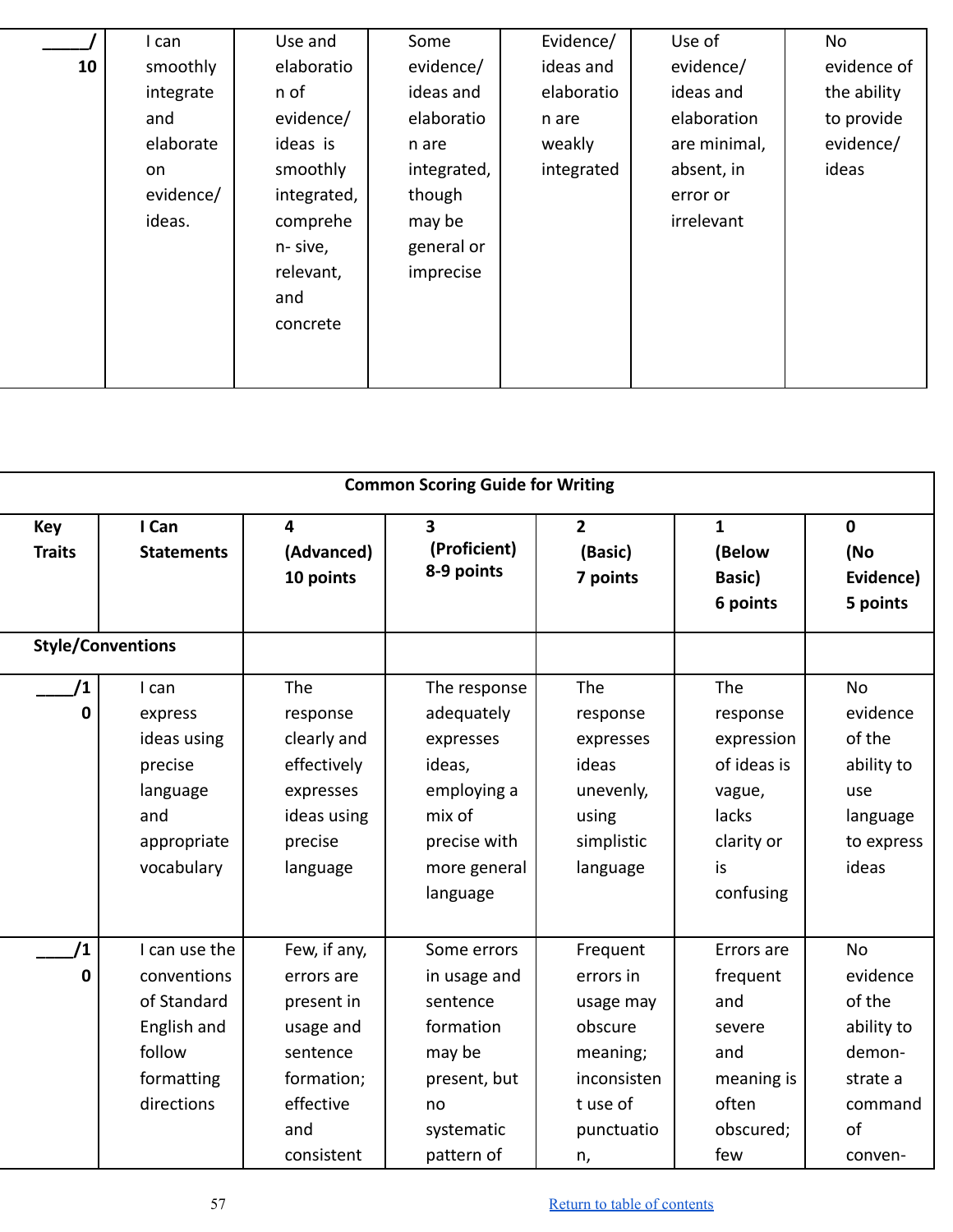|  | use of        | errors is      | capitalizati | formatting | tions; no  |
|--|---------------|----------------|--------------|------------|------------|
|  | punctuatio    | displayed;     | on and       | directions | evidence   |
|  | n,            | adequate       | spelling;    | have been  | of the     |
|  | capitaliza-   | use of         | some         | followed   | ability to |
|  | tion and      | punctuation,   | formatting   | (e.g. PHS  | follow     |
|  | spelling; all | capitalization | directions   | Common     | format-in  |
|  | formatting    | and spelling;  | have been    | Paper      | g          |
|  | directions    | most           | followed     | Format)    | directions |
|  | have been     | formatting     | (e.g. PHS    |            |            |
|  | followed      | directions     | Common       |            |            |
|  | (e.g. PHS     | have been      | Paper        |            |            |
|  | Common        | followed       | Format)      |            |            |
|  | Paper         | (e.g. PHS)     |              |            |            |
|  | Format)       | Common         |              |            |            |
|  |               | Paper          |              |            |            |
|  |               | Format)        |              |            |            |
|  |               |                |              |            |            |

# **Norms for Silent Sustained Reading**

#### **(SSR)**

<span id="page-57-0"></span>

| $\mathbf{1}$ . | Students must have appropriate reading material in their possession when SSR time      |                | starts.   |
|----------------|----------------------------------------------------------------------------------------|----------------|-----------|
| 2.             | Students must read for the entire allotted reading period.                             |                |           |
| 3.             | Students may not do homework during SSR time; SSR is not a study hall.                 |                |           |
| 4.             | No cell phones out in SSR.                                                             |                |           |
| 5.             | Students must record all pages read on the student reading log provided in the student |                | handbook. |
| 6.             | Once the required reading for English, social studies, and science is completed,       |                | students  |
|                | may read any school-appropriate material as long as the text does not compete          | with pictures. |           |
|                | Teachers are expected to read along with students and constantly monitor student       |                | reading   |
| progress.      |                                                                                        |                |           |
|                | $\alpha$ Ctud onto move not toll and inturb other during CCD time                      |                |           |

- 8. Students may not talk or disturb others during SSR time.
- 9. Students should not ask to leave the room during SSR time.
- 10. Disruptions will be kept to a minimum.
- 11. Students must take care and return each of the books they borrow.

<span id="page-57-1"></span>

|                 | <b>Quarter 1</b> | <b>Quarter 2</b>     | <b>Quarter 3</b>       | <b>Quarter 4</b>     |
|-----------------|------------------|----------------------|------------------------|----------------------|
| q <sup>th</sup> | Gateway Choice   | Night                | <b>Historical Book</b> | Read Aloud - Teacher |
| Grade           | (English         | (English assignment) | <b>Circles</b>         | Choice               |
|                 | assignment)      |                      | (Social Studies        |                      |
|                 |                  |                      | assignment)            |                      |

# **Reading Requirements by Quarter**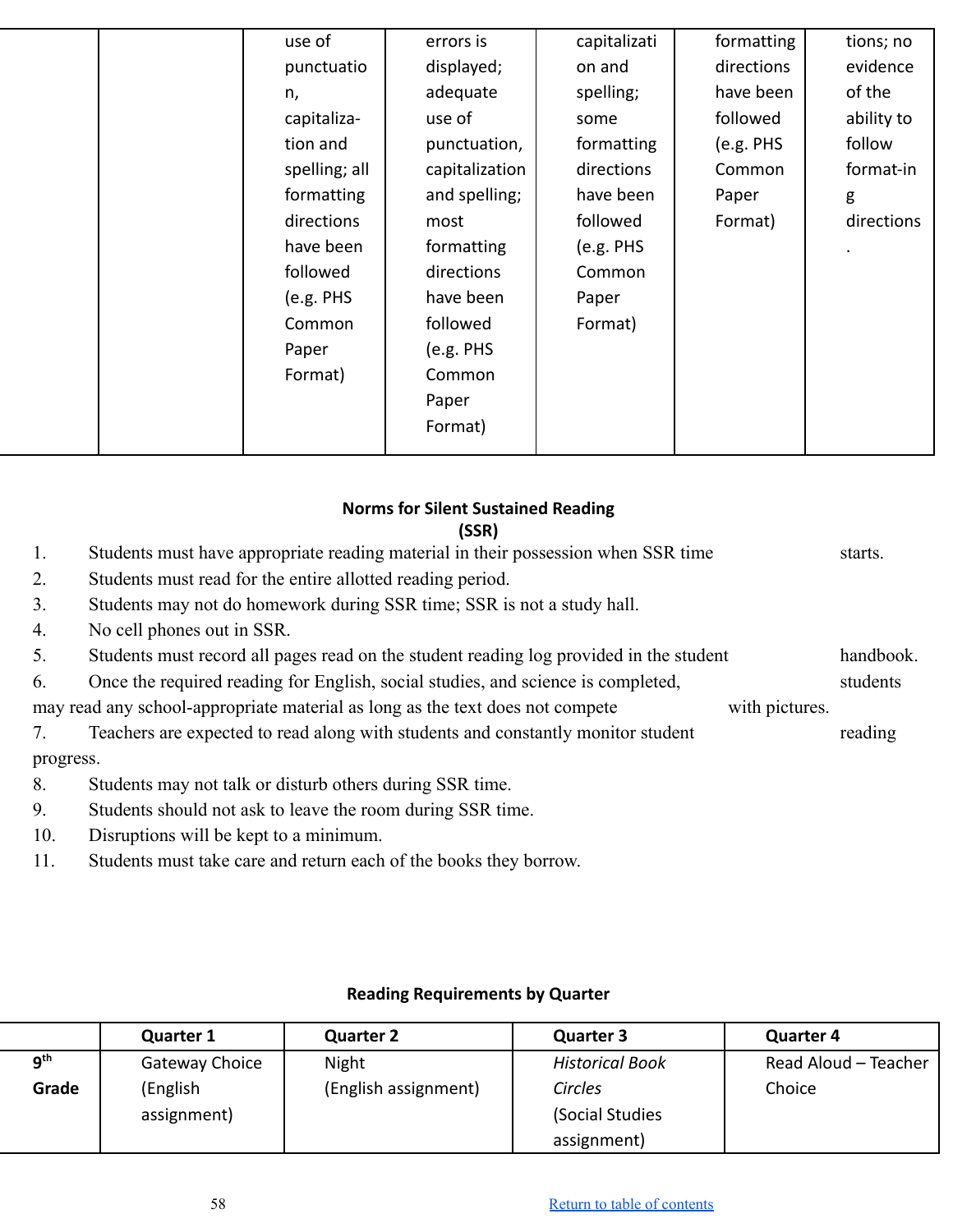| $10^{\text{th}}$ | Choice by staff   | Gateway Choice                | Choice by staff      | Read Aloud - Teacher |
|------------------|-------------------|-------------------------------|----------------------|----------------------|
| Grade            | (Social Studies   | (English assignment)          | (Science assignment) | Choice               |
|                  | assignment)       |                               |                      |                      |
| $11^{\text{th}}$ | <b>Historical</b> | Time to work on Junior        | Choice by staff      | Gateway Choice       |
| Grade            | selection to      | research paper (Joint         | (English assignment) | (English assignment) |
|                  | guide for junior  | <b>English/Social Studies</b> |                      |                      |
|                  | research paper    | assignment)                   |                      |                      |
|                  | (Joint            |                               |                      |                      |
|                  | English/Social    |                               |                      |                      |
|                  | <b>Studies</b>    |                               |                      |                      |
|                  | assignment)       |                               |                      |                      |

Students will be required to complete the assigned readings in Trojan Time. English, social studies, and/or science teachers will provide and assess assignments (as noted in chart) for a grade based on these readings.

| Potosi High School Reading Log |
|--------------------------------|
|--------------------------------|

<span id="page-58-0"></span>

| <b>Student Name</b> | <b>Reading Goal</b> |
|---------------------|---------------------|
|                     |                     |

Subject/Teacher \_\_\_\_\_\_\_\_\_\_\_\_\_\_\_\_\_\_\_\_\_\_\_\_\_\_\_\_\_\_\_\_ Semester/Year\_\_\_\_\_\_\_\_\_\_\_\_

| Date | Title/Author | Type of Literature | # of Pages | Teacher's |
|------|--------------|--------------------|------------|-----------|
|      |              |                    | Read       | Initials  |
|      |              |                    |            |           |
|      |              |                    |            |           |
|      |              |                    |            |           |
|      |              |                    |            |           |
|      |              |                    |            |           |
|      |              |                    |            |           |
|      |              |                    |            |           |
|      |              |                    |            |           |
|      |              |                    |            |           |
|      |              |                    |            |           |
|      |              |                    |            |           |